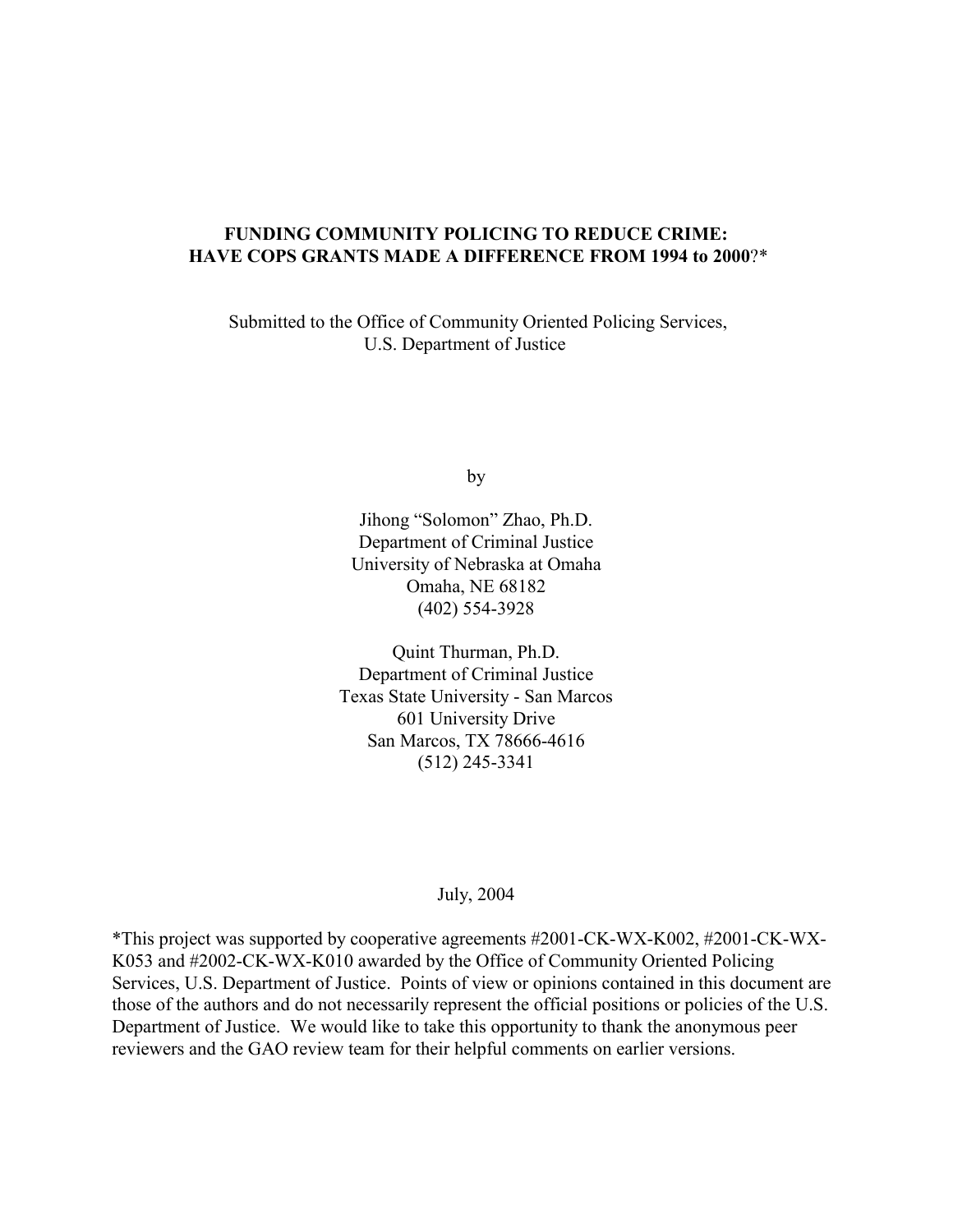## **FUNDING COMMUNITY POLICING TO REDUCE CRIME: HAVE COPS GRANTS MADE A DIFFERENCE FROM 1994-2000?**

#### **ABSTRACT**

This research examines how funding from the U.S. Department of Justice, Office of Community Oriented Policing Services (COPS) from 1994-1999 has affected violent and property crime rates in the United States from 1995 to 2000. Drawing upon seven years of panel data, we examine the effects of three types of awards made by COPS to 5,659 law enforcement agencies serving more than 133 million citizens and 1,938 non-COPS funded agencies serving around 21 million citizens in order to assess the impact on crime reduction over time in jurisdictions receiving funding and controlling for baseline levels of crime, socioeconomic characteristics, city size, population diversity and mobility, and other unobserved control variables (through the use of dichotomous city level variables). Our analyses suggest that COPS hiring and innovative grant programs are related to significant reductions in local crime rates in cities with populations greater than 10,000 for both violent and non-violent offenses. Multivariate analysis shows that in cities with populations greater than 10,000 an increase in one dollar of hiring grants per resident contributed to a corresponding decline of 10.95 violent crimes and 27.88 property crimes per 100,000 residents. Similarly, an increase in one dollar of innovative grant funding per resident was found to contribute to a decline of 4.30 violent crimes and 10.07 property crimes per 100,000 persons. Furthermore, COPS MORE grants had a significant effect on property crime between 1995 and 2000. An increase in one dollar in MORE grant funding corresponded to a decline of 17.12 property crimes per 100,000 residents. In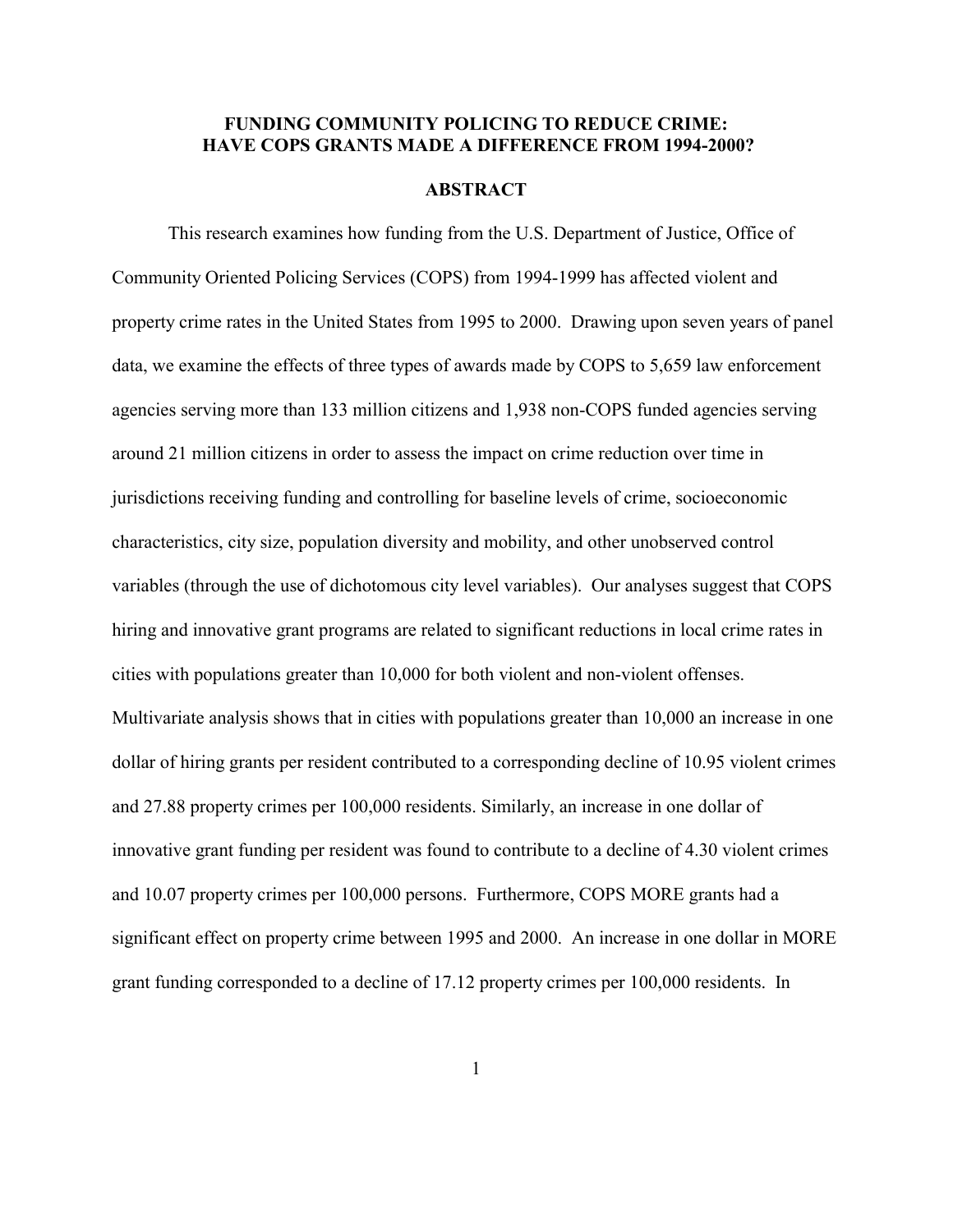addition, the findings suggest that COPS grants have had no significant negative effect on violent and property crime rates in cities with populations less than 10,000.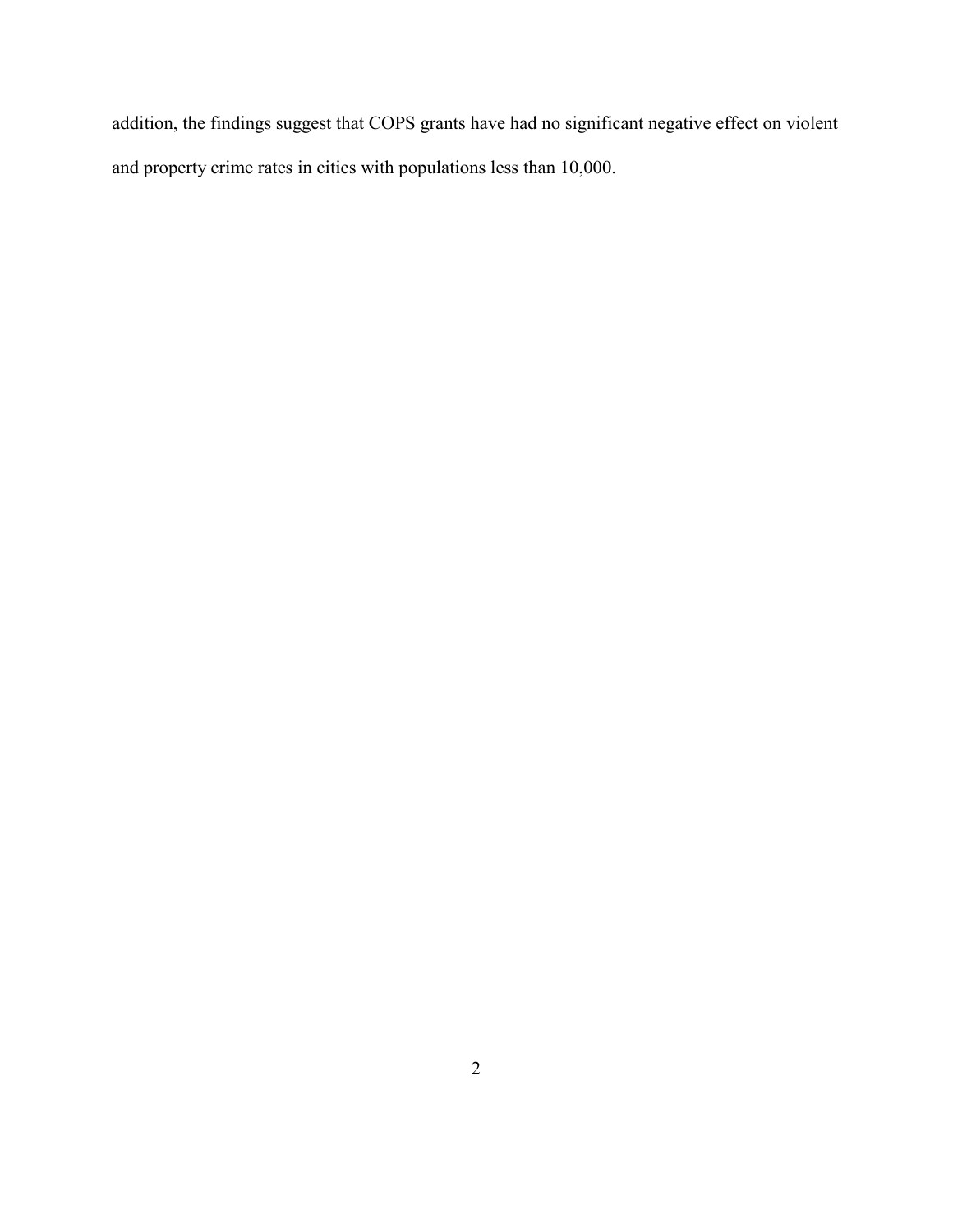#### **METHDOLOGICAL ABSTRACT**

This study draws upon four existing data sources, the Uniform Crime Reports, the Bureau of Labor Statistics, the U.S. Census, and COPS Office data to create seven years of panel data (1994-2000) including all city level law enforcement agencies for which data could be obtained (both those who did and did not receive COPS funding). A two-factor fixed effect model was used to analyze the effects of COPS funding on crime reduction controlling for eight social disorganization variables. The "two-factors" model allows for the analysis to also attempt to control for unobserved systematic (non-random) variation. The "two-factors" approach accommodates a geographic component represented by the cities in which agencies reside, and a time-specific component represented by the six years of data. By including the "first-factor" (the geographic component) through the inclusion of a cross-sectional dummy variable for each city in which the agencies reside, the difference in crime rates caused by unobserved variance occurring in each city is estimated. This means that an attempt can be made to control for the bias caused by omitted variables. Similarly, the "second-factor" (the time-specific component) involves the inclusion of year dummy variables that attempts to control for those unknown factors impacting crime in the U.S. nationally that are not accounted for by the other independent and socioeconomic variables. This type of dummy variables in panel model designs is common and their benefits to model specification are well known (Wooldridge 2001). This panel data model attempts to provide a test for causality by: 1) establishing correlation between levels of COPS funding and crime rates the following year across the study period, 2) demonstrating time order of the variables through the longitudinal design, and 3) controlling for spuriousness (the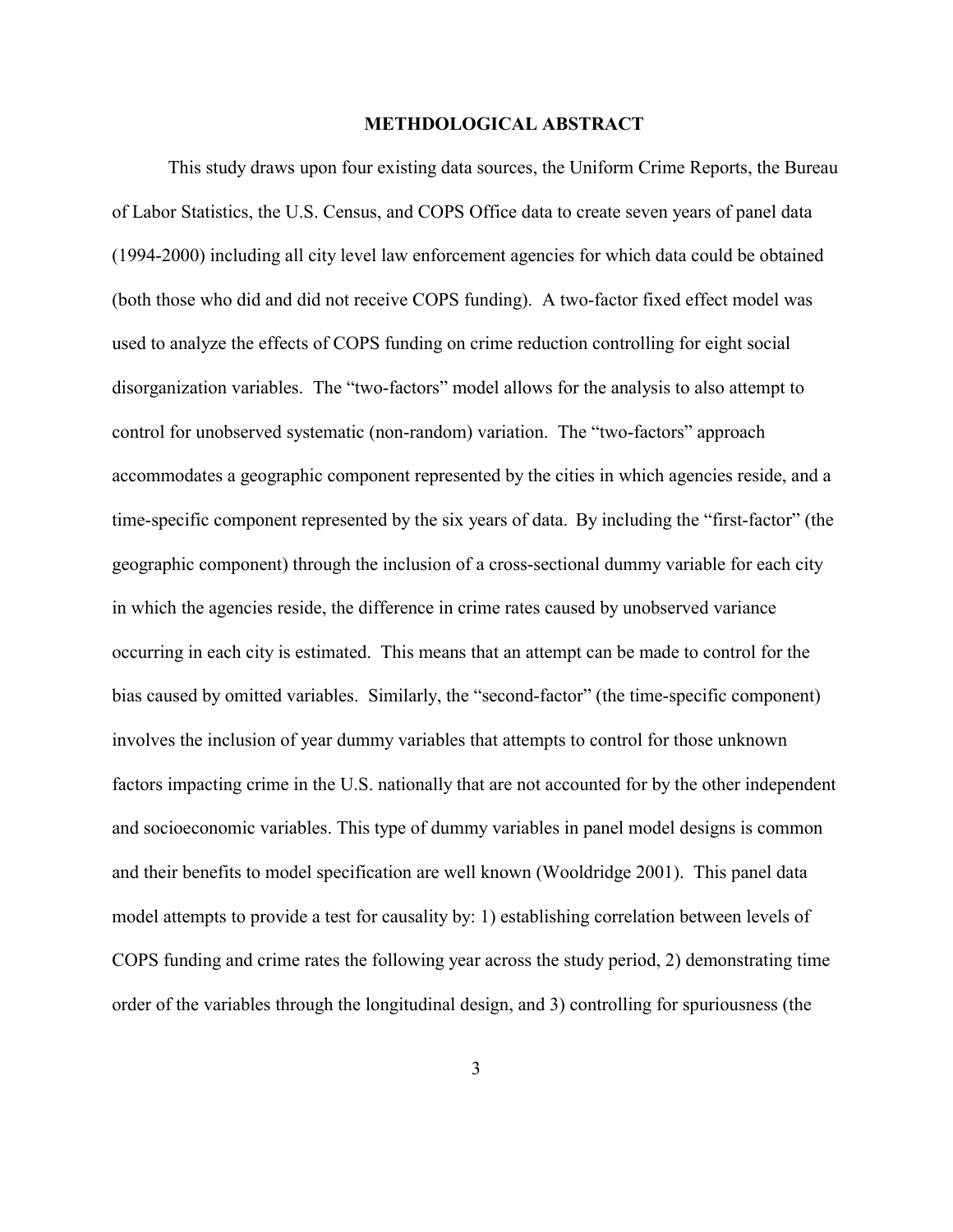possible effect of third variables on the relationship) through the inclusion of control variables that account for both unobserved and observed variation. In doing so, this study attempts to provide evidence, given the available data, concerning the relationship between COPS funding and crime rates.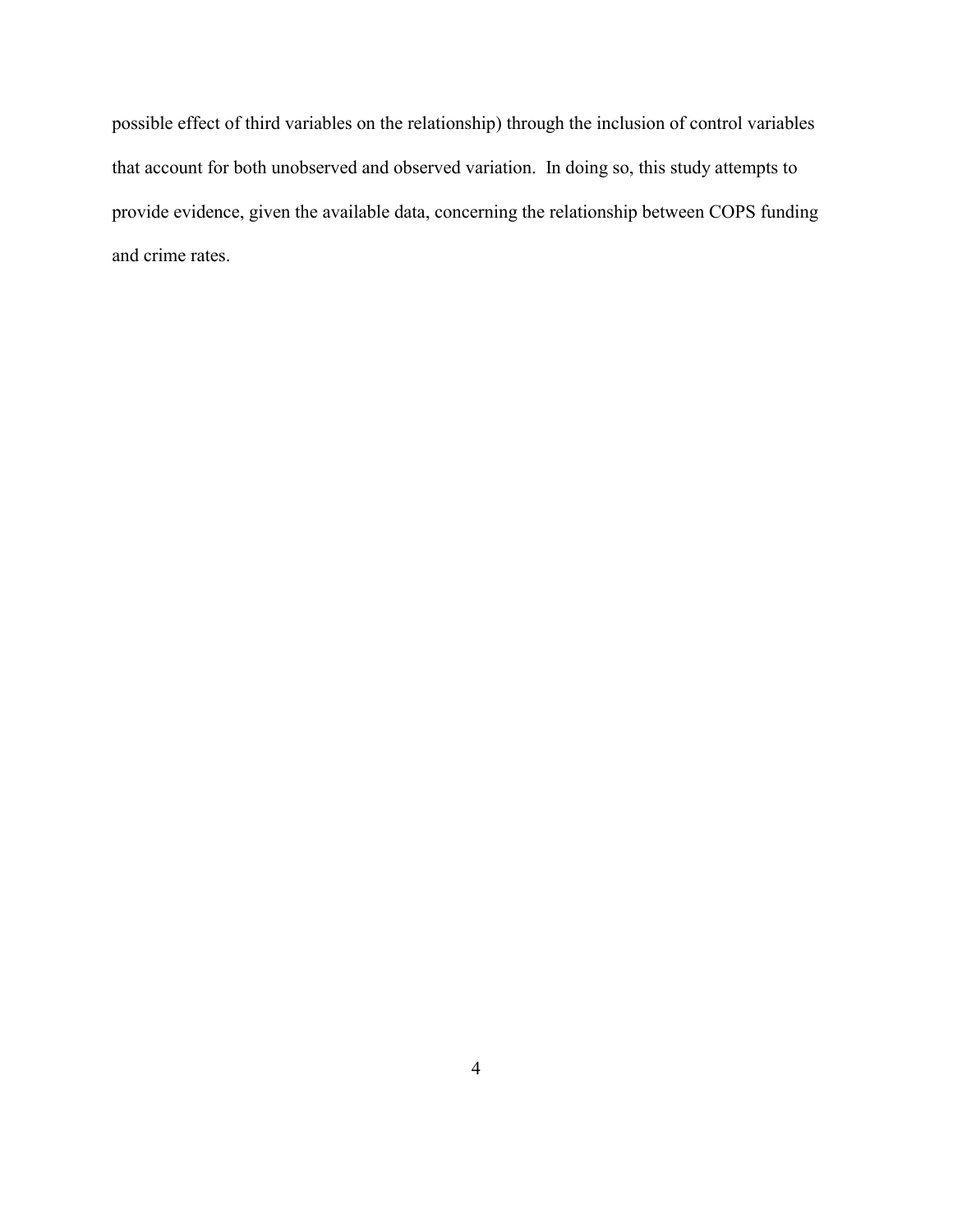## **FUNDING COMMUNITY POLICING TO REDUCE CRIME: HAVE COPS GRANTS MADE A DIFFERENCE FROM 1994-2000?**

Crime rates have dropped significantly across the United States in most large cities since the mid-1990s and continued into the early  $21<sup>st</sup>$  century. While there are studies examining the relationship between demographic changes and this decline in crime at the national level (e.g., Blumstein 2001; Spelman 2001), little is known about the contribution of the recent implementation of community oriented policing funded principally through the U.S Department of Justice, Office of Community Oriented Policing Services (COPS). The extent of assistance provided by the COPS Office to local law enforcement is unprecedented in American history. Therefore, the activities of this Office may have significantly contributed to the drop in crime in jurisdictions receiving this Federal support. However, determining the extent to which COPS Office awards have made a difference in reducing crime has been problematic to date. On a national level, the impact of COPS funding on crime has been difficult to estimate due to the fact that much of the research designed to assess the effects of COPS programs is either limited to individual programs or cities (Rosenbaum 1994; Kartcoski and Dukes 1995; Silverman 1999; Sadd and Grinc 1994).

The purpose of this research is to extend a previous research study (Zhao and Thurman 2001) using a similar model to examine the overall impact of COPS funding nationally over a substantial period of time and controlling for likely confounding factors. Accordingly, we assembled a multi-wave panel data set featuring 7,597 COPS funded and non-funded cities serving more than 154 million people living in the U.S.<sup>1</sup> After familiarizing the reader with the

<sup>&</sup>lt;sup>1</sup> The number of cities varied by year (from a high of 5,099 cities in 1995 to a low of 4,827 in 1997) due to the fact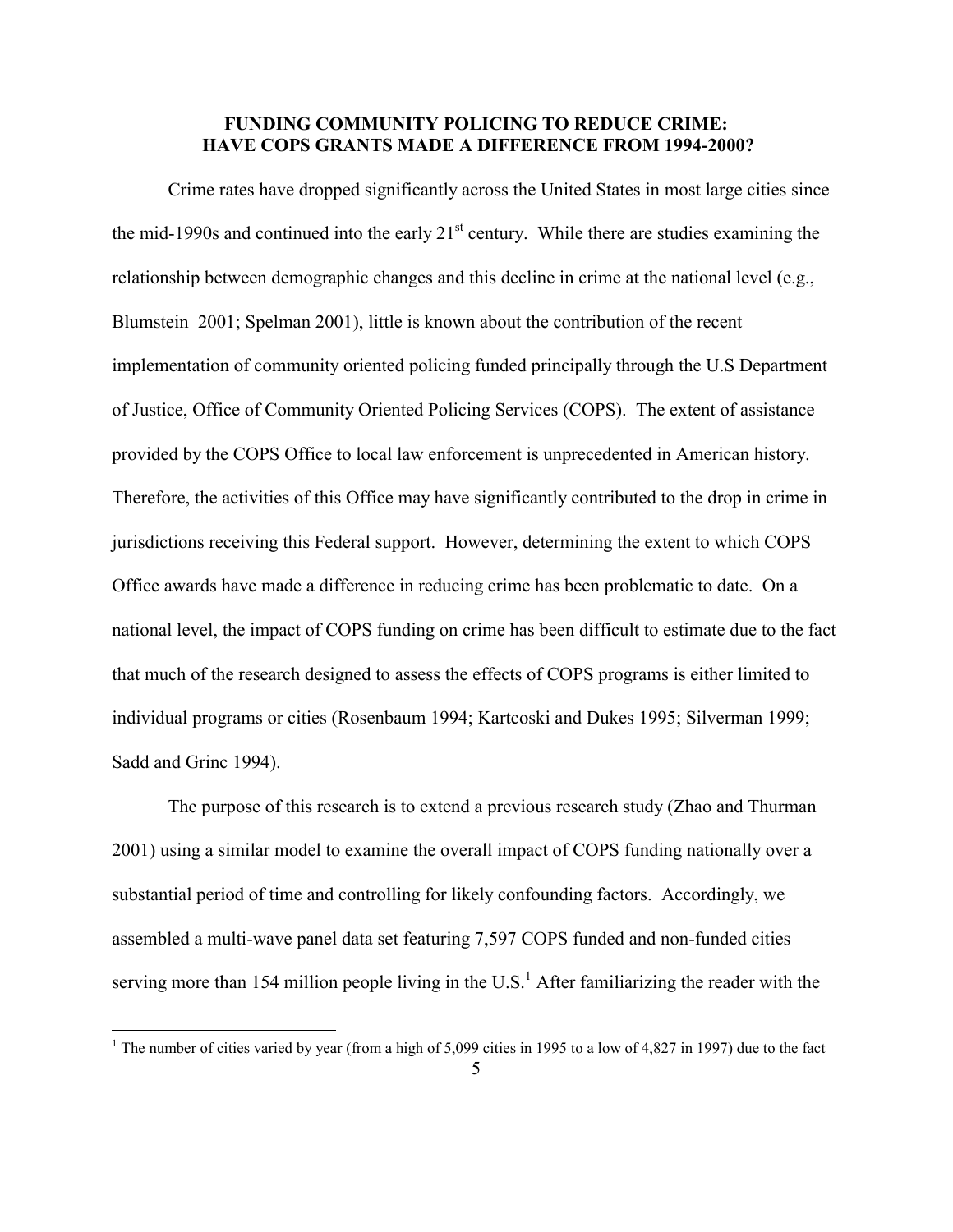COPS Office and its activities, we describe the data that was assembled for this analyses.

## **THE COPS OFFICE**

Community policing has become a dominant force behind contemporary police innovations designed to reduce crime throughout the U.S. since the mid-1990s (for a review see Cordner 1997; Eck and Maguire 2001; Zhao at al. 1999). Perhaps the strongest driving force behind the implementation of community policing in recent years has been the steadfast endorsement of this concept by the federal government, and specifically, the passage of The Violent Crime Control and Law Enforcement Act (the Crime Act) in September, 1994. Title I of the Crime Act, known as the "Public Safety Partnership and Community Policing Act of 1994" authorized the use of \$8.8 billion to fund local law enforcement agencies in the fight against crime through the enhancement of their community policing capabilities. To carry out this task, the U.S. Department of Justice created a new agency--the Office of Community Oriented Policing Services (the COPS Office)--to administer and supervise new grant programs resulting from the act (Roth and Ryan 2000).

Over the past eight years, the COPS Office has awarded grants to law enforcement agencies amounting to more than 8 billion dollars. These awards have included funds for the direct hiring of additional community policing officers, awards to support innovations, and those

<u>.</u>

that 12 months of crime information reporting to the FBI was a selection criterion while the number of non-funded cities varied from a high of 1,671 in 1995 to a low of 1,553 in 1997. There were 4,885 cities that received COPS grants during the entire time of study (1994 to 1999), the others only received grants at different times during the study period. Accordingly, the statistical modeling uses an unbalanced panel data design. The previous study results were re-run using this same unbalanced panel data design (Zhao and Thurman 2001). None of the substantive results changed based on this more rigorous model. 1994 census data was used to group cities into more than 10,000 population or less than 10,000 population groups in order to avoid double estimating caused by shifting of population above and below the 10,000 threshold by a small number of cities between 1994 and 1999.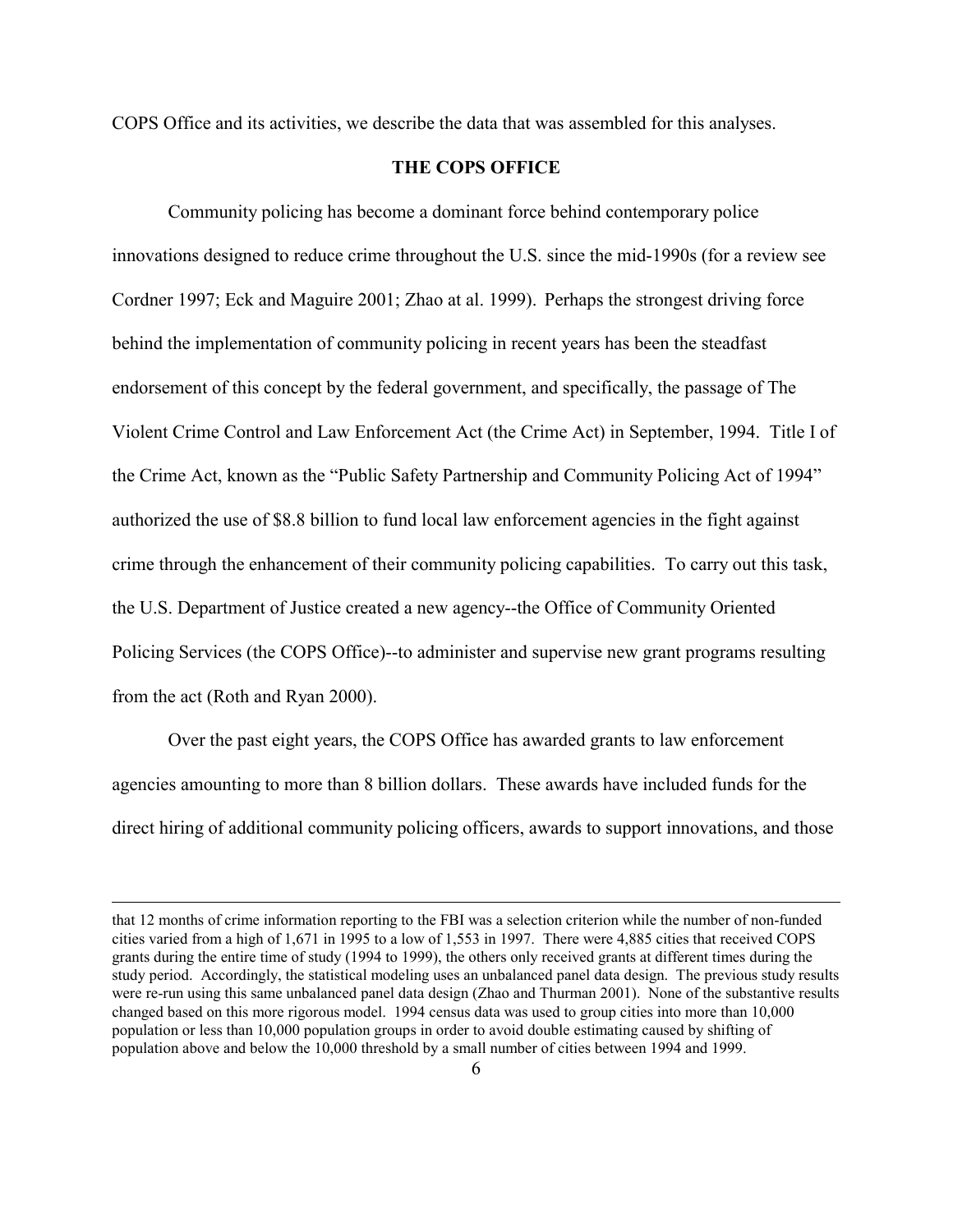for new technology (through the COPS MORE Program).<sup>2</sup> Through these award programs the COPS Office has provided funding for more than 118,000 additional community policing officers.

Hiring grants are designed to directly assist local law enforcement in the deployment of additional community police offices. While the Universal Hiring Program (UHP) has become the primary and best known initiative, smaller precursor hiring programs included PHASE 1, the Accelerated Hiring, Education, and Deployment Program (AHEAD), the Funding Accelerated for Smaller Towns Program (FAST), and the Police Hiring Supplement Program (PHS). Awards made in each of these programs stipulated that the COPS Office would contribute a maximum of 75 percent of the cost of hiring a law enforcement officer, up to \$75,000 for a period of three years.<sup>3</sup> The purpose of hiring grants is to increase the number of law enforcement officers engaged in community policing activities in their communities. To date, the COPS Office has awarded approximately \$5.5 billion dollars in hiring grants to law enforcement agencies.

The Making Officer Redeployment Effective (MORE) grant program represents a second award category. MORE grants provide funding for law enforcement agencies to acquire new technology and to add civilian personnel in order to increase officer effectiveness and efficiency.<sup>4</sup>

<sup>&</sup>lt;sup>2</sup>The COPS Office also provides funding for a number of training and technical assistance grant programs designed to enhance the community policing abilities of local law enforcement. These grant programs include the funding of Regional Community Policing Institutes and the production of technical assistance guidebooks and evaluations of community policing programs. These programs are not examined here and account for a relatively small portion of the overall COPS budget.

<sup>&</sup>lt;sup>3</sup> In certain rare circumstances, the COPS Office has provided agencies with waivers. In these cases, COPS covers all or a portion of the 25% local match. This does not influence the results because the total dollar amount of COPS funding is still the independent variable. Based on data collected by the COPS Office, 90% of grant funded officers have been hired, completed training and are on the street within 12 months. Therefore, we decided to use a one-year lag in the panel analysis.

<sup>&</sup>lt;sup>4</sup> In 1995, the COPS Office provided a small portion of funds from the MORE program to fund officer overtime pay.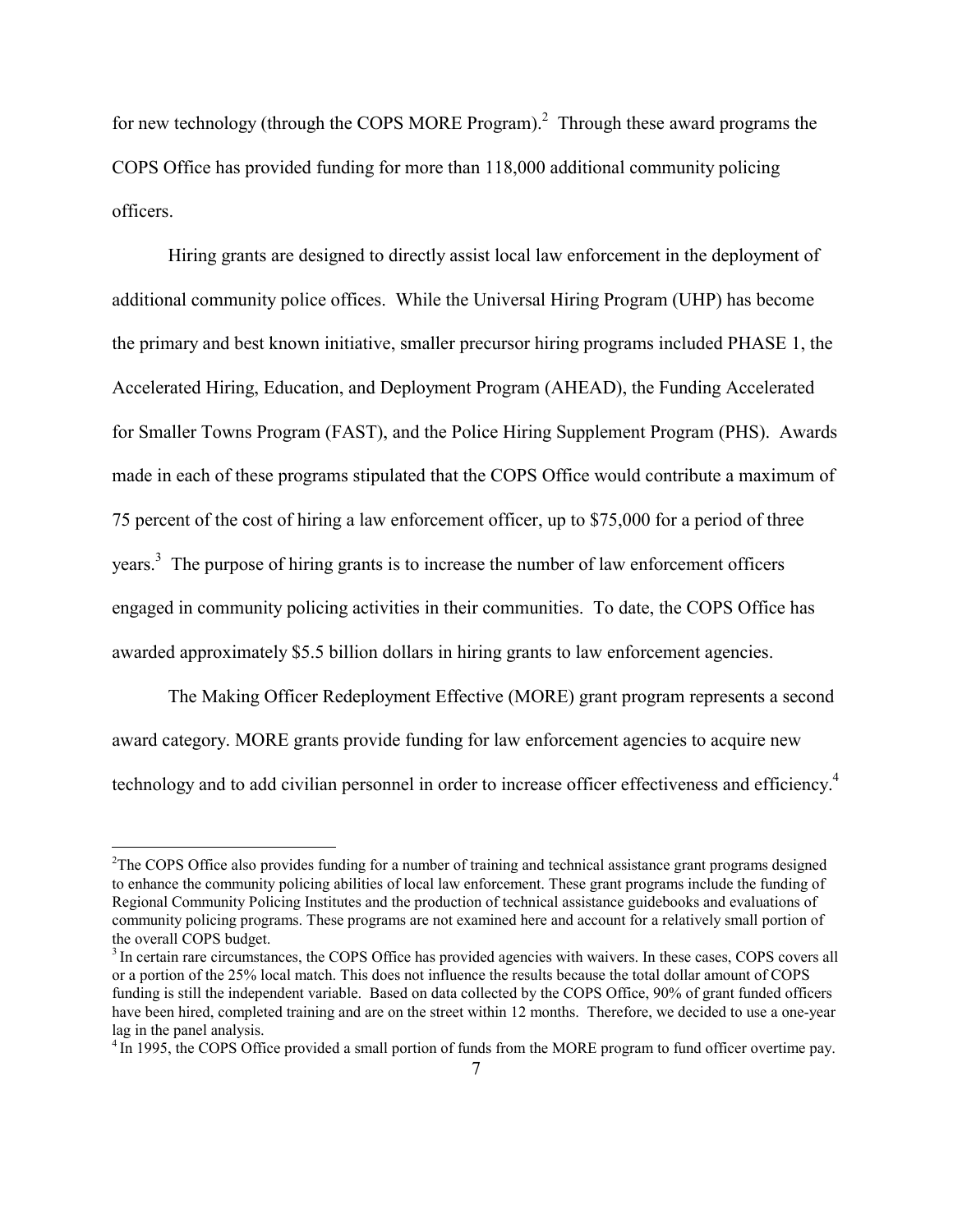Civilians are hired to perform administrative and support tasks previously performed by officers. Both the procurement of technology and hiring of civilians are expected to save officer time so that they might be redeployed to the street to engage in community policing. These two facets of MORE grants (civilians and technology) differ significantly from one another in terms of the time it takes to implement and produce officer time-savings and, therefore, are treated somewhat differently in this analysis, as is discussed later. For the MORE 95, MORE 96 and MORE 98 programs, the COPS Office requires grantees to track "time-savings" resulting directly from the technology purchased or civilians hired through this grant program. The Office estimates that for every 1,824 hours per year that the grantee saves, one officer is redeployed into community policing efforts.<sup>5</sup> To date, COPS has awarded approximately 1.3 billion dollars in MORE grants.<sup>6</sup>

Innovative grants comprise the third and final group of awards offered by the COPS Office.<sup>7</sup> Overall, innovative grants make up a smaller portion of the COPS budget than either hiring or MORE grants. Innovative grants fund specialized programs targeted at specific jurisdictions and/or categories of crime and social disorder. The Distressed Neighborhoods Grant Program is one example of an innovative grant program targeted at specific jurisdictions. This program provided funds for eighteen jurisdictions that were identified by the COPS Office as having some of the most significant public order and economic challenges in the nation.

 $\overline{a}$ 

These funds are also included under MORE grants in this analysis.

 $<sup>5</sup>$  The COPS Office refers to this as an officer Full Time Equivalent (FTE).</sup>

<sup>&</sup>lt;sup>6</sup> Note that MORE grants have not been awarded by the COPS Office since the year 2000.

<sup>&</sup>lt;sup>7</sup>In this analysis, the following COPS programs are categorized as innovative grant programs 311, Advancing Community Policing Program, Organizational Change Demonstration Centers, Methamphetamine Initiative, Distressed Neighborhoods Program, Community Policing to Combat Domestic Violence, Anti-Gang Initiative, Problem Solving Partnerships, Youth Firearms Violence Initiative, Integrity Initiative, and the School Based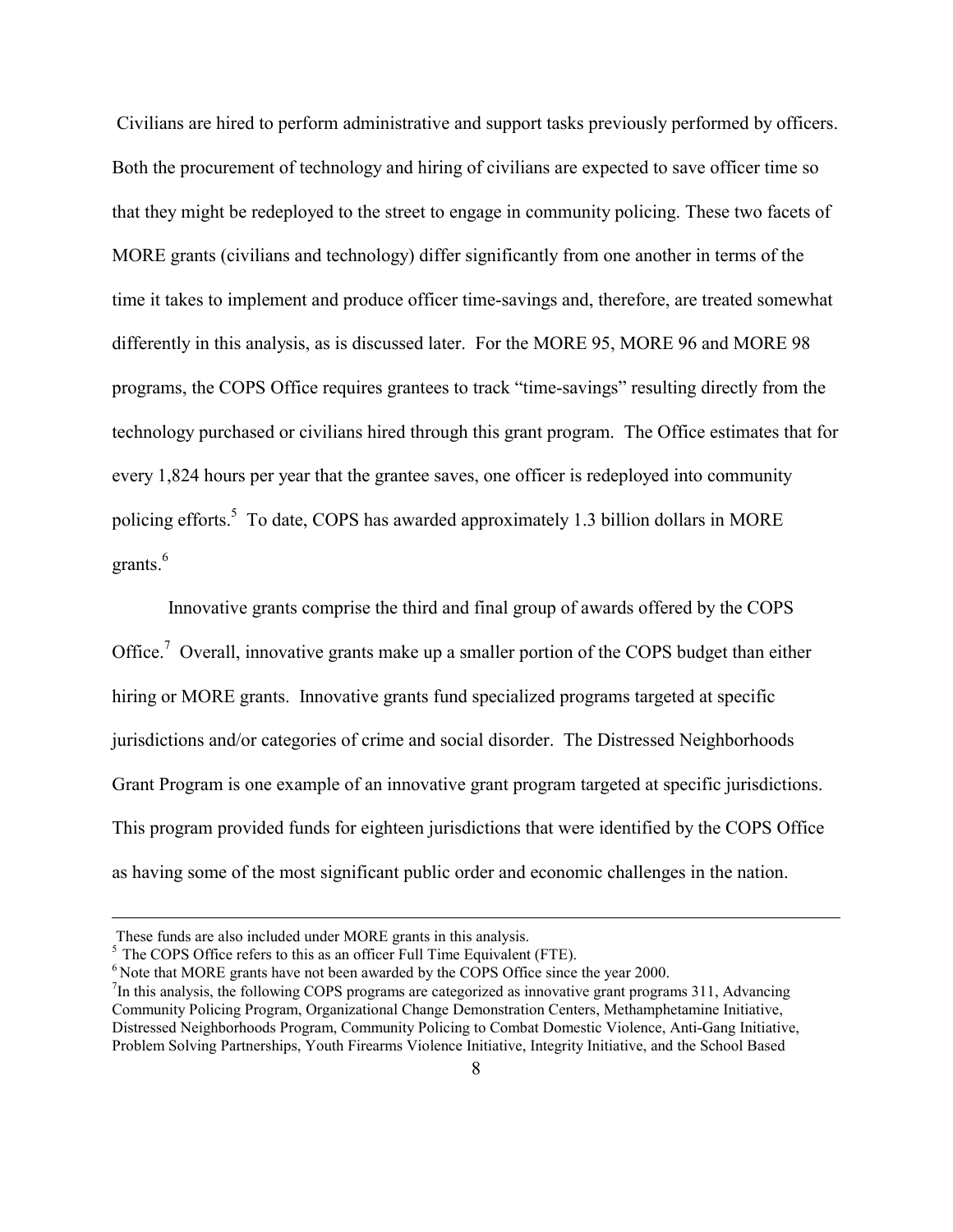Cities were directed to analyze various sources of neighborhood level data in order to concentrate community police officers into a relatively small number of high problem areas within their city. The Community Policing to Combat Domestic Violence Program is an example of an innovative program that was designed to target a specific type of problem. Grantees submitted proposals regarding how they would employ community policing strategies to combat the problem of domestic violence. Innovative grants typically represent the most competitively determined awards, although some awards result from targeted solicitations by the COPS Office. To date, COPS has awarded approximately 661 million dollars for these specific innovative grants.

As of April 2004, the COPS Office estimates that approximately 101,962 of the more than 118,000 funded officers were on the street. This includes 69,124 officers hired from hiring and innovative grant programs, and 32,838 "redeployed officers" resulting from the MORE program. These figures are derived through a yearly "COPS Count" survey conducted by the COPS Office of its grantees. All active hiring grants and a stratified random sample of MORE grants are surveyed. In all, for the most recent count, COPS collected fax, telephone and webbased surveys from over 11,000 agencies who provided information regarding over 17,000 grants. The fact that officers are actually being hired and redeployed as a result of COPS funding is also supported by an analysis by the Urban Institute of hiring and redeployment (Koper et al. 2001). It is important to note that the Crime Act specifically dictates that grants are to be used only to hire *additional* law enforcement officers and the COPS Office attempts to be vigilant in this regard. The fact that COPS Office grants do not simply result in the funding of previously existing officers is supported through an independent evaluation (Koper et al. 2001).

Partnerships Program.

 $\overline{a}$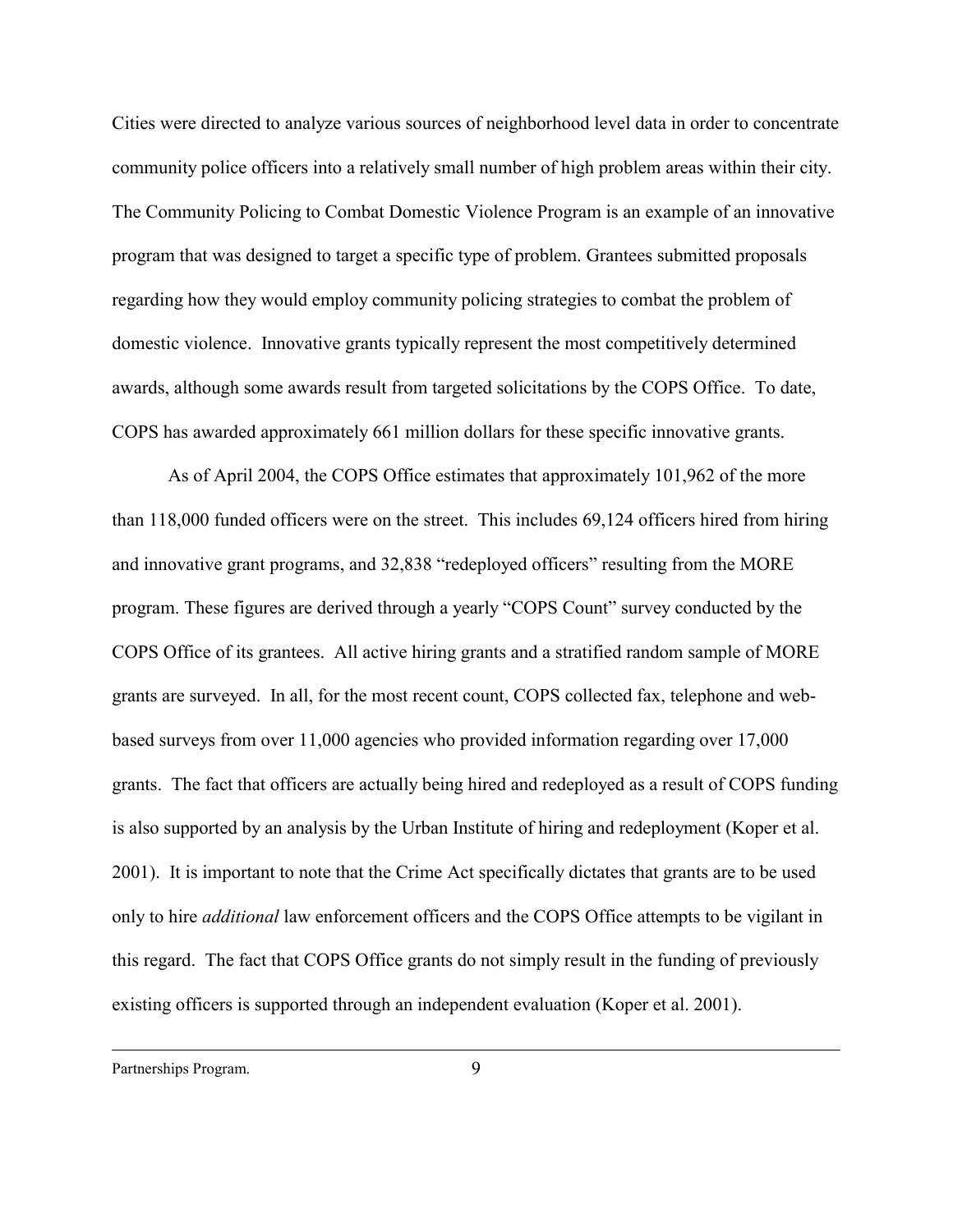#### **THE RELATIONSHIP BETWEEN POLICING AND CRIME**

After steady increase during 1970s and 80s, national crime data reported by law enforcement agencies indicate that crime rates, particularly those involving crimes of violence, have decreased significantly since 1994 (Uniform Crime Report, 1994-2000). Violent crime rates are at their lowest level in the past thirty years, particularly in large metropolitan areas. The timing of this crime decrease also coincides with increases in support from the COPS Office and increases in the number of community police officers and community policing programs across the country. The implementation of community policing activities, which has increased dramatically during the same period, may have played a role in this crime reduction. Evidence for an increase in the amount of community policing can be found in a comparison of the 1997 and 1999 LEMAS Surveys, a national survey of law enforcement agencies conducted by the Bureau of Justice Statistics (Hickman and Reaves 2001). These data indicate that the percentage of departments employing personnel designated as community police has risen from 34% to 64% and the absolute number of "community policing" officers rose from 21,000 to 113,000 from 1997 to 1999. In addition, numerous projects under the umbrella of community policing have been implemented in police agencies across the nation (for a review, please see Greene 2000).

Scholars have suggested that community policing in general may be partly responsible for this nationwide decrease in crime (Marvell and Moody 1996). The use of innovative strategies for crime prevention, problem solving, and community partnerships have been found to reduce local crime and social disorder problems in many jurisdictions where federal support has been received (for documented evaluations of the effect of community policing on social disorder,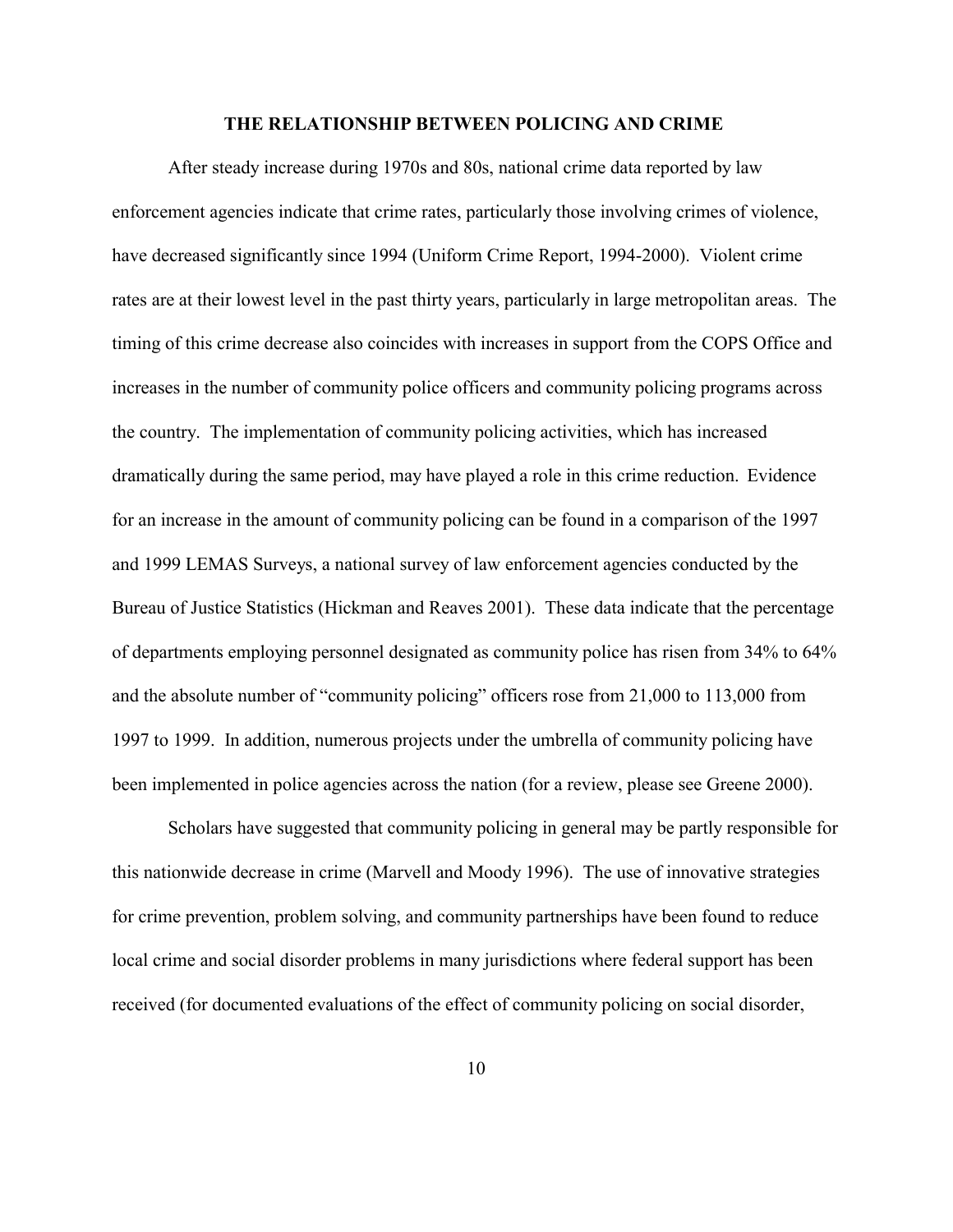crime, and fear of crime in American cities please see Rosenbaum 1994; Kartcoski and Dukes 1995; Skogan and Harnett 1997). Storefront stations and foot patrol in heavily populated residential neighborhoods or business districts have been shown to increase police knowledge of crime problems in addition to providing a greater police presence. Through the mobilization of local community residents and through problem solving projects, community policing has been observed to help reduce social disorder and crime incidents through information and resource sharing between law enforcement and the community (for a review of community policing strategies and innovative programs, please see Cordner 1997; Eck and Maguire 2001). The community policing philosophy has enjoyed widespread support among both academicians and practitioners, as well as a considerable amount of anecdotal evidence that suggests popularity among those who have tried it at differing levels. There have also been numerous scientific studies and evaluations on the effectiveness of community policing programs across the country, including longitudinal studies, cross-sectional studies, and multiple site evaluations (Sadd and Grinc 1994; Silverman 1999; Katz et al. 2001; Weisburd and Green 1995).

At the national level, Zhao and Thurman (2001) examined the effect of COPS funding on crime reduction in more than 6,000 cities and found COPS hiring and innovative grants were significantly related to declining violent and property crime rates between 1994 and 1999.<sup>8</sup>

1

<sup>&</sup>lt;sup>8</sup> There is another national statistical study examining the effect of COPS grants on crime reduction (Muhlhausen 2001). However, this study had a serious problem concerning the dependent variable, county-level crime rate. First, in the data obtained from the Heritage Foundation, on average 40% of police agencies (usually small departments) included in their sample did not receive COPS grants during the period of study. However, their crime rates were included in the analysis as an aggregate dependent variable to assess the effect of COPS grants on crime decline at the county level. For example, this research assumes that the grants that COPS made to 7 law enforcement agencies in Galveston County, Texas over the study period will affect the crime rate for the entire 29 law enforcement agencies located in Galveston County. This introduces severe bias against finding an effect of COPS grants. Second, it is inaccurate to aggregate crime incidents of all police agencies located in the same county because not all of them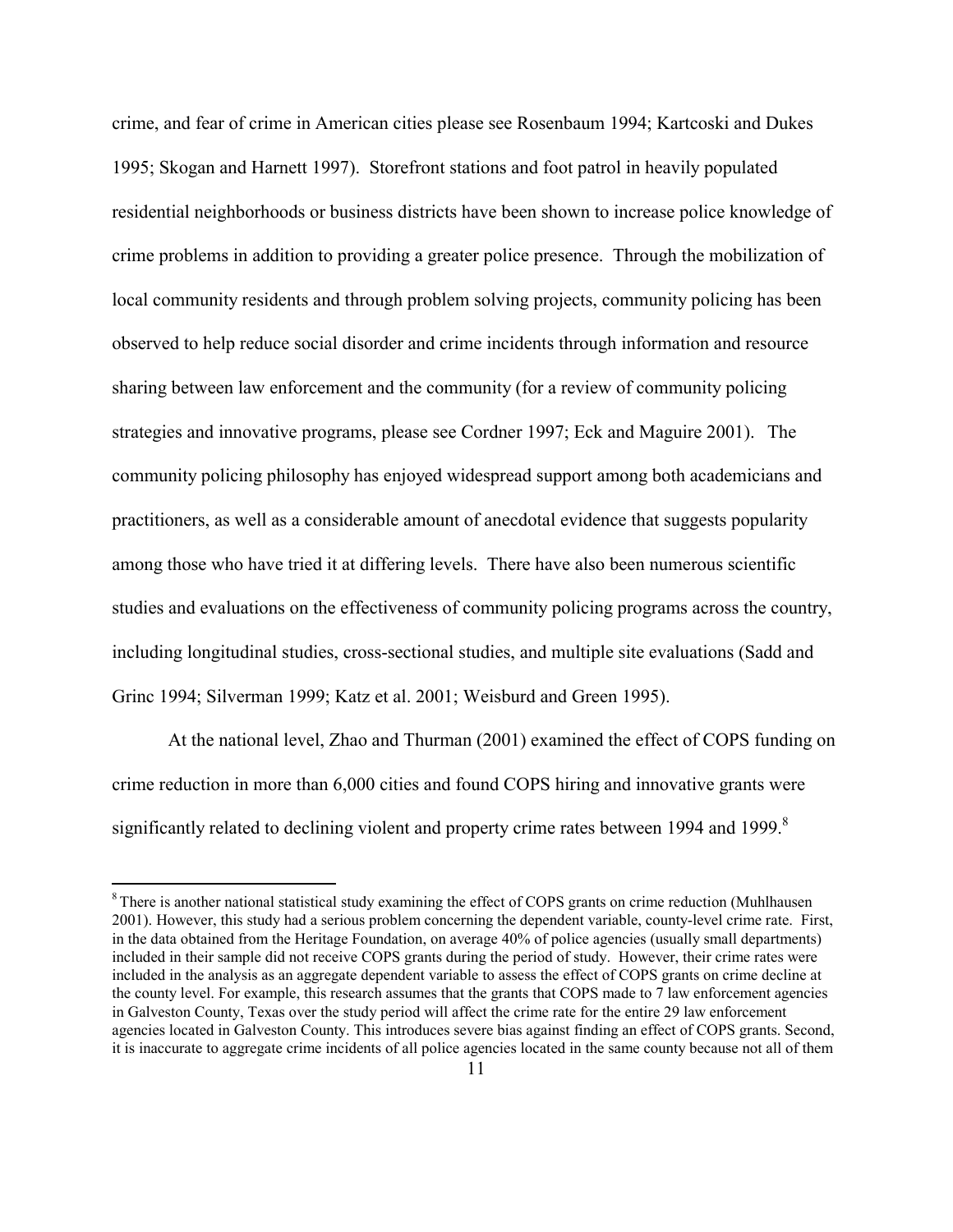Similar research on the relationship between police strength and crime incidents also indicates that the number of police officers may have a significant impact. For example, in pooled time series-cross-sectional study on the relationship between police and crime in 56 cities, findings indicated that each additional officer at the city level results in approximately 24 fewer crimes, including 0.2 homicides, 0.7 robberies, and 3.2 burglaries (Marvell and Moody, 1996). The research on the relationship between police strength and crime rate is not conclusive. There have been studies that found a negative relationship (e.g., Ehrlich 1972) and there have been equal number of studies that have found an insignificant effect (for a review, see: Eck and Maguire 2000).

#### **RESEARCH METHOD**

## DATA

 $\overline{a}$ 

The data used in this analysis were derived from four sources. The first source is the Uniform Crime Reports (UCR) published annually by the Federal Bureau of Investigation. UCR data reflect a nation-wide effort to collect data from approximately 17,000 state, county, and city law enforcement agencies voluntarily reporting crimes that have been brought to their attention. These data on "crimes known to police" contained in the UCR from 1994 to 2000 were downloaded from the ICPSR web site at the University of Michigan, a data collection warehouse which stores them. The Part I index crimes reported by the UCR includes eight categories of crime reported from 90 percent of law enforcement jurisdictions regularly providing such local crime data to the FBI and are typically thought to contain the most serious forms of criminal

may have reported their respective crime incidents for 12 consecutive months. This may lead to missing data in one or more agencies in a county, and can be more of a problem in panel data, which requires reporting of all agencies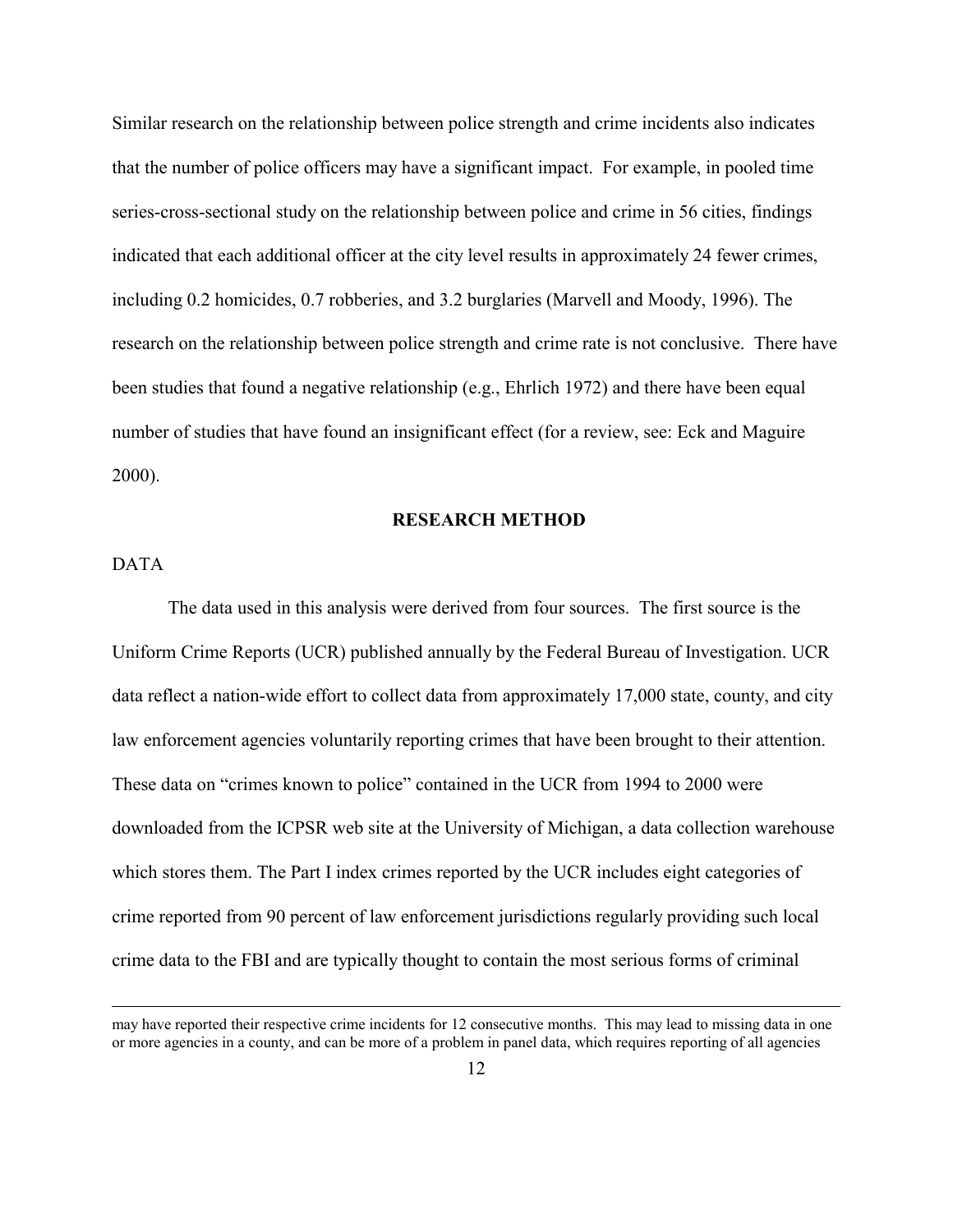activity. Part I crimes include four categories of violent crime (murder, rape, robbery, and aggravated assault) and four categories of property crime (burglary, larceny, auto theft and arson). All of these crimes with the exception of arson are included in this analysis. Arson was excluded because it was not available for all of the study years. Although it is well understood that the UCR underestimates the amount of crimes that actually occur, UCR Part I crimes are thought to provide generally reliable (consistent) underestimates of these rates and therefore provide an accurate measurement of changes in crime rates (the dependent variable of interest here). Use of UCR crime rates is common in criminological research and its benefits and limitations are well understood.

A second source of data was the dollar amount of grants awarded to individual law enforcement agencies from the COPS Office from 1994 to 1999. As stated earlier, COPS grants are broken down into three general categories--hiring grants, innovative grants, and MORE grants. In the original data provided by the COPS Office, there were 12,070 law enforcement agencies that received funding from 1994 to 1999. Because the other sources of data (UCR, Census, and Labor Statistics) are collected at the local level, and to avoid overlap between agency jurisdictions, only local police departments are included in the analysis; the following types of agencies were excluded: state police agencies, county police agencies and sheriff's offices, university/college police departments, and special purpose law enforcement agencies like court police, forest police, park police etc. This left 7,179 local city police agencies available (not yet the final sample for analysis).

There is no meaningful way to include these types of agencies in the model because of

 $\overline{a}$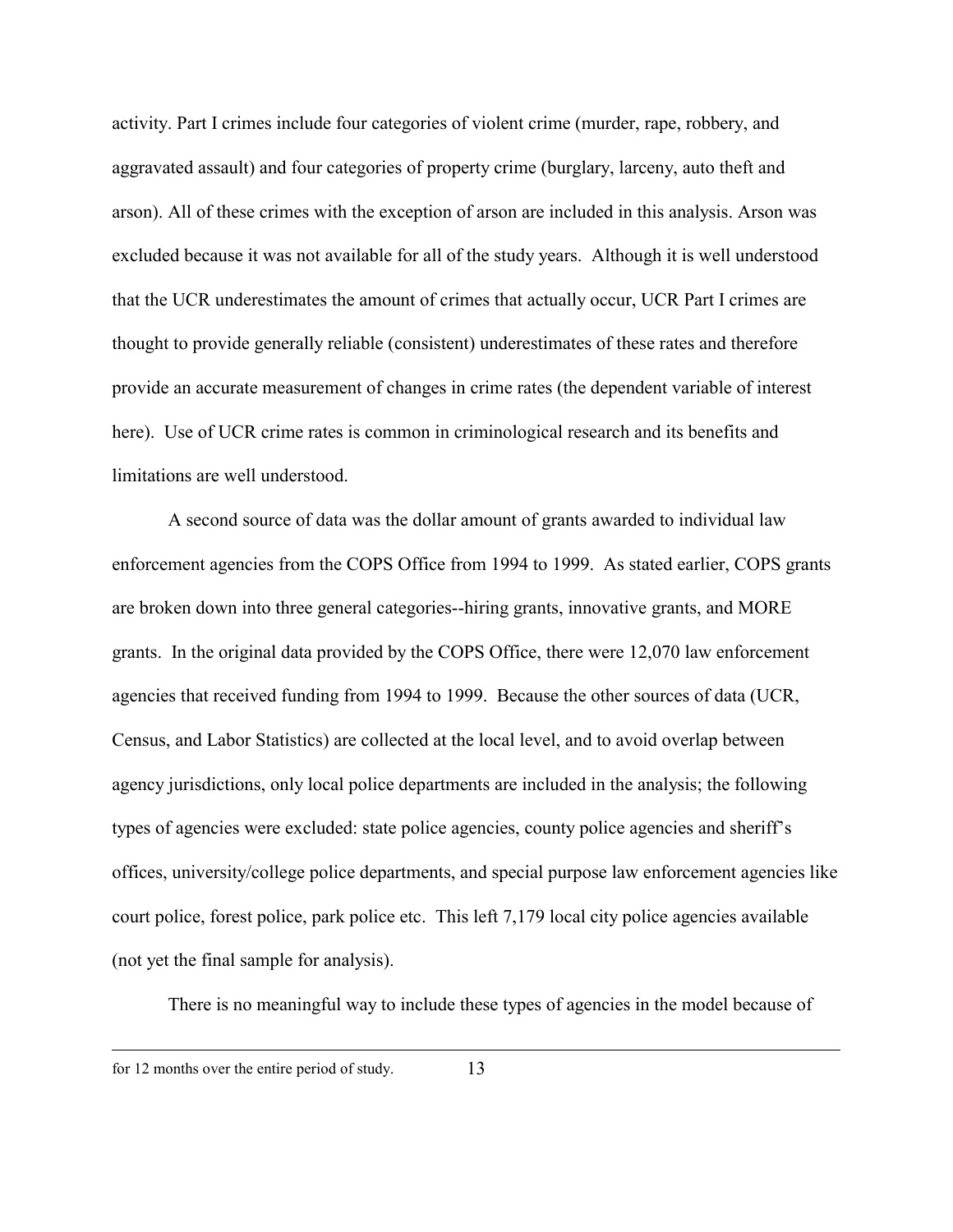overlapping jurisdictions. If they were to be included this would introduce a substantial amount of error into the analytical models. Thus, the analysis was limited to the defined boundaries of cities and both the COPS and crime variables were measured at this level. Any nested effect of other law enforcement agencies located in the city (e.g., school district police, university police, park police, sheriff office, etc.) theoretically may contribute to the crime decline in a city (usually big cities), however, these agencies report their own separate annual crime incidents to the FBI. Thus, it is reasonable to assume that any crossover due to reporting is minimal. Moreover, there is no clear census information on school district police, park police, etc. Lack of socioeconomic variables makes the estimate of the effect of these agencies extremely difficult, if not impossible at the national level. In the hundreds of studies on city crime rates in the past four decades we are unaware of a single study that attempts to measure this crossover by including school district police, court police, park police etc. in an analysis.

Demographic information at the city level was also included from the 1990 and the 2000 U.S. Census. 1990 Census data were obtained from the CD disk and 2000 from DVD disk published by the U.S. Bureau of Census. Finally, unemployment information (1994 to 1999) was obtained from the Department of Labor Statistics. The Labor Department collects annual employment data in cities with populations greater than 25,000. County level unemployment data from the same source was used for cities with populations less than 25,000, because for these small cities, unemployment data is not available at the city level.

#### VARIABLES IN THE ANALYSIS

Dependent Variables. The two dependent variables employed in the analysis are derived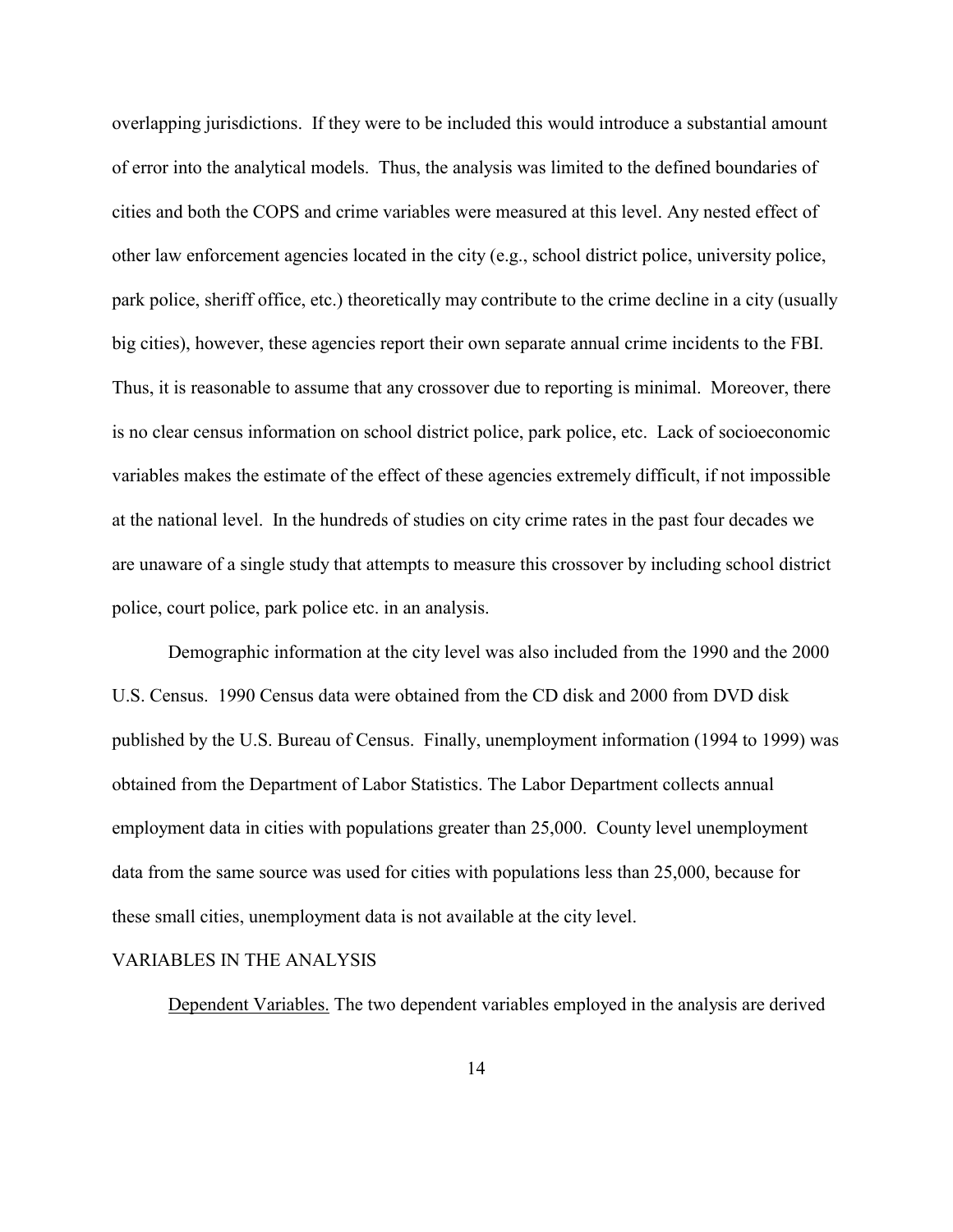from Uniform Crime Report data for violent crimes and property crimes per 100,000 population. Consistent with the UCR format, the violent crime rate reflects the sum of the incidences of four crimes (murder, rape, robbery, and aggravated assault) divided by each city's population and multiplied by 100,000. Similarly, the property crime rate reflects the sum of the incidences per 100,000 for three crimes--burglary, larceny, and auto theft.

Independent Variables. Three independent variables were used in the analysis to represent the type of award made (hiring grant, innovative grant, or MORE grant). The total amount of each type of grant funding received by a city in each calendar year (1994-1999) was divided by the city's population so that the total for each type of grant program was standardized to indicate the dollar amount received per year, per resident for each city. In addition, the total dollar amount of COPS funding was adjusted to 1994 dollars using the Consumer Price Index. There were a total of 7,179 local city police departments that were funded by the COPS Office from 1994 to 1999. Of this number, 535 cities with populations less than 1,000 were excluded from the analysis since the data for these smallest of cities were often inaccurate and tended to fluctuate widely to the extent that these variations made the results difficult to assess with much confidence over time.

Additionally, we excluded another 985 COPS funded cities from the data due to the lack of complete UCR crime data over the six-year period or/and lack of census data, leaving 5,659 COPS funded cases for analysis (including 2,306 cases with population over 10k and 3,353 cases with population less than 10k). At the same time, there were 1,938 local city law enforcement departments included in the study that did not receive COPS grants during the period of study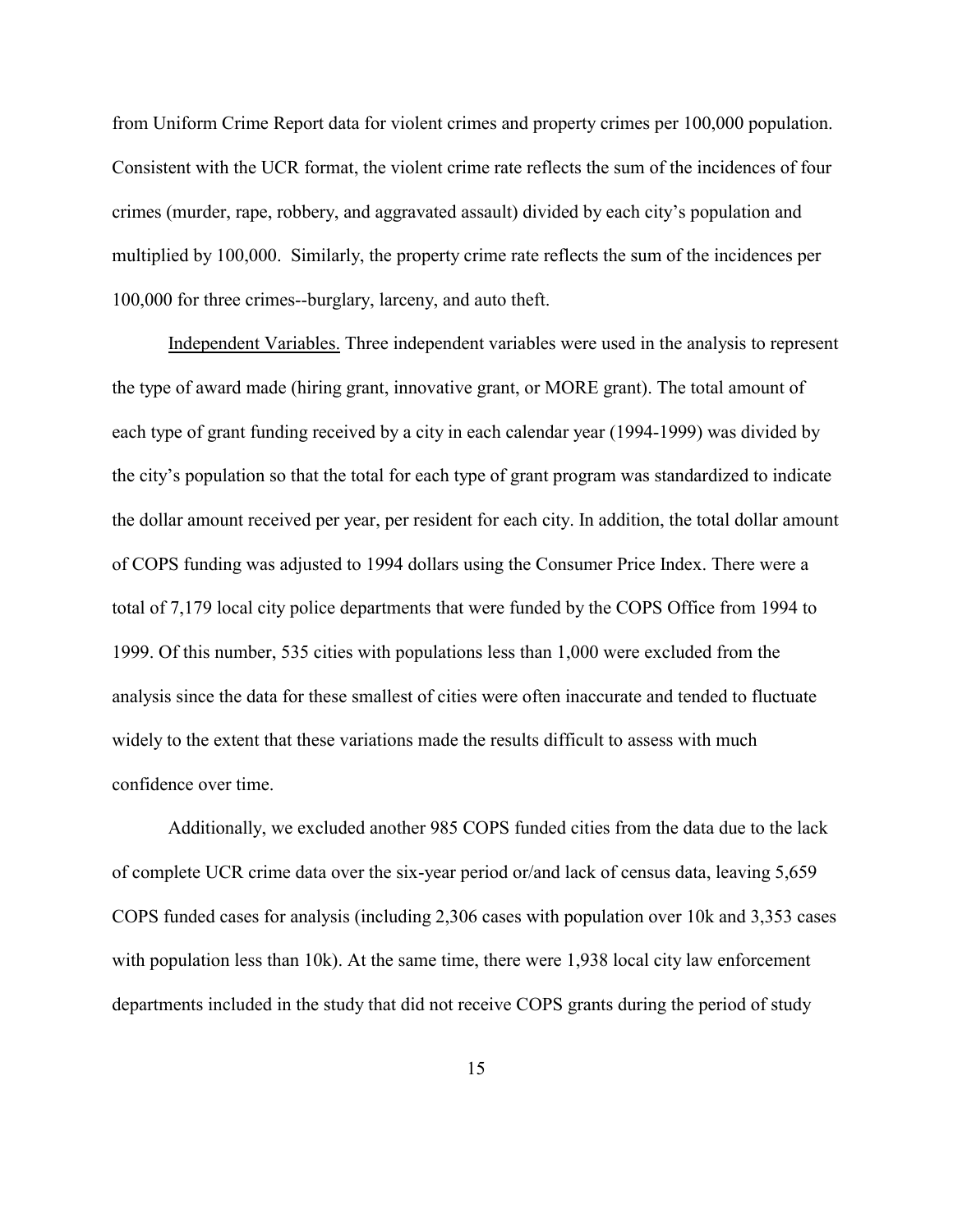and had the complete UCR and census data. These 1,938 non-funded cities are used as control group in the analysis (including 354 cases with population over 10k and 1,584 cases with population less than 10k). All the police agencies in the analysis reported 12 months of UCR data in a given year. In addition, cities in four states (Delaware, Illinois, Kansas, and Montana) were not included in the analysis due to missing UCR data, except for the following cities: Dover, Delaware; Havre, Montana, and Wichita, Kansas. We are well aware of the limitations of using UCR data due to the presence of these missing cases, however, the use of UCR data is widely accepted in criminological work. Moreover, in the analyses presented here there is no specific theoretical reason to suspect that the effect of COPS funding on crime would be any greater or any less in the cities that are omitted from the analyses due to this missing data, thus making it unlikely that their inclusion would alter the results.<sup>9</sup>

There are three additional specifications for the independent variables. First, the three COPS grant independent variables (hiring grants, MORE grants, and innovative grants) were lagged by one year when their impact on crime was analyzed. This one-year lag provides implementation time to hire officers, procure technology, and initiate innovative programs. This one year lag was based on internal COPS Office tracking systems that indicate on average it takes 12 months to hire, train and deploy an officer from the award start date.<sup>10</sup> Accordingly, data concerning COPS Office funding coincides with grants awarded from 1994-1999 and UCR crime

 $\overline{a}$ 

<sup>&</sup>lt;sup>9</sup> There is another issue related to the missing UCR data: whether estimates should be used to replace the missing UCR values at the city level. In UCR data, these missing values are systematic and usually concentrated in several states (e.g., Illinois, Florida, etc), thus, the use of estimates may lead to more bias than not using such estimates. Consequently, missing values of UCR data are excluded from the current analysis.

 $10$  This is based on an analysis conducted by the COPS Office of its yearly "COPS Count" data, an annual survey of all of its hiring grants.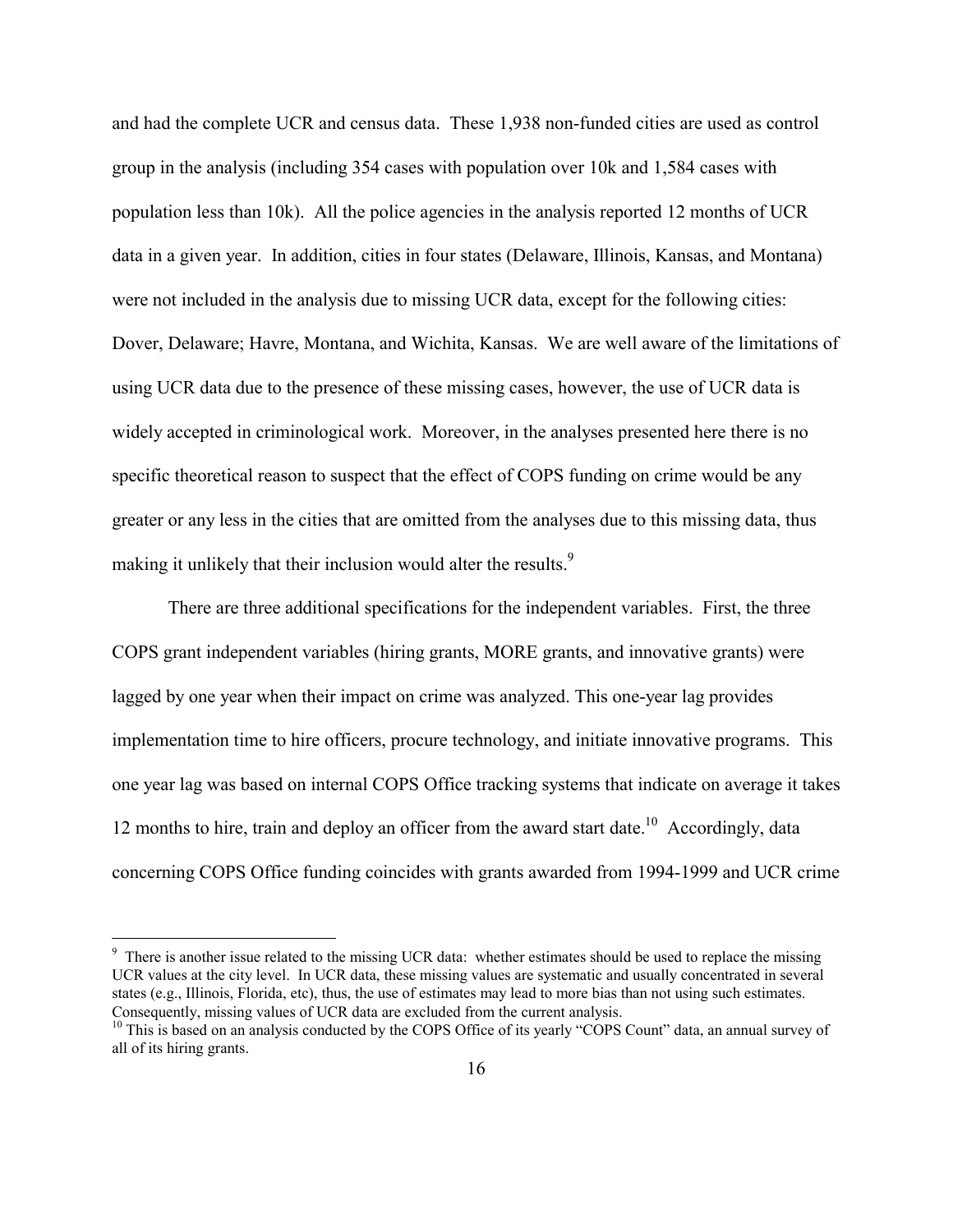data were included for 1995-2000. Second, because hiring grants are intended to hire officers over a three-year period, hiring grants awarded to police departments are allocated over that period in a declining rate according to the following factors: 38 percent for the first year, 34 percent for the second year, and 28 percent for the third year.<sup>11</sup>

Finally, although MORE grants are designed as one-year grants, agencies typically take a longer period of time in order to procure the technology, make it operational, and train officers in its use. Therefore, the technology portion of the MORE grants was spread out over a period of three years to compensate for this fact according to the following allocation: 36 percent for the first year, 36 percent for the second year, and 28 percent for the third year.<sup>12</sup> In addition, analysis of COPS Office tracking systems (COPS Count) indicated that civilians are typically hired within one year of the grant. Thus, the MORE funding variable used in this analysis was calculated for the first year as the sum of the civilian portion of the grant plus 36 percent of the technology portion of the grant. In the second year, 36 percent of the technology portion of the grant was used, with the remaining 28 percent of the technology portion allocated to the final year.

Control Variables. The 1994 crime rate was included as a control variable in this analysis. Inclusion of the 1994 crime rate allows for the analysis to be standardized to examine the change in crime rates since 1994. Also, 1994 was the point at which communities began receiving federal funds from the COPS Office and controlling for the crime rate at this time enables the

 $\overline{a}$ 

<sup>&</sup>lt;sup>11</sup>These numbers are based on COPS Office recommendations regarding how agencies spend money over the threeyear period. The adjusted allocation of COPS hiring grant over a three-year period is used for panel data analysis.  $12$  This allocation method was based on an analysis of the average actual spending patterns of police departments who have received COPS MORE grants. The adjusted allocation of COPS MORE grant over a three-year period is used for panel data analysis.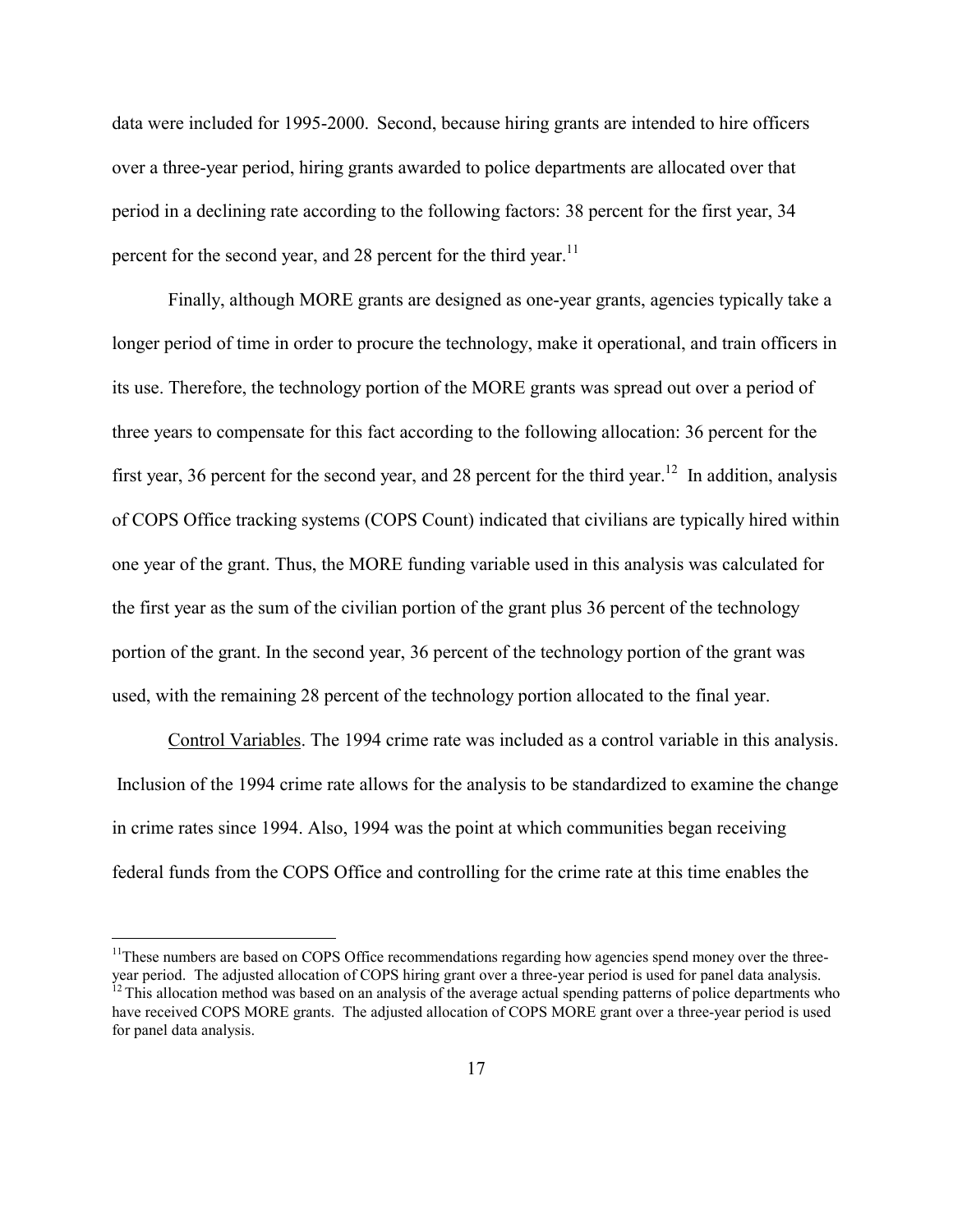analysis to focus on the period after the creation of the Office. The inclusion of the 1994 crime rate reflects the ability of police agencies to control the level of crime incidents given "typical" resources including budget and personnel levels without COPS funding. It should be noted that the inclusion of city dummy variables also attempts to compensate for these factors (also see Appendix A for a discussion of unbiased estimates concerning independent variables).

Eight other control variables designed to account for the socioeconomic health of communities also were included. Social disorganization theory developed by Shaw and McKay provides a theoretical framework for the inclusion of these variables in this analysis (for a discussion and testing of social disorganization theory see Shaw and McKay, 1972; Bursik, 1988; Sampson, 1985; Sampson and Groves, 1989; Smith and Jarjoura, 1989). Scholars of social disorganization theory argue that unique socioeconomic characteristics of communities are closely associated with local crime problems. Specifically, there are three primary socioeconomic dimensions that merit empirical scrutiny (Osgood and Chambers 2000). The first dimension is community heterogeneity. In this study, heterogeneity is represented by the percentage of minority residents and percent male in a community. The second dimension is a community's socioeconomic status, measured here by five variables: the percentage of unemployment, percentage of single parent households, percentage of young people between the ages of 15 to 24, percentage of home ownership and per capita income. The final dimension we control for is community mobility as indicated by the percentage of people having lived at the same address since 1985. Since the census data are available for every decade we created a measure, estimating the change in socioeconomic characteristics from 1994 to 1999. That is, the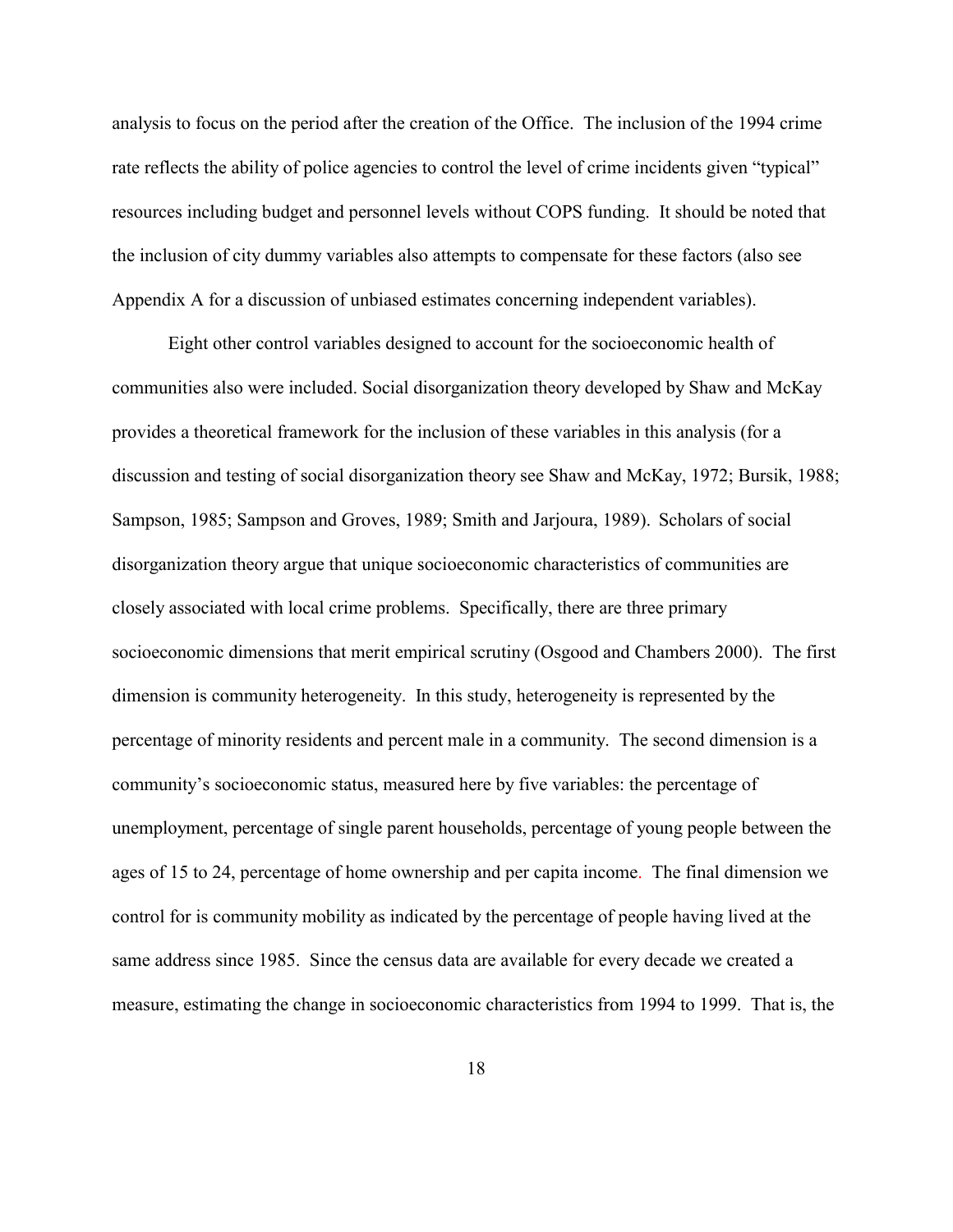time-varying socioeconomic variables are measured via linear trend (Kovandzic et al. 2002).<sup>13</sup>

Ideally a researcher would like to include all of the variables of interest in the analytic equation to say with absolute confidence that every potential control variable is included. In reality, however, for all social science research, there will always be variables that are unavailable for inclusion or cannot be included due to issues with multicollinearity and lack of available data. However, a special statistical advantage of panel data analysis (as compared to more common cross-sectional data analysis) is that it is able to capture unobserved variance through the use of dummy variables. By using dichotomous variables (in this case city and time dummy variables and in other models county dummy variables) we were able to control for unobserved systematic variance across the time period studied. Thus, these variables attempt to control for other factors such as police expenditures, changes in the national economy, and access to local and federal grant funding. The effect of these variables accounts for the most significant effects in the entire equations and results in an exceptionally large amount of explained variance. In addition, the use of this type of dummy variables in panel model designs is common and their benefits to model specification are well known (Wooldridge 2001).

One specific control variable to mention is police expenditures; that is the amount of funding local departments use to address crime issues. We were unable to include this specific

 $\overline{a}$ 

 $13$  Time-varying variables can be defined as variables that have annual observations during the period of study (e.g., the annual change in single mother household between 1994 and 2000 based on 1990 and 2000 Census data). The fixed effect panel model means it uses time and city level dummy to control for unobserved variation in the panel data. There is also possibility that the fluctuation of drug market may correlated with the crime rate in cities. However, a careful search on the available drug related data reveals that there has been no annual collection of data concerning the nature of local drug market at city level except a few dozens of large cities included in the drug forecasting project nationwide.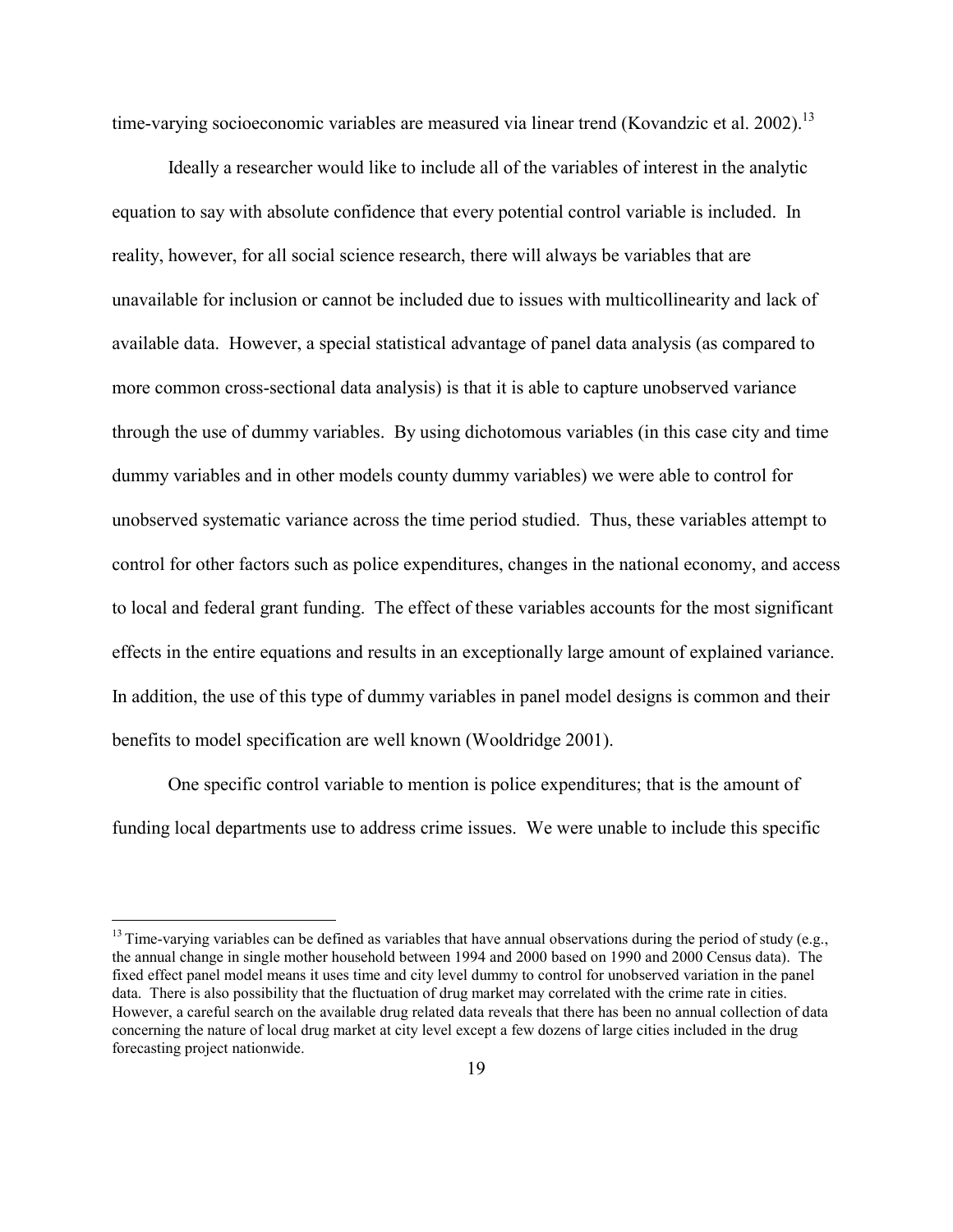variable due to the fact that it does not exist in a properly specified form at the city level.<sup>14</sup> However, we addressed this issue in multiple ways. First, as mentioned above, we included the 1994 crime rate to standardize for these effects. Second, the city level dummy variables used in the model attempt to take such a variable into account. Third, it is unlikely that the inclusion of this variable, if it were possible, would result in much additional explained variance in the statistical model. This is due to the fact that the  $R^2$  for the models that we report are already exceptionally high. Finally, we completed a separate follow-up study in which we collected original police expenditure data (minus COPS funding) from 55 of the largest police departments in the United States across the study period. We included these data in statistical models very similar to those reported here. The findings showed that the inclusion of police expenditures had virtually no effect on COPS funding. A brief description of this study can be found in Appendix E. Because of all of these factors we find it unlikely that the inclusion of this control variable (even if it were possible to include in the full sample analysis) would alter the substantive findings of this report.<sup>15</sup>

 $\overline{a}$ 

 $14$  There is some limited data on police expenditures, however, it is not for all of the cities included in this analysis, and perhaps more importantly, it does not explicitly exclude COPS Grant funding from its estimates. If COPS grant funding is not explicitly excluded from these estimates, researchers have no way of knowing which agencies included and excluded COPS funding in their data. In addition, some may argue that the drop in crime rate might have happened or begun earlier than 1994 in some cities. In this analysis, the crime drop is examined in two different ways. First, the annual crime rate in each city is investigated in the panel data analysis. Second, a comparison of crime rates is made between the COPS funded cities and the non-funded cities between 1994 and 2000. Therefore, the focus of this project is not on the initiation of the crime drop (prior to 1994) but on the rate of the crime drop (change in rate over time) within the group (funded) and between groups (funded vs. non-funded) from 1994 to 2000.

<sup>&</sup>lt;sup>15</sup> One possible way to control for police budget is the use of the measure, number of sworn officers as reported by the FBI annually. However, it is difficult to distinguish if the annual increase in the number of police officers is due to COPS Office grants, due to an increase in departmental budget, or due to both. Consequently, we decided to use two variables to control for that effect, the 1994 crime rate as a baseline and the fixed effect (dummy variables). Similarly, the Law Enforcement Management and Administrative Statistics (LEMAS) offers survey data of large police agencies with more than 100 sworn officers concerning operation, organization structure, calls for service, etc.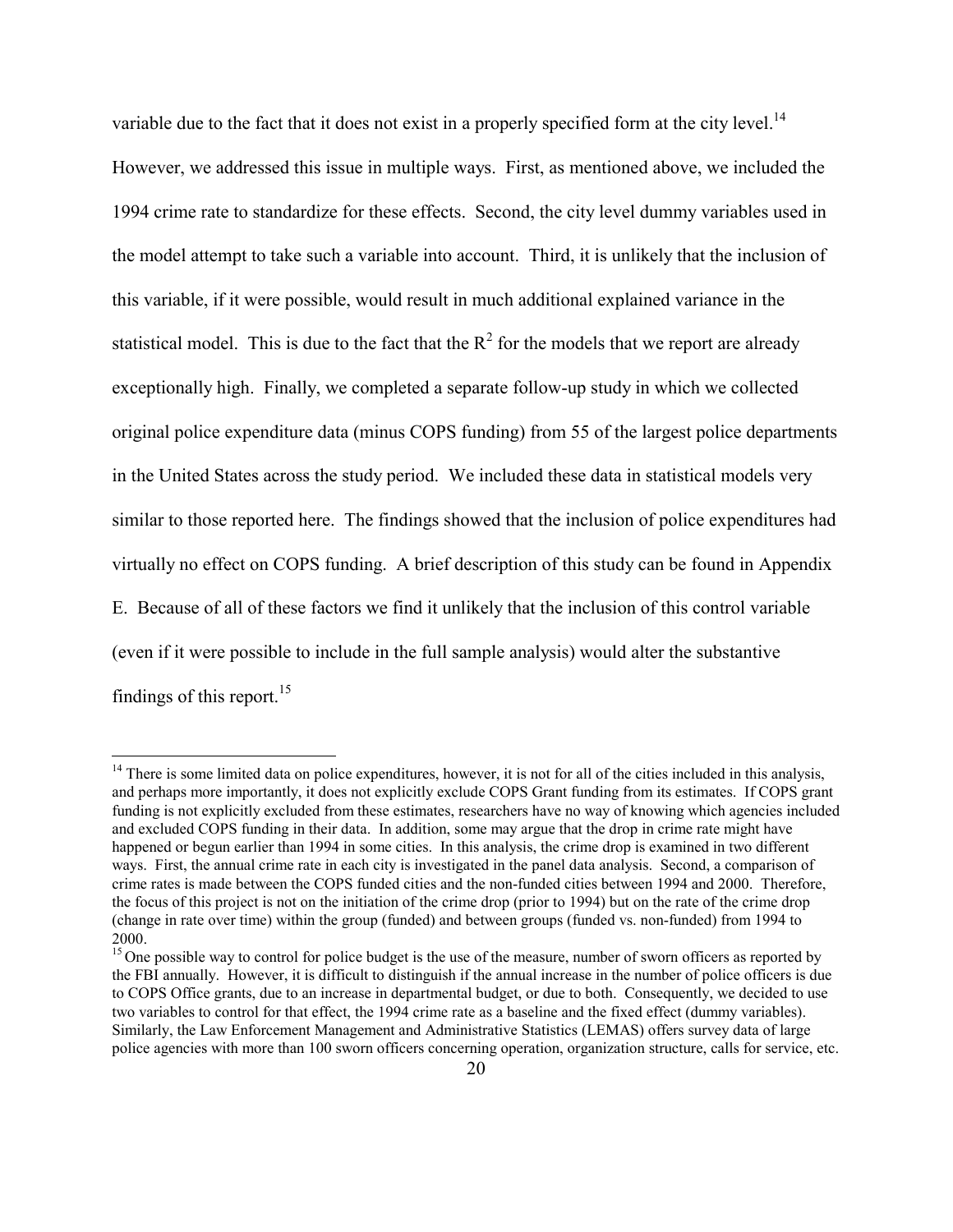#### DATA ANALYSIS

 $\overline{a}$ 

A two-factor fixed effect model was used to analyze the effects of COPS funding on crime reduction. The "two-factors" model allows for the analysis to attempt to control for unobserved systematic (non-random) variation. The "two-factors" approach accommodates a geographic component represented by the cities in which agencies reside, and a time-specific component represented by the six years of data. By including the "first-factor" (the geographic component) through the inclusion of a cross-sectional dummy variable for each city in which the agencies reside, the difference in crime rates caused by unobserved variance occurring in each city is estimated. This means that the bias caused by such omitted variables can then be estimated and an attempt made to control for in the panel data we analyze. Similarly, the "second-factor" (the time-specific component) involves the inclusion of year dummy variables that attempts to control for those unknown factors impacting crime in the U.S. that are not accounted for by the other independent and socioeconomic variables. The current study covers almost the entire population of large cities in the United States.<sup>16</sup> Please see Appendix A for a discussion of statistical model specification, Appendix B for a discussion on the differencing issue, Appendix C for an analysis using city dummies removing percent male and per capita income, Appendix D for an analysis using county dummy variables and removing percent male

However, the LEMAS surveys have been conducted irregularly (1990, 1993, 1997, 1999, and 2000). There were no surveys administered between 1994 and 1996, which is crucial for assessing the initial effect of COPS Office grants. Therefore, we decided not to use LEMAS data in the analysis.

<sup>&</sup>lt;sup>16</sup> All cities greater than 150,000 population received COPS grants between 1994 and 1999 except for Jacksonville, Florida which received COPS funding in 2002. Therefore, Jacksonville, Florida, was used as the only non-funded agency in cities greater than 150,000 population. In addition, about 87% of cities greater than 10,000 population were funded by the COPS Office during the same period.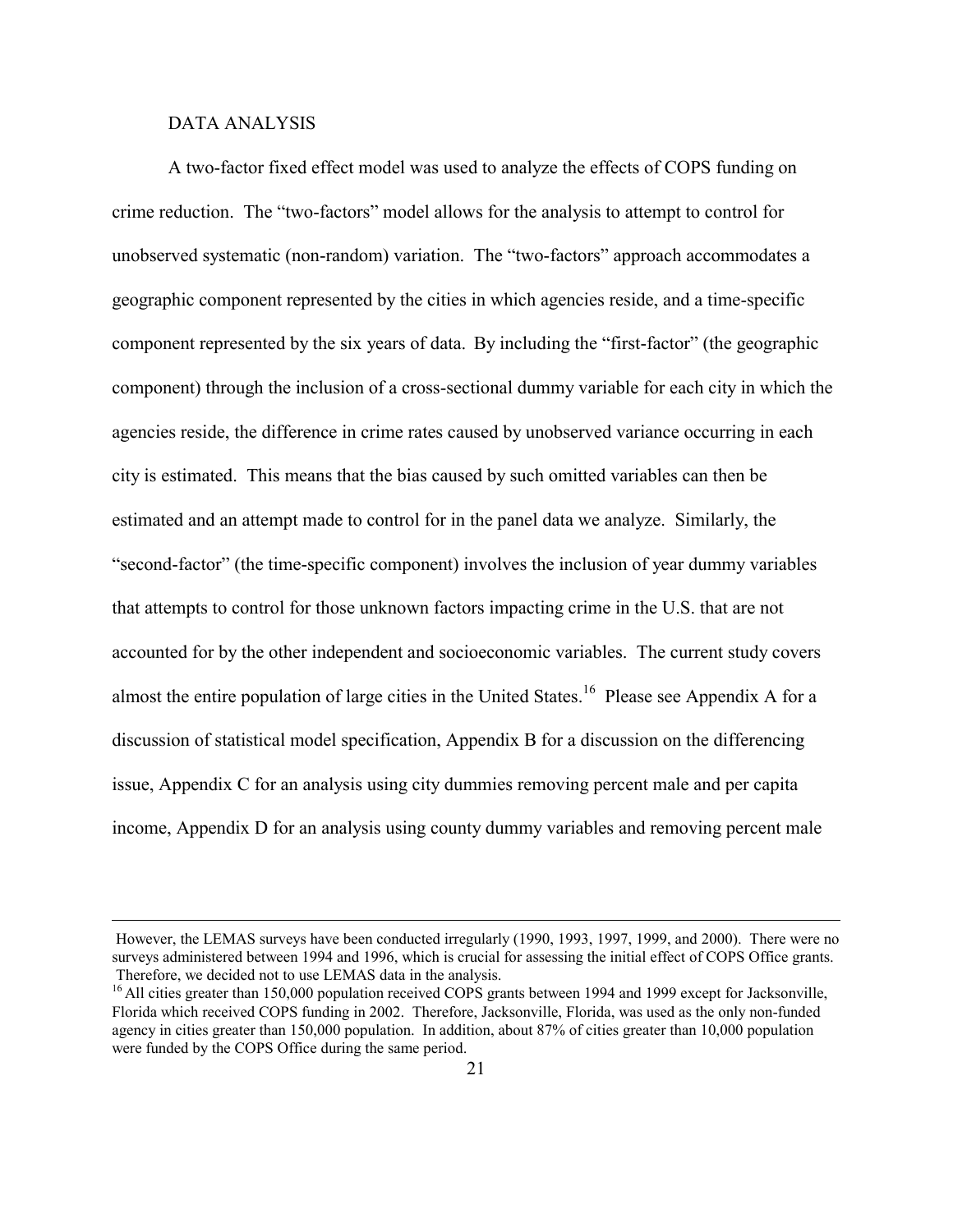and per capita income, as was reported in a the previous version of this study.<sup>17</sup>

The total number of variables on the right side of the equation in each analysis includes 3 independent variables (hiring grant funding, innovative grant funding, and MORE grant funding), the 1994 crime rate, 8 time varying socioeconomic (demographic) variables modeled after social disorganization theory, 6 year dummy variables to control for time variance, and 7,596 city dummies to control for geographically located unobserved systematic variation in the panel model.<sup>18</sup>

#### **FINDINGS**

#### DESCRIPTIVE STATISTICS

 $\overline{a}$ 

Descriptive statistics for the full sample appear in Table 1. As might be expected, the means for both violent and property crime rates show that the property crime rate per 100,000 population is much higher than the violent crime rate in the cities studied. Similarly, hiring grant programs were the largest programs funded by the COPS Office with a mean of \$2.65 per person during the six-year period, followed by MORE grants (\$0.76) and innovative grants (\$0.49). The

 $17$  Appendices C and D were run so that the current study model could be compared to those reported in the pervious report (Zhao and Thurman, 2001). Note that in both of these models, percent male and per capita income were both removed (as was the case in the previous version of the report). The inclusion of these variables came at the recommendation of outside reviewers. Also, the analyses presented in Appendices C and D are for COPS Funded agencies only and do not include non-funded agencies as was the case in the previous version of this report. The results showed that the coefficients of the three COPS grant categories remain very stable regarding the directions of sign and magnitudes of coefficients.

 $18$  The explanatory and control variables are chosen based on a review of literature (social disorganization theory) and recommendations from the GAO review team (percentage of male and per capital income). Multicollinearity is a potential problem in panel data analysis. Accordingly, the variance inflation factor (VIF) often is used to detect whether high collinearity exists between any variables. Some researchers use a VIF score of 4 or greater as an indication of severe mulicollinearity (Fisher and Mason, 1981). Our initial collinearity statistics showed that none of the VIF values exceeded 4. Initially, the variable, percentage of people below poverty, was included in the analysis. However, the correlation between variable, percentage of unemployment, and percentage of people below poverty line was very high. Therefore, only percentage of unemployment is included in the current analysis.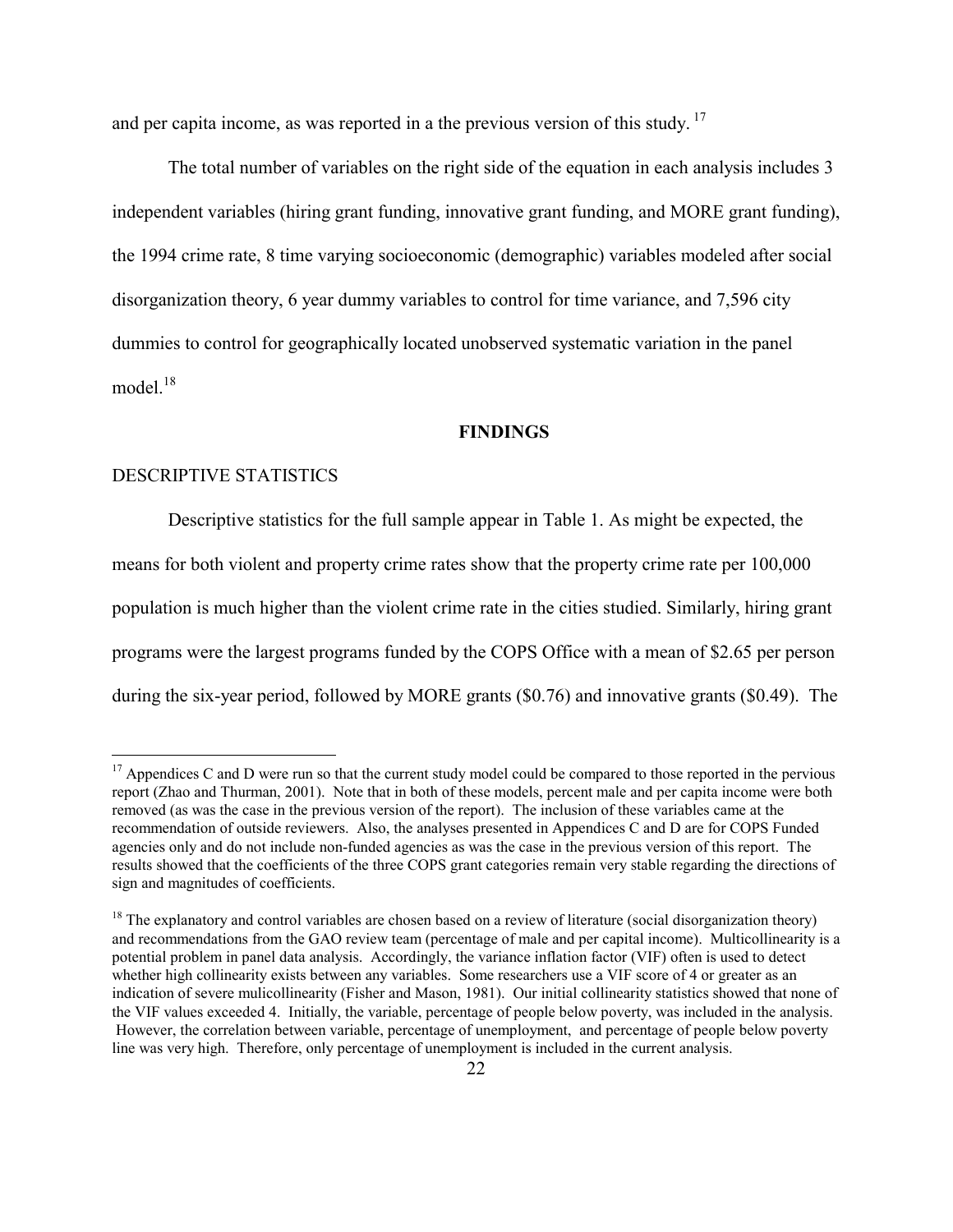demographic variables are based on Census data, using the mean from 1994-1999. The demographic variables show that the six-year average of unemployment in the sample was 4.75 percent. About one-third of the residents living in these cities identified themselves as minority (37.56%), and single parent households comprised 11.89 percent of the population. The percentage of young people was 14.94. In addition, 57.24 percent of the residents were homeowners, about one-half of the residents (51.13%) lived at the same address during the five years prior to the survey, 48.21% of residents were male, and the average per capita income was \$18,947.

----- Table 1 About Here -----

#### ANALYSIS BY POPULATION SIZE

We also examined crime reduction attributable to COPS grants according to city size. There has been considerable discussion suggesting that the recent decline in crime rates across the U.S. primarily is a large city phenomenon, perhaps even a trend heavily influenced by enormous drops in crime in America's largest metropolitan areas (for reviews see Eck and Maguire, 2000; Silverman, 1999). Conversely, few studies specifically have examined crime rates in very small cities and rural areas where the literature suggests that styles of policing and patterns of crime problems differ significantly from those found in more urban locales (for research on crime and policing in rural and small towns, see Weisheit and Wells 1999; Thurman and McGarrell 1997; Weisheit et al. 1995).

Previous research has not enjoyed the luxury of having such a large sample of police agencies in their analysis as is the case here. Consequently, the effect of changes in policing on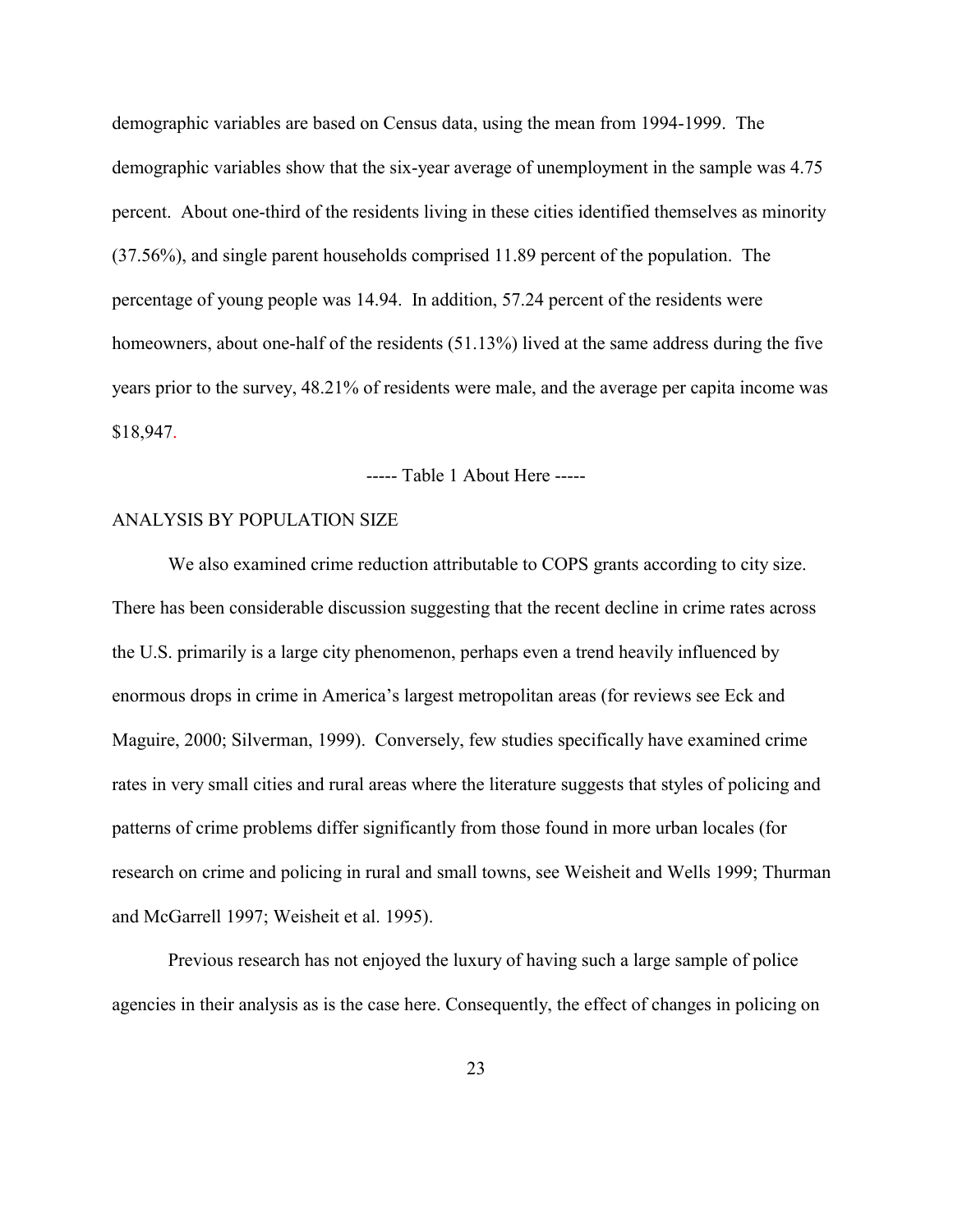crime in small towns has largely been overlooked. Langworthy and Travis (1999) argue that policing research has traditionally focused on large cities. In the present study, the same criteria used by the UCR were followed such that cities were grouped into two categories: cities with populations greater than 10,000 and those with populations less than 10,000 inhabitants. The crime rate patterns for both of these groups are found in Table 2.

## ----- Table 2 About Here -----

It is evident that the drop in crime in the U.S. between 1994 and 2000 varies greatly by city size. The pattern for violent crime rates among cities with populations greater than 10,000 dropped substantially (-32.7%). In contrast, small cities (with populations less than 10,000) had a much lower drop in their violent crime rate (-9.1%). A closer look at the crime rate in these small cities reveals that the decline in violent crime primarily took place between 1994 and 1996. These small cities actually experienced an increase in their violent crime rate from 1996 to 1998. The decline in property crime rates reveals a similar overall pattern.

Moreover, very small cities made up a disproportionate amount of the sample. There were 3,353 cities with population less than 10,000 and 2,306 cities with population greater than 10,000 in the COPS funded final sample. However, despite having a much larger number of cities, the total population for the small cities included in the sample was 21,062,834 (both funded and nonfunded) and for large cities it was 133,001,630 (both funded and non-funded). Therefore, the population of cities that received COPS funding with greater than 10,000 residents is more than 10 times that in the small cities. The skewed nature of the relationship between the number of cities in the sample and the total population size makes the possibility of an interaction effect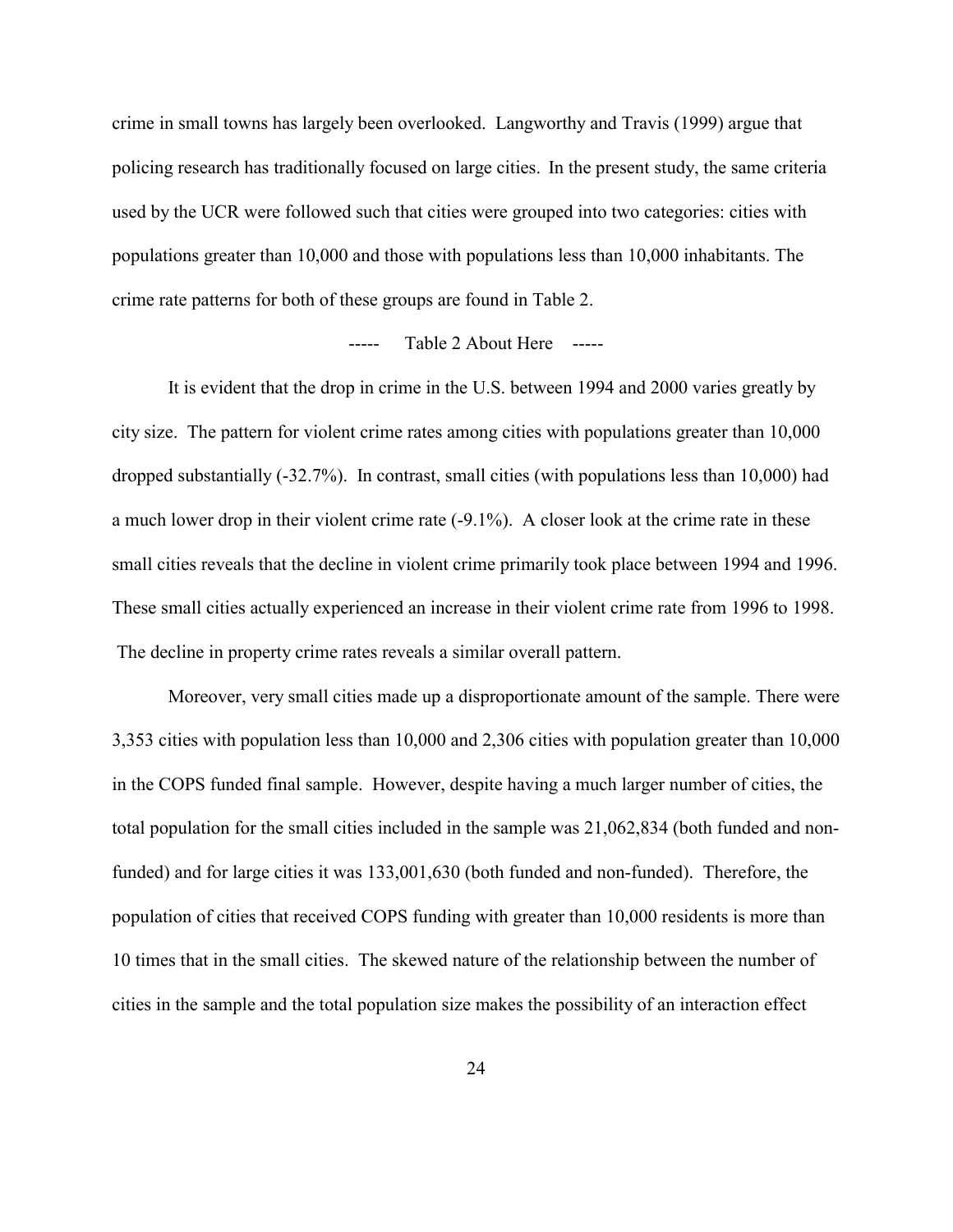between COPS funding and population size a possibility that should be examined further and thus dictates the analysis by population size. It should however be noted that the effect of city size itself is standardized and controlled for in the models through the examination of crime and COPS funding *rates*.

Analysis of Cities with Populations Greater than 10,000. Results from the multivariate analysis of violent and property crime rates are displayed in Tables 3 and 4, respectively. The findings suggest that both hiring grants and innovative grants have had a significant effect on crime reduction in this group, after controlling for previous crime rates (the 1994 crime rate), demographic variables, and unobserved systematic variation. The  $\mathbb{R}^2$  of the model predicting the violent crime rate is 92.96% indicating that the independent and control variables are able to explain a very high percentage of variance in the model; similarly, the  $R^2$  for the property crime rate model is  $93.6\%$ <sup>19</sup>

## ----- Tables 3 and 4 About Here -----

Our analyses indicates that an increase of one dollar in grant funding spent for hiring purposes resulted in a corresponding decline of 10.95 violent crime incidents per 100,000 residents. A dollar increase for hiring community police officers contributed to a decline of 27.88 property crime incidents per 100,000 population. Similarly, regarding innovative grant programs the coefficients indicate that a one dollar increase in innovative grant funding contributed to 4.30 fewer violent crime incidents per 100,000 population and 10.07 property crime incidents per 100,000 population between 1995 and 2000. MORE grants did not have an

 $\overline{a}$ 

<sup>&</sup>lt;sup>19</sup> The  $R^2$  for all the models increased noticeably from the previous analysis that was based on the data from 1994 to 1999. Also, it is important to note that the city and time dummy variables contributed significantly to the high level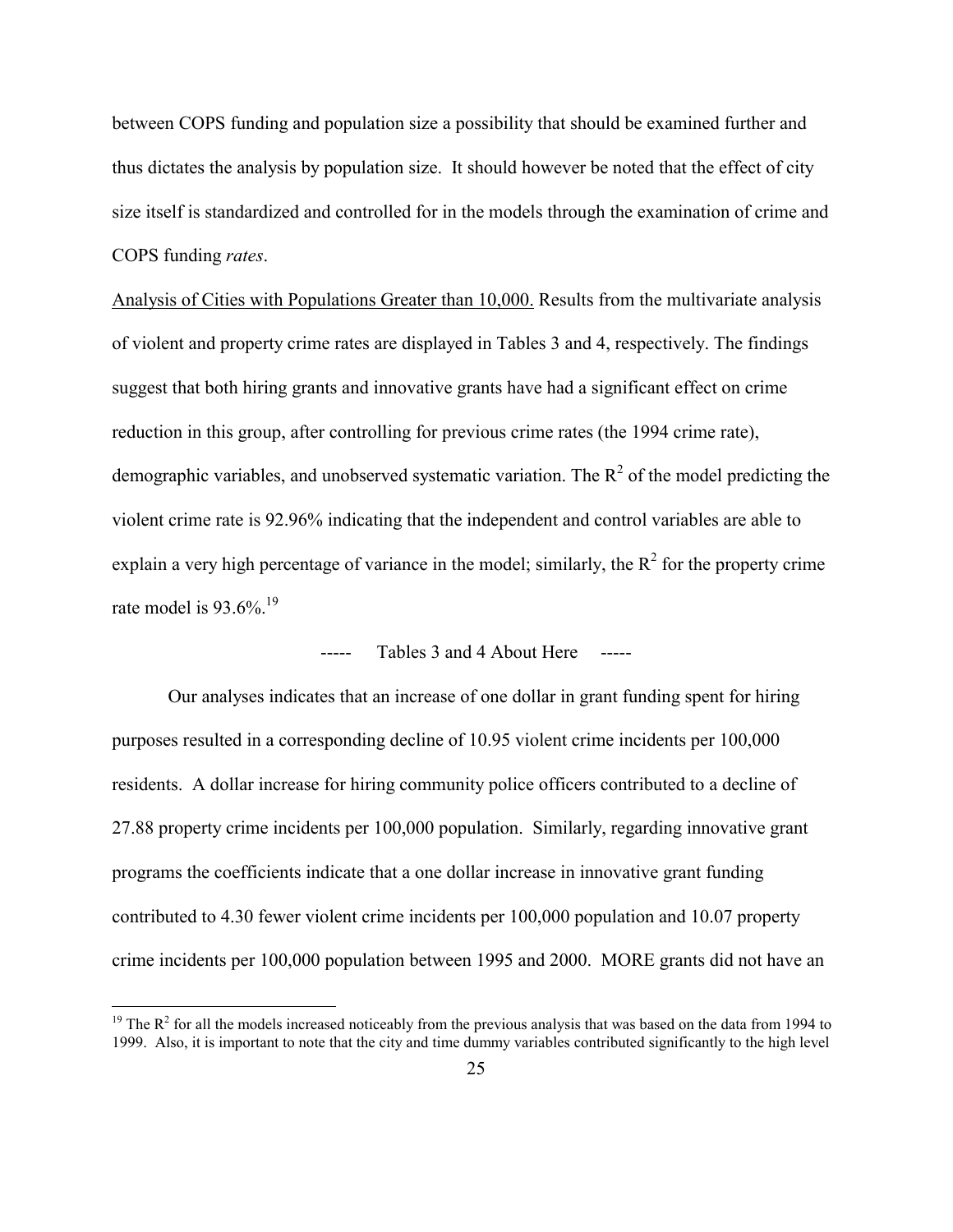effect on violent crime rates in these cities, but was related to a decrease in property crime rates of 17.12 per 100,000 persons.20

The effects of demographic variables on violent and property crime rates in the two models are similar. For example, the percentage of unemployment and percentage of male are negatively associated with violent crime rates, while per capita income are positive correlated with violent crime rates. Similar patterns of effects of demographic variables can be found in the analysis of property crime rates. In addition, the magnitude of coefficients of demographic variables in predicting property crime rate is much higher than in predicting violent crime rate since the number of property crime incidents are higher than the number of violent crime incidents in American cities.

Analysis of Cities with Populations Less than 10,000. Tables 5 and 6 show the effects of COPS grants on violent and property crime rates in very small cities. Unlike the results observed in large cities, these findings do not show that the hiring grants are negatively correlated with reported violent and property crime rates. The influence of hiring grants on both violent and property crime rates were small and insignificant. In addition, the analysis shown in Tables 5 and 6 indicate that innovative and MORE grants are also not significant predictors of violent and property crime rates in the sample. At the same time, demographic variables and dummy variables (not reported) contributed to the explained variance of the models with 72.79% for

1

of  $R^2$  in these statistical models.

 $20$  Two reviewers recommended the use of log transformation of the dependent variables because the dependent variables, crime rates, might be skewed. We decided not to use log transformation for the following two reasons. First, in our analysis, the dependent variable is the crime rate, which is defined as the crime incidents known to the police divided by city population, as a common practice, the dependent variables times 100,000, the crime rate. In addition, the regression models are estimated by using the population variable as weights. The standardization of crime rate adjusted the problem of a skewed dependent variable (the presumed reason for using a log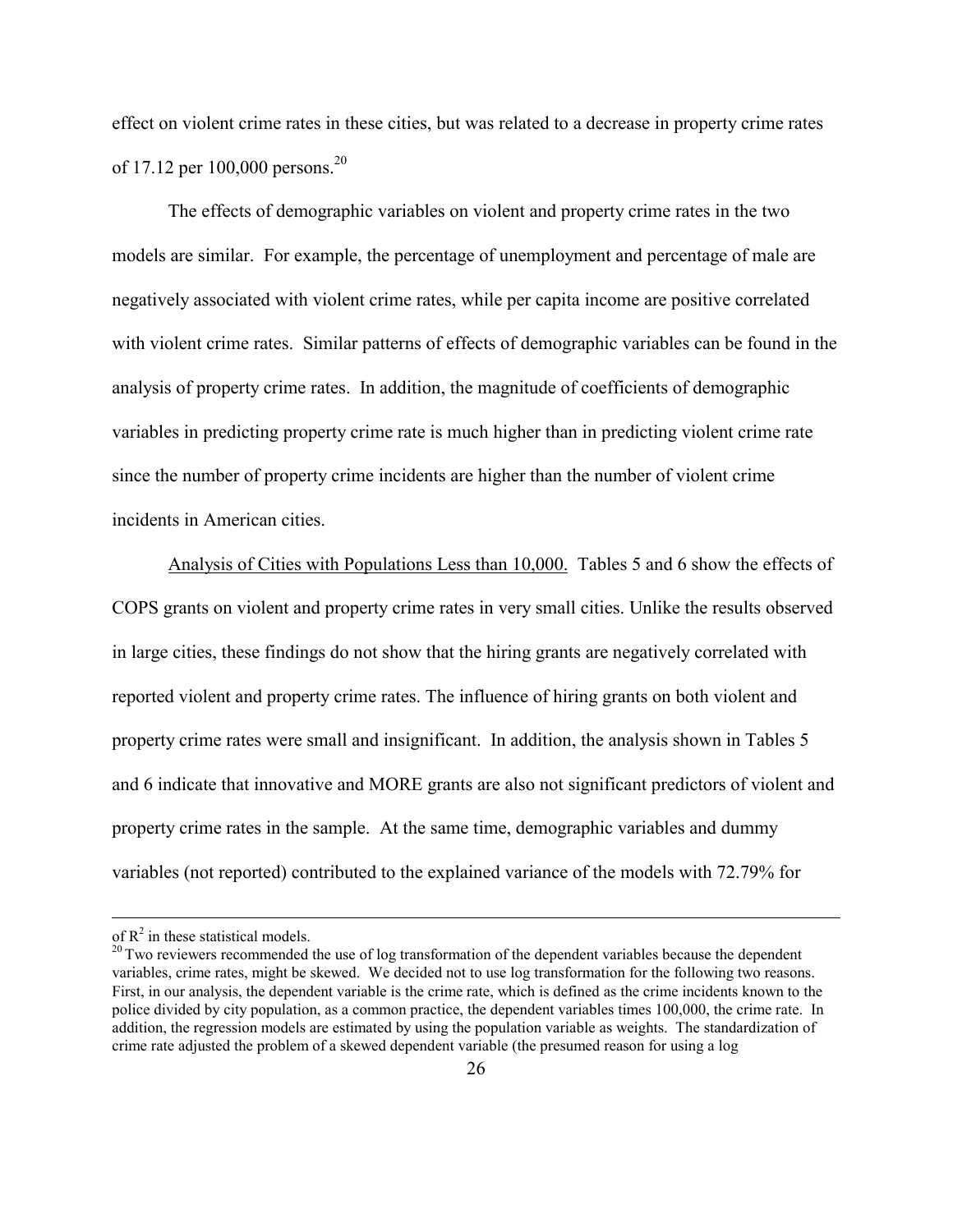violent crime model and 84.46% for property crime model. Thus, the analyses for cities with more than 10,000 population fit the models better than cities with population between 1,000 to 10,000.

#### Tables 5 and 6 About Here

Analysis of the Full Sample. The impact of COPS grants on violent crime for the full sample appears in Table 7. Here we see the effects of COPS grants on the rate of violent crimes reported to the police, using a two factor fixed effect panel model for the entire sample. The results show that hiring and innovative grants are significant predictors of violent crime rates. The coefficient for hiring grants showed that a one dollar increase in hiring grant funding lead to a decrease in 10.95 violent crime incidents. Similarly, the coefficient of innovative grants indicates that a one dollar increase in innovative grant funding contributed to a decline of 3.78 violent crime incidents per 100,000 residents. Receiving MORE grant funding was not significantly associated with a declining violent crime rate for the entire sample.

-----Tables 7 and 8 About Here -----

The effects of COPS grants on property crime rates for the full sample are shown in Table 8. All three categories of COPS are shown to significantly reduce property crime rates in the analysis. Each dollar spent per person on hiring grants produces a reduction of 19 property crimes per 100,000 residents. Similarly, both innovative (-15.76) and MORE grants (-9.85) were significant predictors of property crime reduction in these cities. However, it is important to point out that the significant effects found in cities over 10,000 population obviously influence

1

transformation). Second, since many smaller cities have zero crime incidents, the log transformation is not feasible.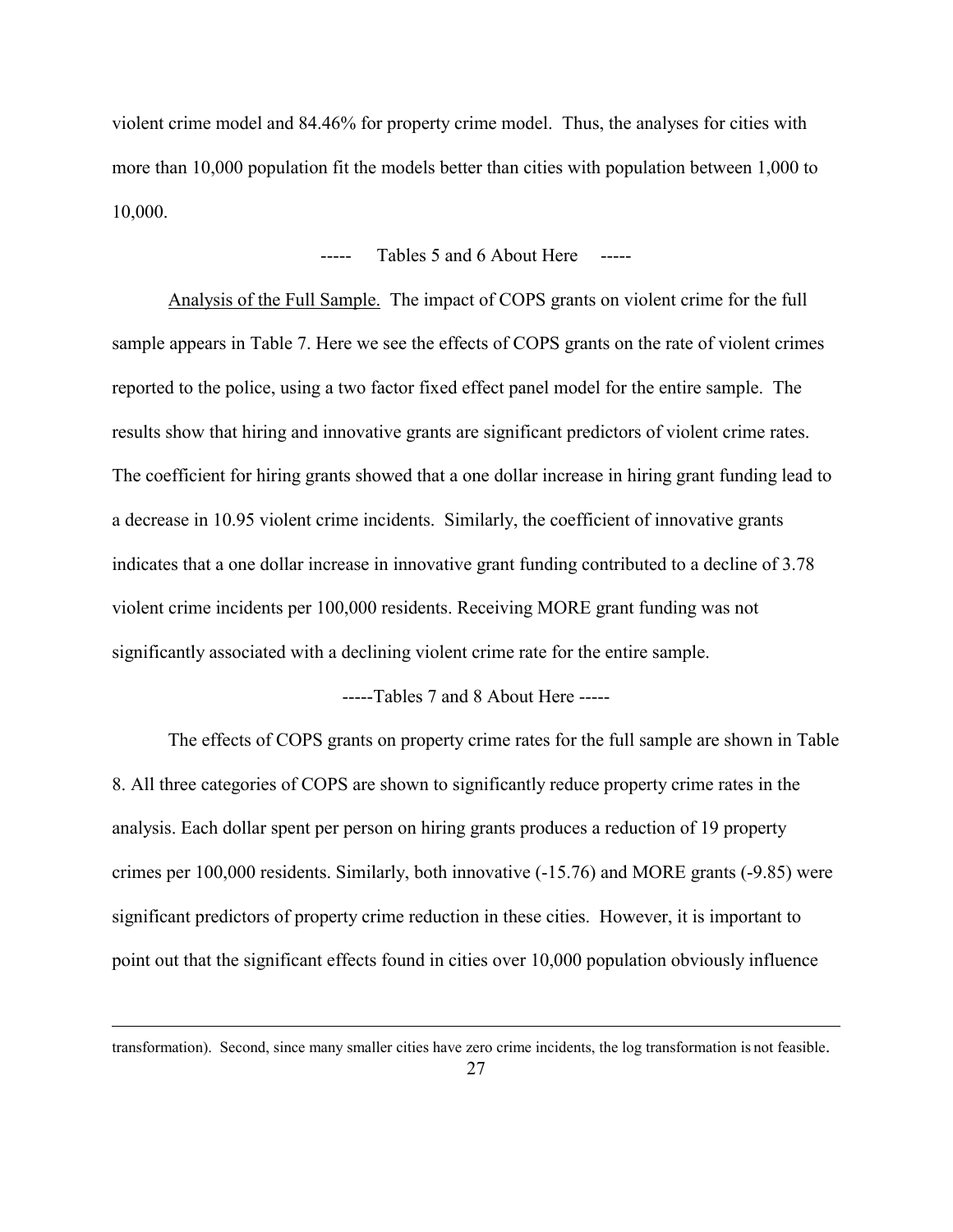the significance of the full model. For the control variables, the percentage of single parent households does not have an appreciable influence on the property crime rate while the other control variables prove statistically significant.

## **DISCUSSION AND CONCLUSION**

We conclude that crime reduction in the U.S. due to COPS grants likely varies by city size. The differences observed between cities with populations of less than 10,000 people and larger cities is apparent with respect to crime patterns over the seven-year period of time when national crime rates overall dropped substantially (Table 2). In addition, these data indicate that COPS hiring, innovative and MORE grants contributed significantly to decreasing crime in U.S. cities with populations greater than 10,000 people. According to the FBI, approximately 89 percent of people in the U.S. reside in jurisdictions with police departments that serve populations greater than  $10,000$ <sup>21</sup> Therefore, it appears that the significant crime reducing effect of COPS grants are concentrated in areas affecting the majority of the U.S. population. It should be noted that we do not feel that we are in a position to judge the relative size of this impact (in terms of program effectiveness regarding crime rates). This is because the effect likely varies across cities and it is difficult to assign a relative worth or value of a specific amount of crime reduction. Because there are inherent limitations of social science research, because it is difficult to determine how much a specific amount of crime prevention is worth to society, and because other stated program outcomes (enhancing trust in police, reducing fear of crime, producing a more technologically advanced and efficient police force, building community relationships etc.) are not examined here, we leave discussion of this issue to others.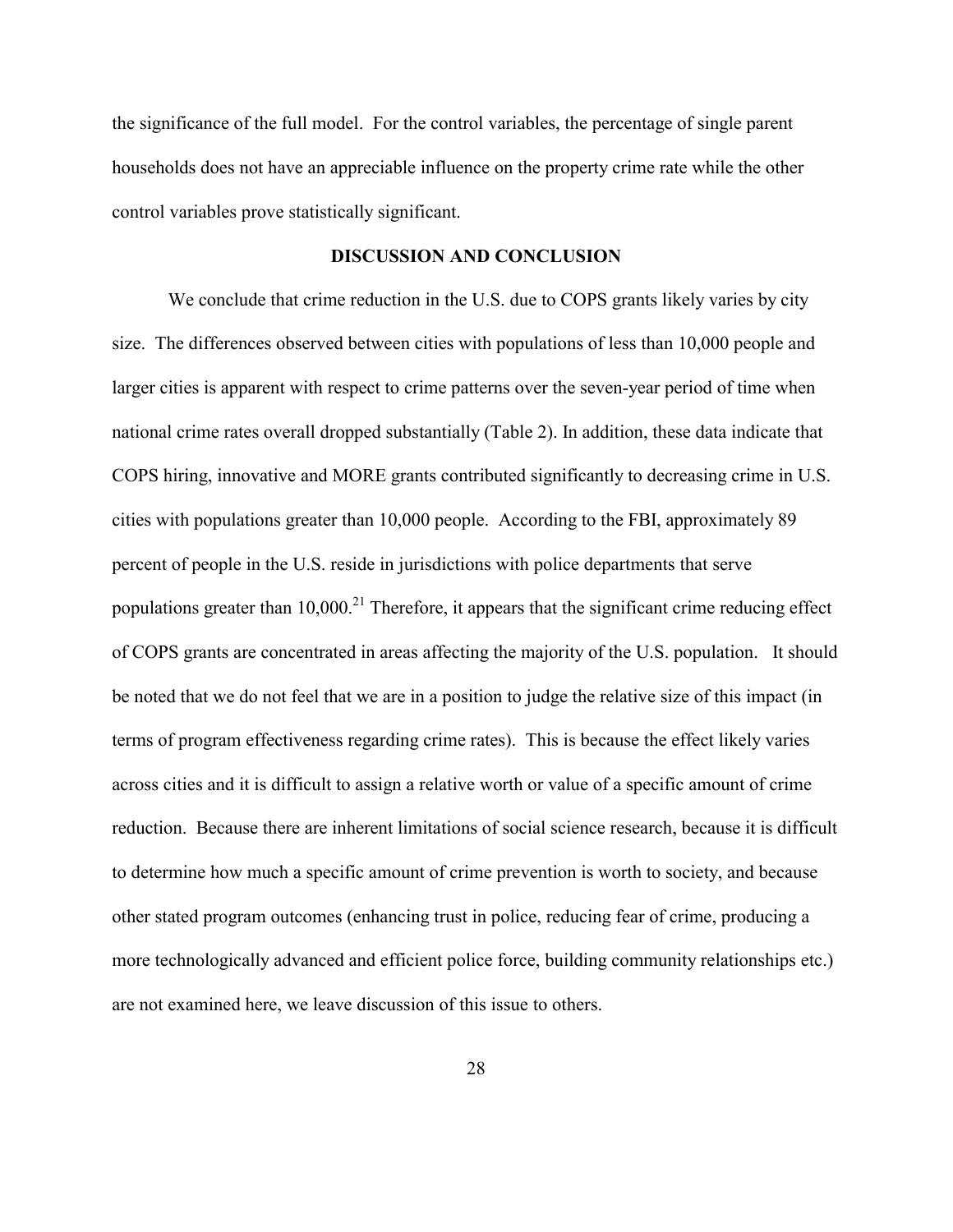The findings are in line with our previous report examining a very similar statistical model that did not include 2000 Census data and contained one less year of analysis (COPS Grants 1994-1998 on reported crime from 1995-1999) (Zhao and Thurman 2001). The inclusion of 2000 Census data allowing for time-varying demographic data, an additional year of analysis and the focus on the use of city level dummy variables are the primary improvements and central differences between the studies. In the previous study, county dummy variables were used instead of city dummy variables because the use of city dummy variables would have wiped out the effects of the other control variables, because only 1990 Census data was available. The lack of variation in this Census data made it so that the contribution of these variables would be eliminated if city dummy variables were used. However, when conducting this previous study, to ensure the reliability of the results, these previous models were also run using city level dummy variables and the substantive results were the same, however these results were not fully reported as is the case in the present study. In addition, the present study includes both funded and nonfunded agencies at the request of external reviewers. We believe that this inclusion may result in slightly biased estimates towards finding an effect for COPS Grants (at least in small cities where non-funded agencies are of significant size) because virtually all of the non-funded agencies are small and have experienced smaller declines in crime. To assure ourselves that this was not the case, we ran the models reported here without the inclusion of non-funded agencies and these results were substantively the same. Finally, at the request of external reviewers we also included two additional control variables in the present study, percent male and per capita income.

 $^{21}$  This figure is also 89% in the sample.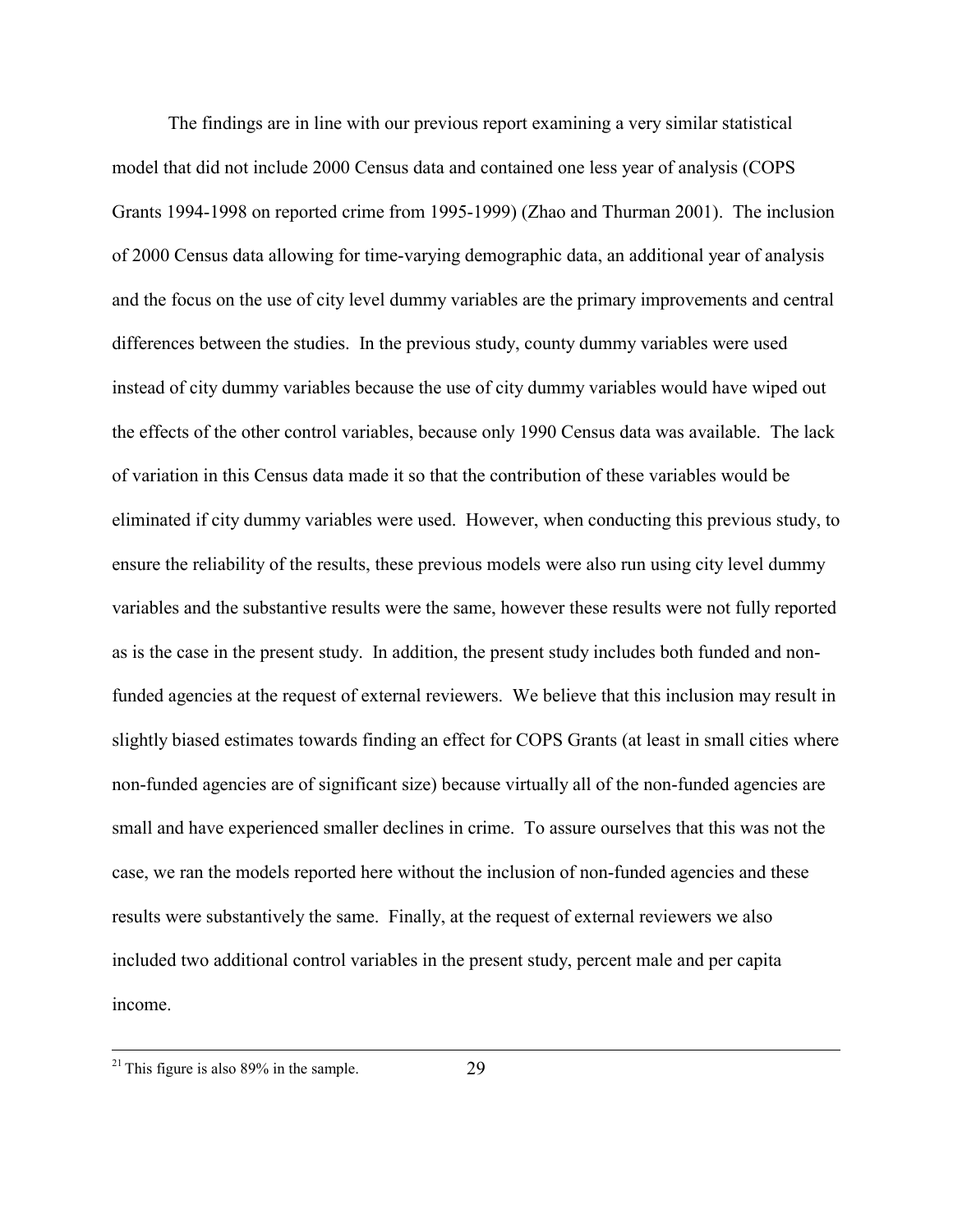Comparing the previous results from the December 2001 report to the results that are reported in this report reveals very consistent findings. For example, in both studies, hiring and innovative grants both had a significant negative effect on violent and property crime in cities with populations greater than 10,000. In addition, in the previous study, MORE grants failed to reach significance in either model, however, in this more recent study, MORE grants demonstrated a significant negative effect on property crime rates in these cities.

This paper examined the effect that COPS Office grants awarded between 1994 and 1999 had on crime rates in 7,597 U.S. cities between 1995 and 2000 (both funded and non-funded cities). It was found that cities with populations greater than 10,000 who receive greater amounts of COPS Office innovative and hiring grant funding have experienced significantly greater decreases in violent crime the following year than those who have received less funding, over the seven-year period controlling for a wide range of time varying observed and unobserved city level socio-demographic variables. In addition, this relationship holds for all three grant programs with respect to property crime. As with all social science research, the extent to which this means that COPS grants have contributed in a "causal" way to these reductions is an open question. However, this study provides evidence that is in-line with accepted criminological practice that attempts to satisfy the conditions for causal statements (addressing causal order, spuriousness, and correlation) to the best extent practicable given the available data. In doing so, it demonstrates that there is a significant relationship between COPS funding and property and violent crime reductions in cities with populations greater than 10,000. This study should not be viewed as definitive, but rather as an addition to the literature regarding the effectiveness of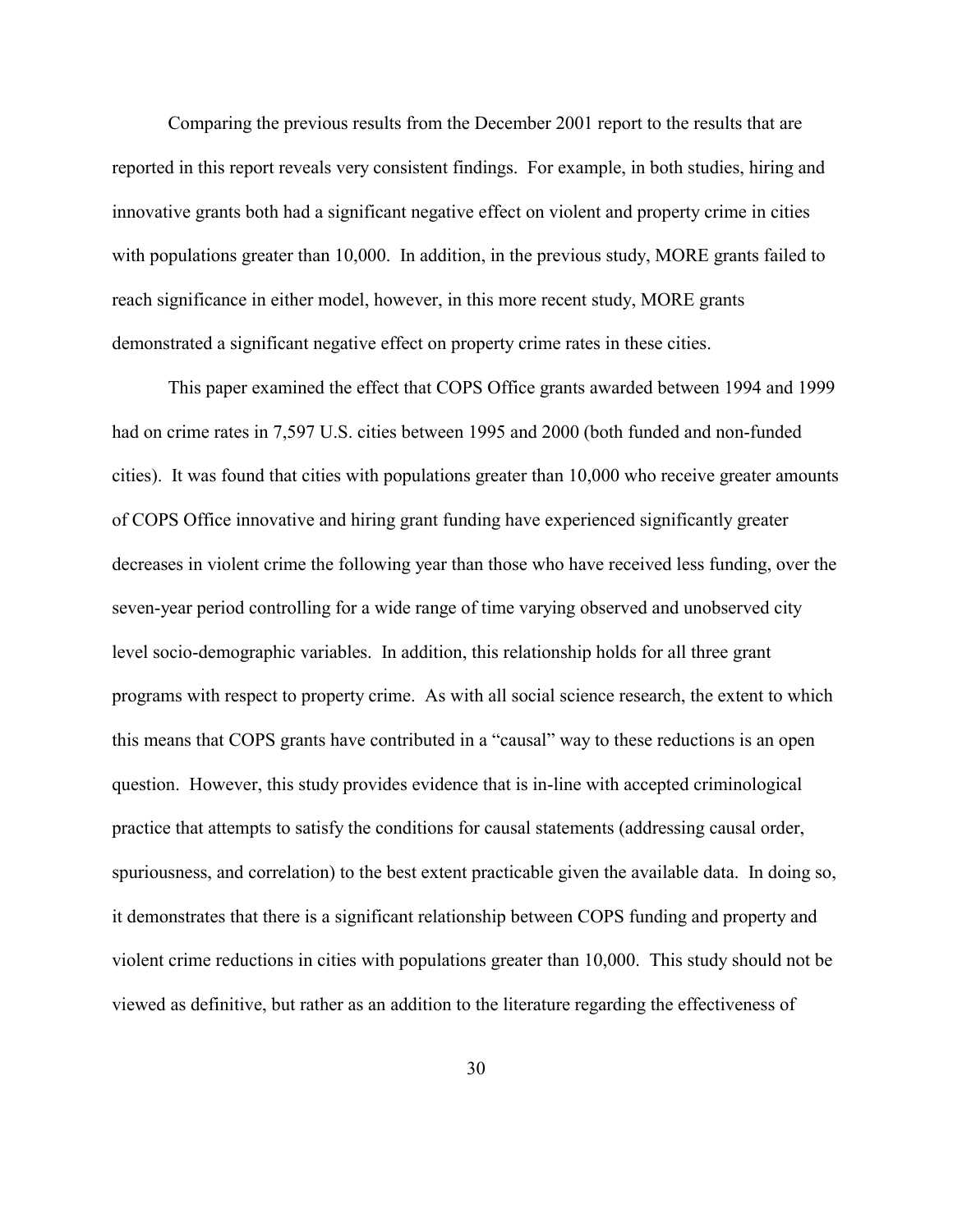COPS programs and understood and interpreted within that context.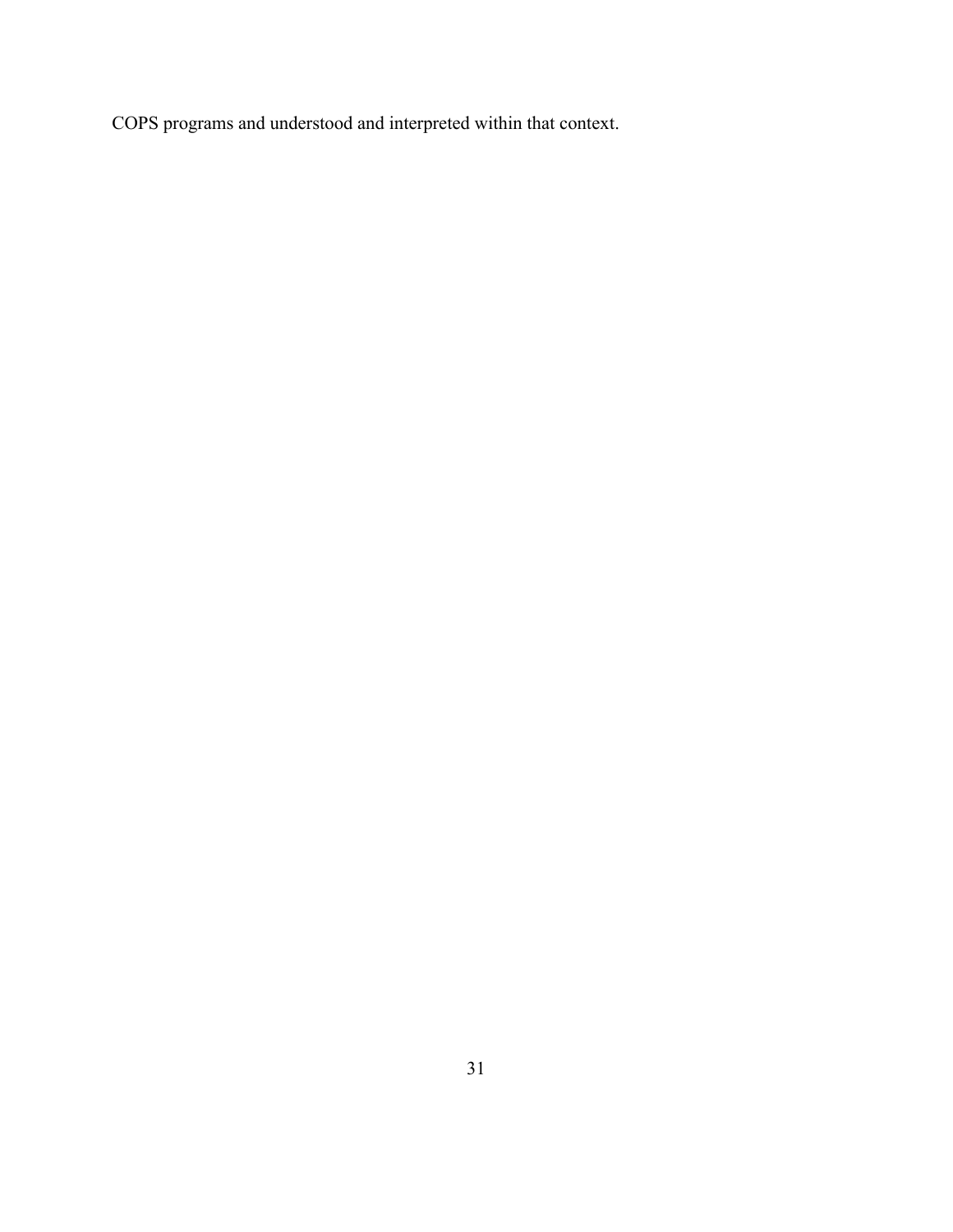| Variables                                                                                                                                                                                                       | Mean                                                                                 | <b>Standard Deviation</b>                                      |
|-----------------------------------------------------------------------------------------------------------------------------------------------------------------------------------------------------------------|--------------------------------------------------------------------------------------|----------------------------------------------------------------|
| Dependent variables (1995-2000)                                                                                                                                                                                 |                                                                                      |                                                                |
| Violent crime rate (per 100,000 population)<br>Property crime rate (per 100,000 population)                                                                                                                     | 769.63<br>5016.39                                                                    | 674.50<br>2820.74                                              |
| Independent variables (1994-1999)                                                                                                                                                                               |                                                                                      |                                                                |
| Hiring grants (per resident)<br>Innovative grants (per resident)<br>MORE grants (per resident)                                                                                                                  | \$2.65<br>\$0.49<br>\$0.76                                                           | 3.76<br>2.56<br>1.52                                           |
| Control variables (1994-1999)<br>% of unemployment<br>% of minority<br>% of single parent households<br>% of young people<br>% of home owners<br>% of people in the same house<br>$%$ male<br>per capita income | 4.75<br>37.56<br>11.89<br>14.94<br>57.24<br>51.13<br>48.21<br>$$18.947$ <sup>a</sup> | 2.11<br>24.44<br>4.34<br>4.70<br>14.77<br>8.73<br>2.19<br>8.85 |

## **Table 1: Descriptive Statistics of the Full Sample (The Mean from 1994 to 2000)\***

 $\mathcal{L}_\mathcal{L} = \{ \mathcal{L}_\mathcal{L} = \{ \mathcal{L}_\mathcal{L} = \{ \mathcal{L}_\mathcal{L} = \{ \mathcal{L}_\mathcal{L} = \{ \mathcal{L}_\mathcal{L} = \{ \mathcal{L}_\mathcal{L} = \{ \mathcal{L}_\mathcal{L} = \{ \mathcal{L}_\mathcal{L} = \{ \mathcal{L}_\mathcal{L} = \{ \mathcal{L}_\mathcal{L} = \{ \mathcal{L}_\mathcal{L} = \{ \mathcal{L}_\mathcal{L} = \{ \mathcal{L}_\mathcal{L} = \{ \mathcal{L}_\mathcal{$ 

Number of cities =5,659

\* The weighted average method is used to estimate the means of COPS grants and control variables.

 $\mathcal{L}_\text{max}$  , and the contribution of the contribution of the contribution of the contribution of the contribution of the contribution of the contribution of the contribution of the contribution of the contribution of t

<sup>a</sup> in thousands.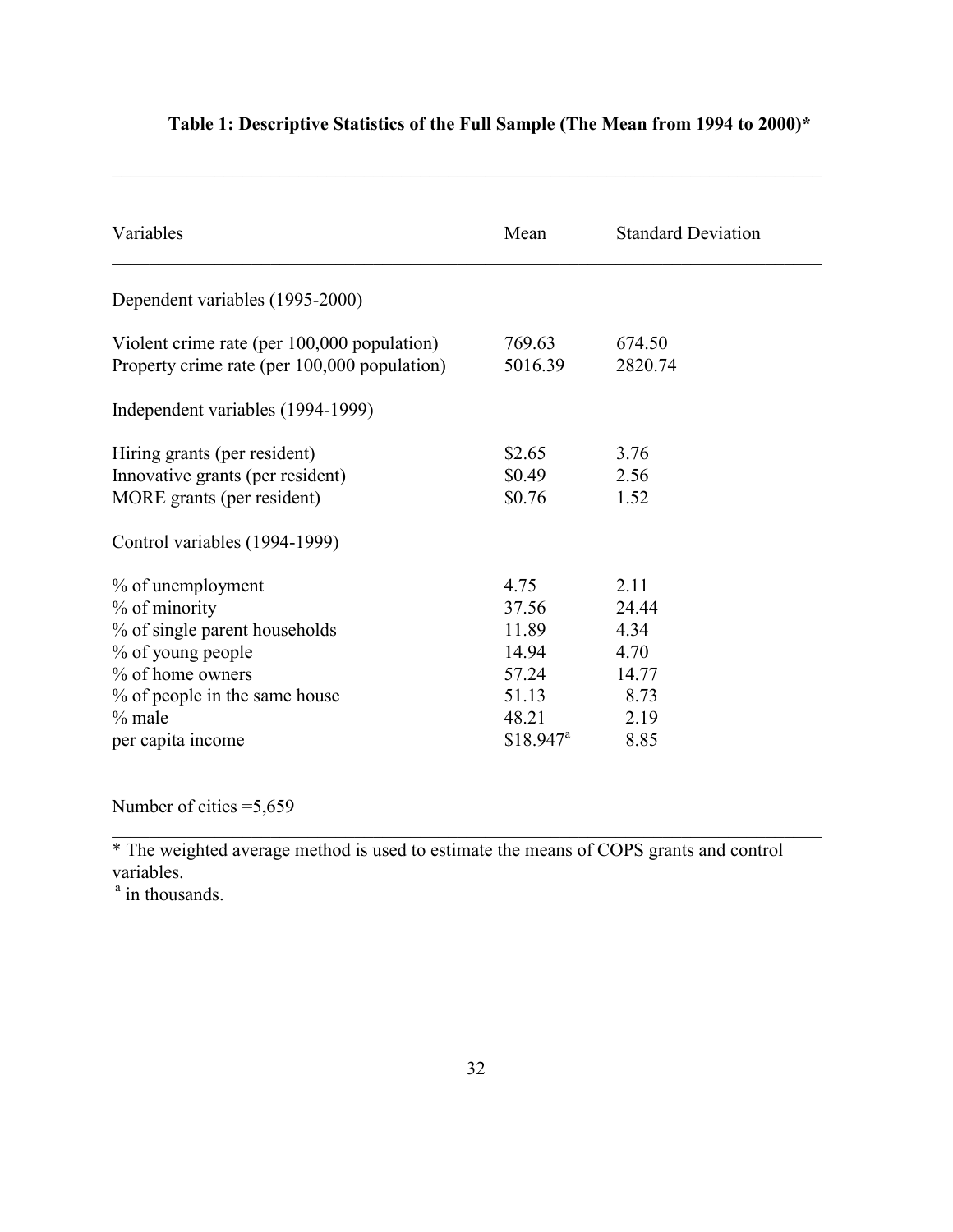|                            | 94   | 95   | 96   | 97   | 98   | 99   | 2000 | $%$ Change<br>1994 to 2000 |
|----------------------------|------|------|------|------|------|------|------|----------------------------|
| <b>Violent Crime Rate</b>  |      |      |      |      |      |      |      |                            |
| Cities between 1k to 10k   | 384  | 377  | 355  | 379  | 385  | 349  | 349  | $-9.1\%$                   |
| Cities 10k and up          | 1027 | 971  | 902  | 856  | 786  | 710  | 691  | $-32.7%$                   |
| <b>Property Crime Rate</b> |      |      |      |      |      |      |      |                            |
| Cities between 1k to 10k   | 3651 | 3757 | 3742 | 3763 | 3635 | 3420 | 3323 | $-9.0\%$                   |
| Cities 10k and up          | 6032 | 5950 | 5706 | 5513 | 5134 | 4716 | 4545 | $-24.7\%$                  |

 $\mathcal{L}_\mathcal{L} = \{ \mathcal{L}_\mathcal{L} = \{ \mathcal{L}_\mathcal{L} = \{ \mathcal{L}_\mathcal{L} = \{ \mathcal{L}_\mathcal{L} = \{ \mathcal{L}_\mathcal{L} = \{ \mathcal{L}_\mathcal{L} = \{ \mathcal{L}_\mathcal{L} = \{ \mathcal{L}_\mathcal{L} = \{ \mathcal{L}_\mathcal{L} = \{ \mathcal{L}_\mathcal{L} = \{ \mathcal{L}_\mathcal{L} = \{ \mathcal{L}_\mathcal{L} = \{ \mathcal{L}_\mathcal{L} = \{ \mathcal{L}_\mathcal{$ 

# **Table 2: City Size and Crime Rates per 100,000 Population (1994 to 2000)**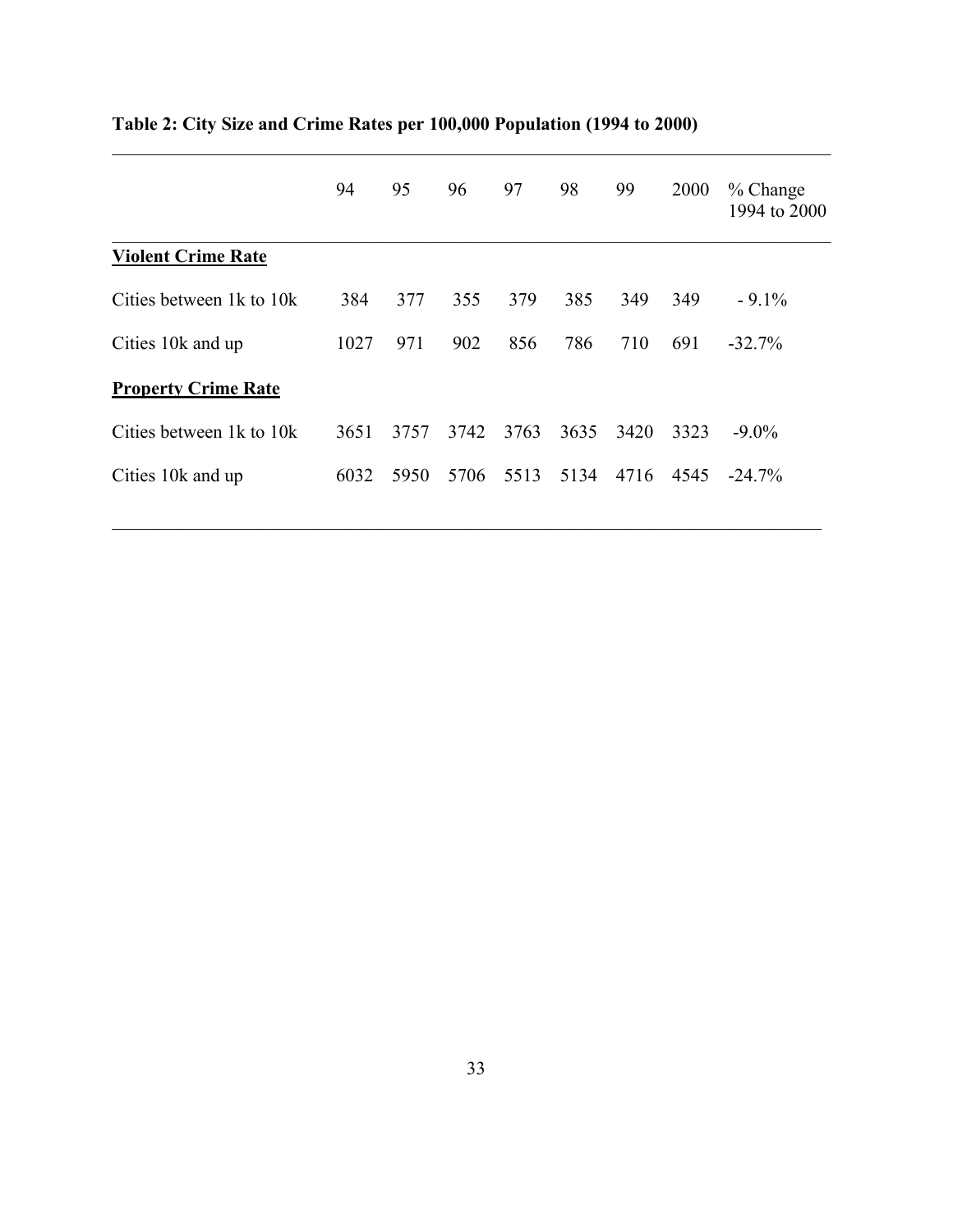| Variables                              | Coefficient | Robust<br><b>Standard Error</b> |  |
|----------------------------------------|-------------|---------------------------------|--|
| Hiring grants                          | $-10.95*$   | 2.85                            |  |
| Innovative grants                      | $-4.30*$    | 1.33                            |  |
| <b>MORE</b> grants                     | $-4.44$     | 3.22                            |  |
| 1994 Violent crime rate                | $0.42*$     | 0.20                            |  |
| Percentage of minority                 | $-5.54$     | 3.37                            |  |
| Percentage of unemployment             | $-8.92*$    | 3.90                            |  |
| Percentage of single parent households | 32.28       | 17.68                           |  |
| Percentage of young people             | 15.63       | 8.68                            |  |
| Percentage of home owners              | $-14.18*$   | 7.20                            |  |
| Mobility                               | 7.51        | 4.28                            |  |
| Percentage of male                     | $-57.46*$   | 13.26                           |  |
| Per Capita Income                      | 77.07*      | 14.71                           |  |
| Adjusted $R^2$<br>F Values= 73.56*     | 92.96.      |                                 |  |

**Table 3: The Effect COPS Grants (1994-1999) on Violent Crime Rates (1995-2000) in Cities with Populations Greater than 10,000 (Both COPS Funded and Non-funded): Two Factor Fixed Effect Panel Model (City Dummy Variables) a b**

 $* p < 05$ 

<sup>a</sup>COPS dollar amounts are per person and crime rates are per 100,000. A total of 2,659 city dummy variables and 6 time-variance dummy variables are not reported.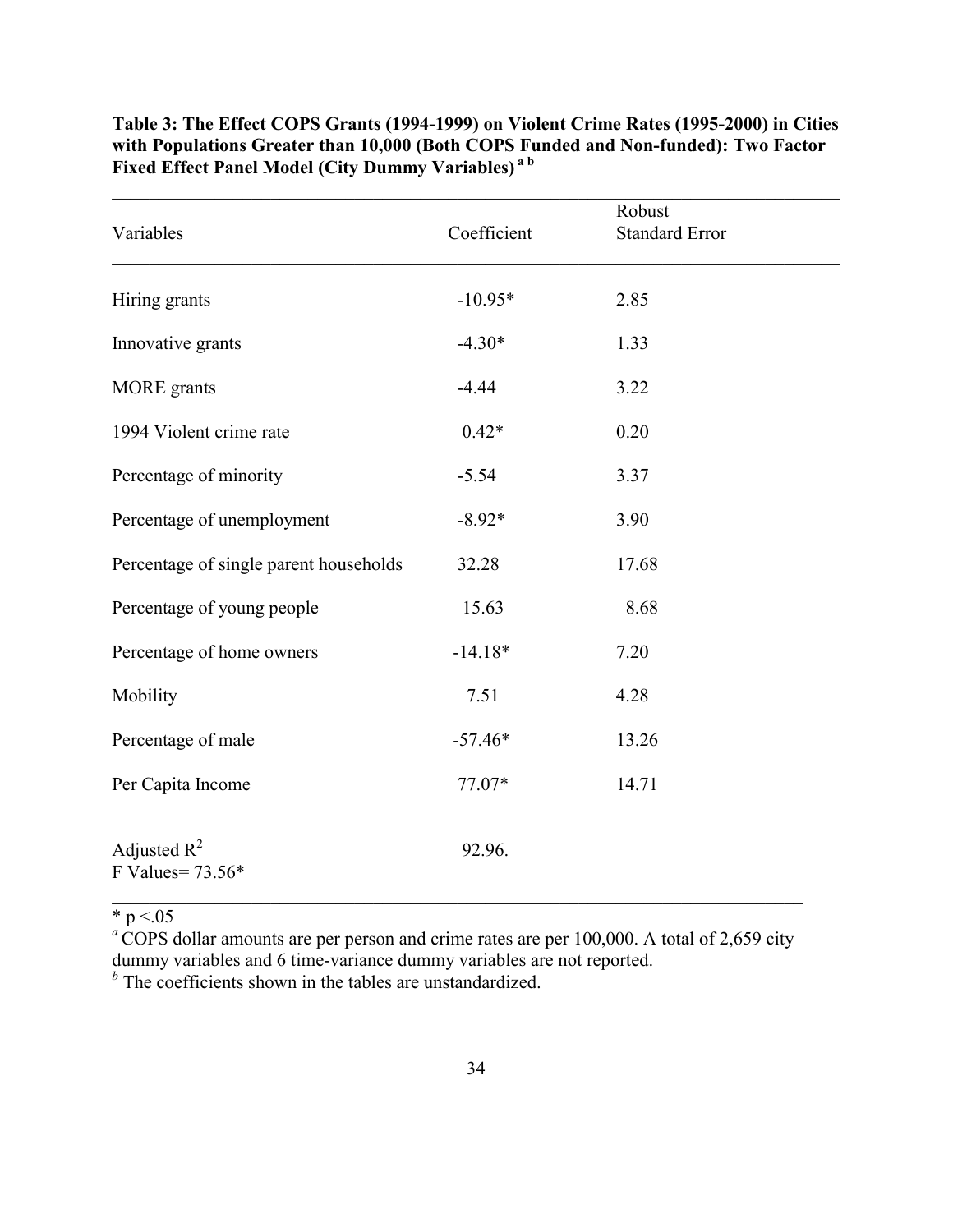| Variables                              | Coefficient | Robust<br><b>Standard Error</b> |
|----------------------------------------|-------------|---------------------------------|
| Hiring grants                          | $-27.88*$   | 7.56                            |
| Innovative grants                      | $-10.07*$   | 4.90                            |
| <b>MORE</b> grants                     | $-17.12*$   | 5.77                            |
| 1994 Property crime rate               | $2.59*$     | 0.56                            |
| Percentage of minority                 | $-85.42*$   | 11.62                           |
| Percentage of unemployment             | $-16.79$    | 9.11                            |
| Percentage of single parent households | 151.06*     | 68.32                           |
| Percentage of young people             | $-1.61$     | 29.06                           |
| Percentage of home owners              | $-134.66*$  | 19.90                           |
| Mobility                               | $-34.50*$   | 10.34                           |
| Percentage of male                     | $-273.81*$  | 52.73                           |
| Per Capita Income                      | 178.31*     | 39.95                           |
| Adjusted $R^2$                         | 93.6        |                                 |
| F Value= $81.4*$                       |             |                                 |

**Table 4: The Effect of COPS Grants (1994-1999) on Property Crime Rates (1995-2000) in Cities with Populations Greater than 10,000 (Both COPS Funded and Non-funded): Two Factor Fixed Effect Panel Model (City Dummy Variables) a b**

\* p  $\le 0.05$ 

 $a \overline{C}$  COPS dollar amounts are per person and crime rates are per 100,000. A total of 2,659 city dummy variables and 6 time-variance dummy variables are not reported.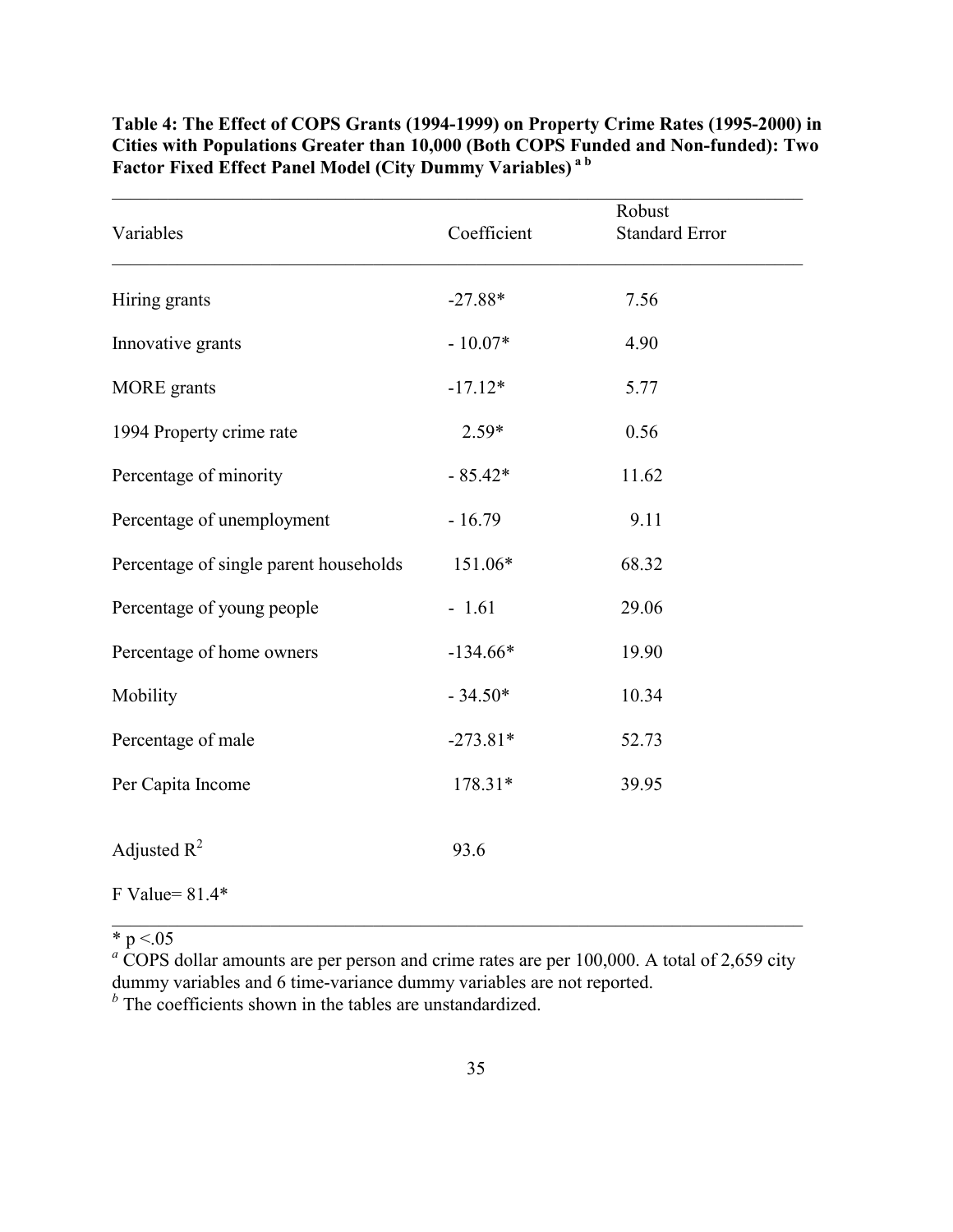| Variables                              | Coefficient | Robust<br><b>Standard Error</b> |
|----------------------------------------|-------------|---------------------------------|
| Hiring grants                          | $-0.39$     | 0.40                            |
| Innovative grants                      | 0.64        | 0.66                            |
| <b>MORE</b> grants                     | 0.92        | 1.66                            |
| 1994 Violent crime rate                | $-1.68$     | 1.01                            |
| Percentage of minority                 | $-9.26*$    | 2.22                            |
| Percentage of unemployment             | $-2.41$     | 1.81                            |
| Percentage of single parent households | 10.65       | 6.53                            |
| Percentage of young people             | $-7.70*$    | 3.25                            |
| Percentage of home owners              | $-6.75*$    | 2.17                            |
| Mobility                               | $3.97*$     | 1.18                            |
| Percentage of male                     | $-9.84$     | 5.37                            |
| Per Capita Income                      | $-4.66$     | 3.15                            |
| Adjusted $R^2$<br>F Value= 14.31*      | .72.79      |                                 |

**Table 5: The Effect of COPS Grants (1994-1999) on Violent Crime Rates (1995-2000) in Cities with Populations Between 1,000 and 10,000 (Both COPS Funded and Non-funded): Two Factor Fixed Effect Panel Model (City Dummy Variables) a b**

 $* p < 05$ 

<sup>a</sup>COPS dollar amounts are per person and crime rates are per 100,000. A total of 4,936 city dummy variables and 6 time-variance dummy variables are not reported.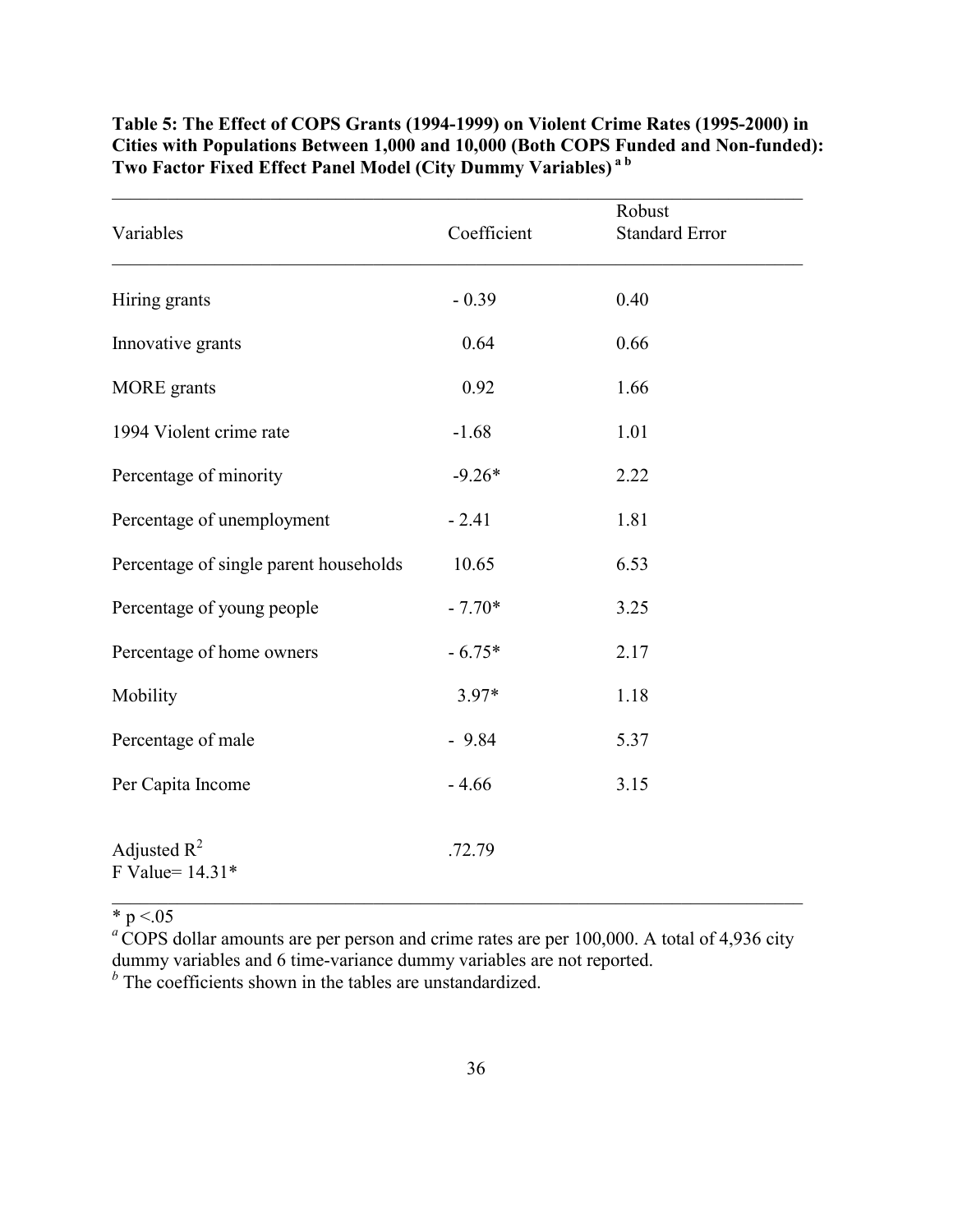|                                        |             | Robust                |
|----------------------------------------|-------------|-----------------------|
| Variables                              | Coefficient | <b>Standard Error</b> |
| Hiring grants                          | $-0.78$     | 2.69                  |
| Innovative grants                      | $-2.86$     | 3.06                  |
| <b>MORE</b> grants                     | 9.58        | 16.08                 |
| 1994 Property crime rate               | $0.82*$     | 0.30                  |
| Percentage of minority                 | $-89.51*$   | 12.18                 |
| Percentage of unemployment             | 6.22        | 6.99                  |
| Percentage of single parent households | 181.68*     | 32.01                 |
| Percentage of young people             | $-124.61*$  | 17.75                 |
| Percentage of home owners              | $-123.80*$  | 15.72                 |
| Mobility                               | 23.58*      | 8.01                  |
| Percentage of male                     | $-31.00$    | 21.14                 |
| Per Capita Income                      | $-77.78*$   | 19.73                 |
| Adjusted $R^2$<br>F Value= $81.41*$    | .84.46      |                       |

**Table 6: The Effect of COPS Grants (1994-1999) on Property Crime Rates (1995-2000) in Cities with Populations Between 1,000 and 10,000 (Both COPS Funded and Non-funded): Two Factor Fixed Effect Panel Model (City Dummy Variables) a b**

 $* p < 05$ 

 $a$  COPS dollar amounts are per person and crime rates are per 100,000. A total of 4,936 city dummy variables and 6 time-variance dummy variables are not reported.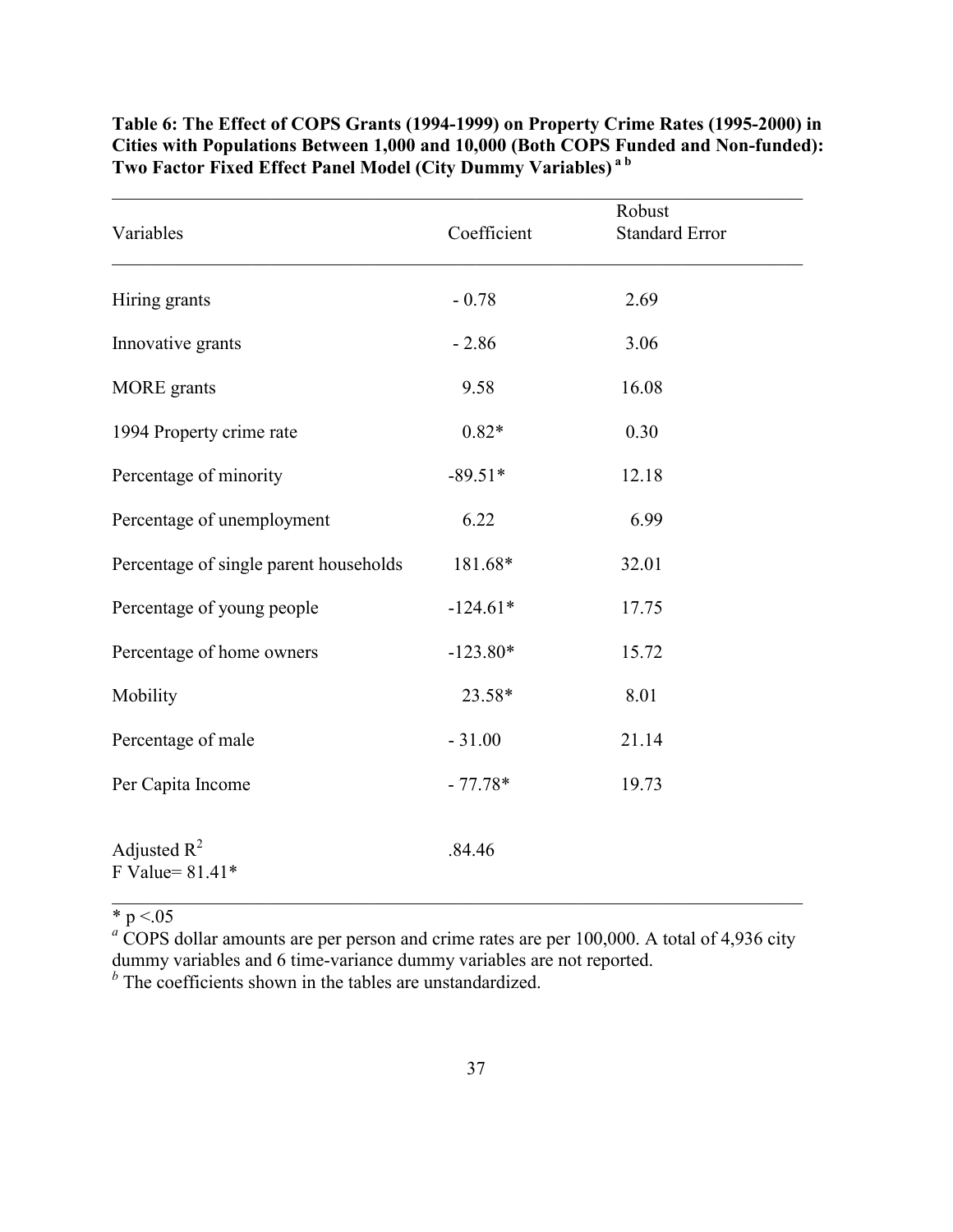| Variables                               | Coefficient | Robust<br><b>Standard Error</b> |
|-----------------------------------------|-------------|---------------------------------|
| Hiring grants                           | $-10.95*$   | 2.19                            |
| Innovative grants                       | $-3.78*$    | 1.38                            |
| <b>MORE</b> grants                      | $-3.89$     | 3.70                            |
| 1994 Violent crime rate                 | $-2.04*$    | 1.03                            |
| Percentage of minority                  | $-13.02*$   | 2.67                            |
| Percentage of unemployment              | $-7.67*$    | 3.56                            |
| Percentage of single parent households  | 39.42*      | 15.40                           |
| Percentage of young people              | 9.03        | 7.31                            |
| Percentage of home owners               | $-13.92*$   | 5.63                            |
| Mobility                                | $7.07*$     | 3.38                            |
| Percent Male                            | $-27.56*$   | 7.76                            |
| Per Capita Income                       | $61.34*$    | 12.95                           |
| Adjusted $R^2$ = .92*<br>F Value= 58.55 |             |                                 |

**Table 7: The Effect of COPS Grants (1994-1999) on Violent Crime Rates (1995-2000) in Cities with Populations Greater than 1,000 (Both COPS Funded and Non-funded): Two Factor Fixed Effect Panel Model (City Dummy Variables) a b**

\* p  $\le 0.05$ 

 $a \overline{C}$  COPS dollar amounts are per person and crime rates are per 100,000. A total of 7,596 city dummy variables and 6 time-variance dummy variables are not reported. *b* The coefficients shown in the tables are unstandardized.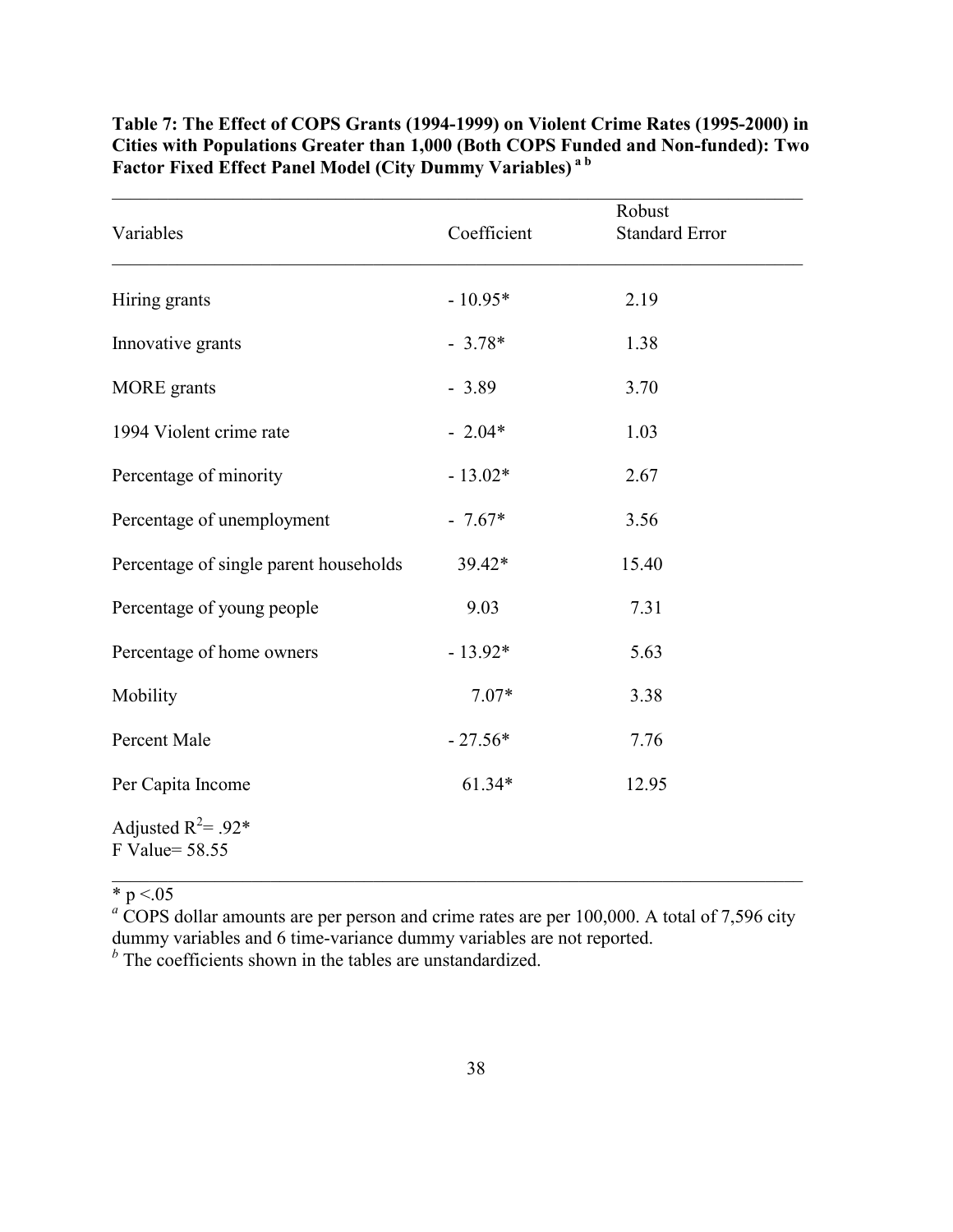| Variables                              | Coefficient | Robust<br><b>Standard Error</b> |  |
|----------------------------------------|-------------|---------------------------------|--|
| Hiring grants                          | $-19.01*$   | 5.65                            |  |
| Innovative grants                      | $-9.85*$    | 4.10                            |  |
| <b>MORE</b> grants                     | $-15.76*$   | 6.51                            |  |
| 1994 Property crime rate               | $-2.83*$    | 1.04                            |  |
| Percentage of minority                 | $-107.74*$  | 9.77                            |  |
| Percentage of unemployment             | $-12.62$    | 8.19                            |  |
| Percentage of single parent households | 184.68*     | 60.90                           |  |
| Percentage of young people             | $-34.15$    | 23.93                           |  |
| Percentage of home owners              | $-139.77*$  | 15.98                           |  |
| Mobility                               | $-15.77$    | 8.12                            |  |
| Percent Male                           | $-124.57*$  | 30.43                           |  |
| Per Capita Income                      | 126.99*     | 34.41                           |  |
| Adjusted $R^2 = 93*$<br>F Value=64.37  |             |                                 |  |

**Table 8: The Effect of COPS Grants (1994-1999) on Property Crime Rates (1995-2000) in Cities with Populations Greater than 1,000 (Both COPS Funded and Non-funded): Two Factor Fixed Effect Panel Model (City Dummy Variables) a b**

 $\mathcal{L}_\text{max}$  , and the contribution of the contribution of the contribution of the contribution of the contribution of the contribution of the contribution of the contribution of the contribution of the contribution of t

\*p <.05 *a* COPS dollar amounts are per person and crime rates are per 100,000. A total of 7,596 city dummy variables and 6 time-variance dummy variables are not reported. *b* The coefficients shown in the tables are unstandardized.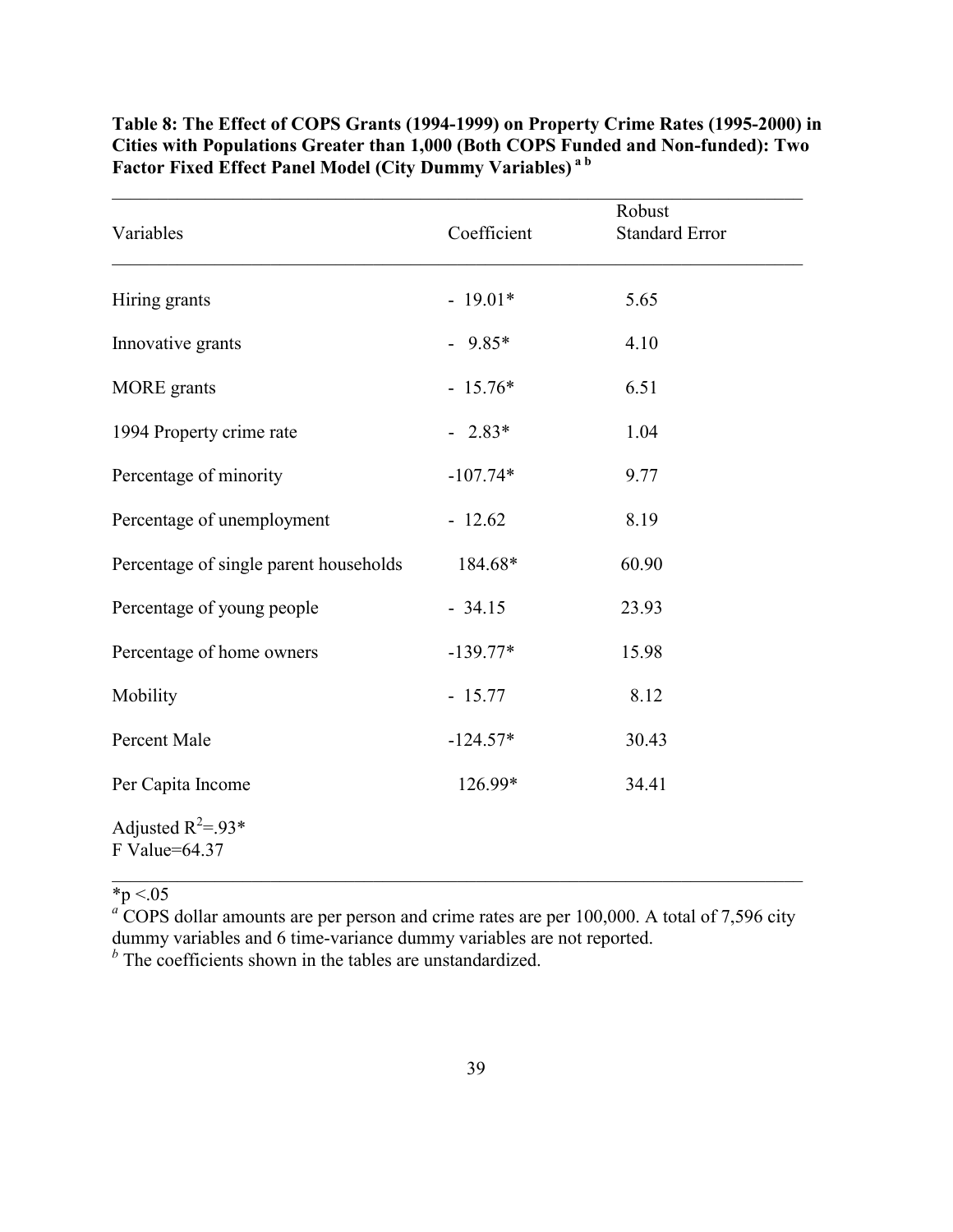#### **REFERENCES**

Bahl, Roy, Richard D. Gustely, and Michael J. Wasylenko.

2001 The Determinants of Local Government Police Expenditure: A Public Employment Approach. National Tax Journal 31:67-79.

Blumstein, Alfred.

2001 Disaggregating the violence trends. In Alfred Blumstein and Joel Wallman (Eds.) The Crime Drop in America. New York: University of Cambridge Press.

Bursik, Robert.

 1988 Social Disorganization and Theory of Crime and Delinquency: Problems and Prospects. Criminology 26:519-551.

Cao, Jian, Ernst W. Stromsdorfer and Gregory Weeks.

 1996 The Human Captial effect of General Education Development Certificates on Low Income Women. The Journal of Human Resources 31(1): 206-228.

Cordner, Garry.

 1997 Community Policing: Elements and Effects. In D. Dunham, and G.Alpert (Eds.) Critical Issues in Policing. 3rd Edition. Prospect Heights, IL: Waveland. Pp.451-68.

#### Corman, Hope and Theodore Joyce.

 1990 Urban crime control: Violent crimes in New York City. Social Science Quarterly 71:567-584.

#### Eck, John and Edward Maguire.

 2000 Have Changes in Policing Reducing Violent Crime? An Assessment of the Evidence. In Alfred Blumstein and Joel Wallman (Eds.) The Crime Drop in America. New York, NY: Cambridge University Press.

## Ehrlich, Isaac.

 1972 The Deterrent Effect of Criminal Law Enforcement. Journal of Legal Studies 1:259-276.

#### Fisher, J.E., and R.L. Mason

 1981 The Analysis of Multicollinearity Data in Criminology. In J.A. Fox (Ed.) Methods in Quantitative Criminology. New York: Academic Press. Pp.99-125.

#### Greene, Jack. R.

2000 Community Policing in America: Changing the Nature, Structure, and Function of the Police. In Julie Horney (Ed.) Criminal Justice 2000. Washington, DC.: National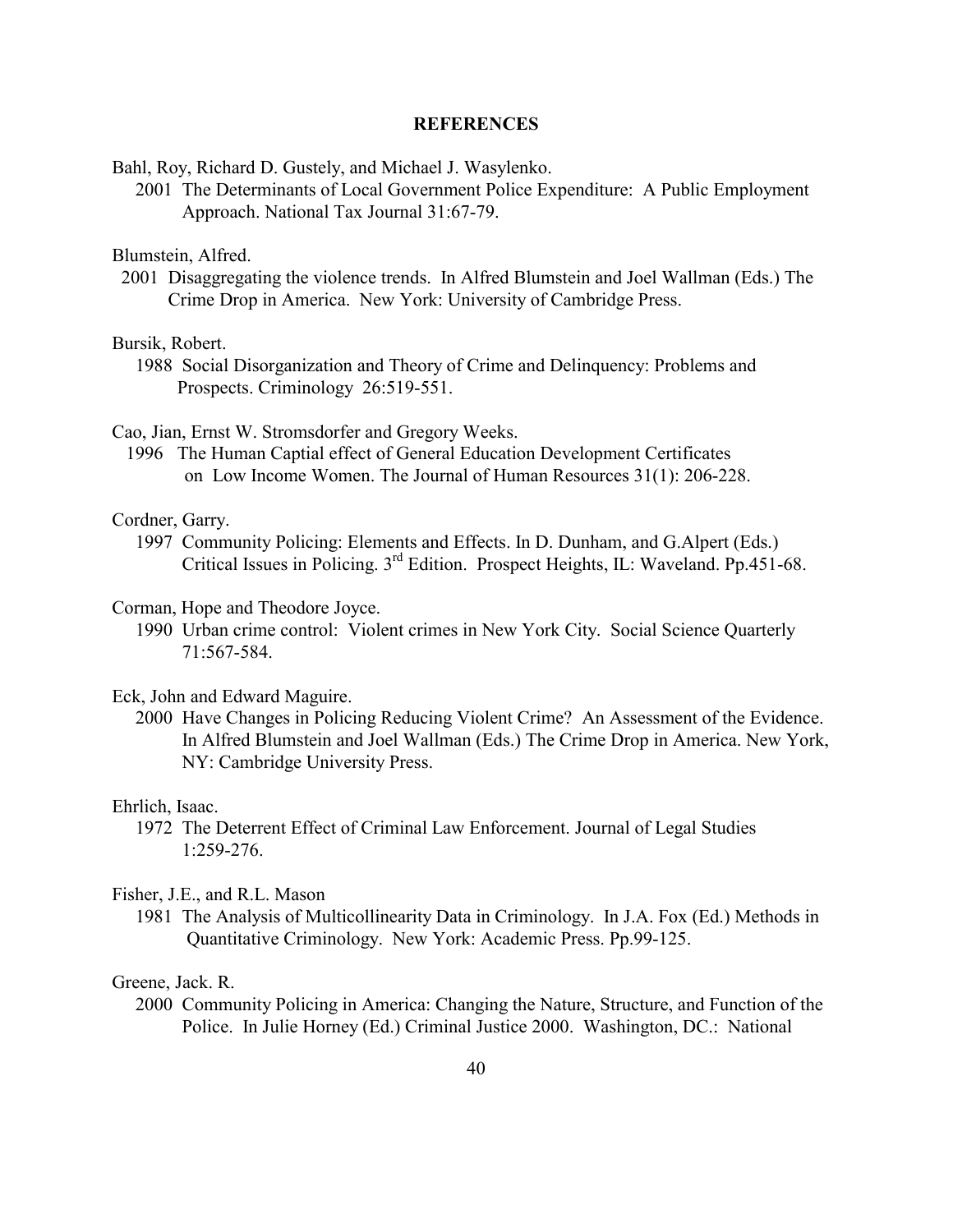Institute of Justice. Pp.299-370.

Greenberg, David, Ronald Kessler, and Colin Loftin.

1983 The Effect of Police Employment on Crime. Criminology 21:375-394.

Greenwood, Michael and Walter J. Wadycki

2001 Crime Rates and Public Expenditures for Police Protection: their Interaction. Review of Social Economy 31:138-152.

Hickman, M. and B. Reaves.

- 2001 "Community Policing in Local Police Departments 1997 and 1999." Bureau of Justice Statistics Special Report. Washington DC: Office of Justice Programs, U.S. Department of Justice.
- Kartcoski, Peter. and D. Dukes (Eds.) 1995 Issues in Community Policing. Cinicinnati, OH: Anderson Publishing.

Katz, C.M., V.J. Webb, and D.R. Schaefer.

 2001 "An Assessment of The Impact of Quality-Of-Life Policing on Crime and Social Disorder." Justice Quarterly 18:825-876.

Koper, Christopher S., Edward Maguire, Gretchen E. Moore, and David E. Huffer.

2001 "Hiring and Retention Issues in Police Agencies: Readings on the Determinants of Police Strength, Hiring and Retention of Officers, and the Federal COPS Program. Washington, DC: Urban Institute, Justice Police Center.

Kovandzic, Tomislav, John Sloan, and Lynne Vieraitis.

 2002. "Unintended Consequences of Politically Popular Sentencing Policy: the Homicide Promoting Effects of 'Three Strikes' in U.S. Cities (1980-1990)' Criminology and Public Policy 1:399-424.

Langworthy, Robert. and Lawrence Travis.

1999 Policing in America: A Balance of Forces. 2nd edition. Upper Saddle River, NJ: Prentice Hall.

Marvell, Thomas and Carlisle Moody. 1996 Specification Problems, Police Levels, and Crime Rates. Criminology 34:609-646.

MacKinnon, James G. and Halbert White.

 1985 Some Heteroskedaticity-Consistent Covariance Matrix Estimators with Improved Sample Properties. Journal of Econometrics 29: 305-25.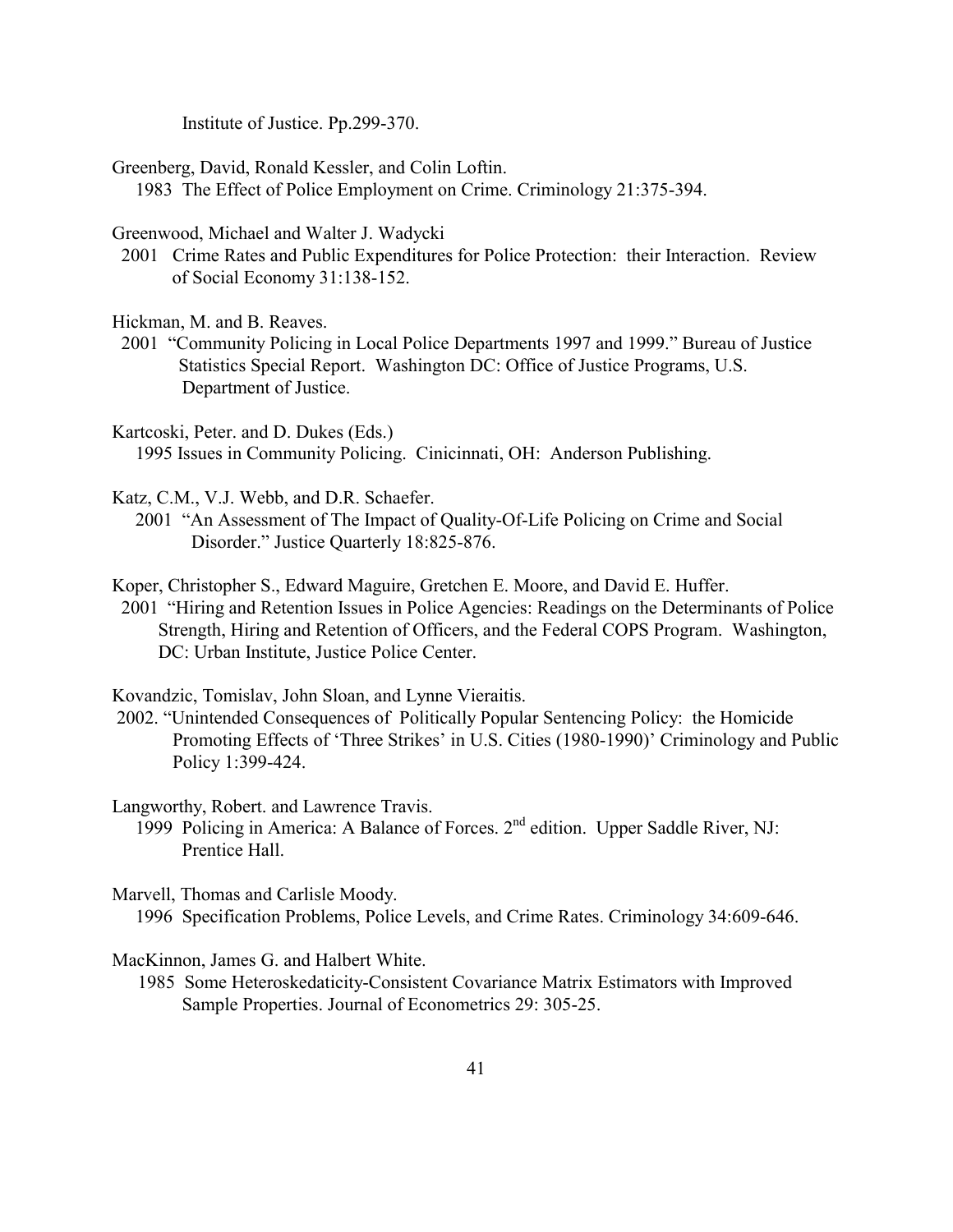Muhlhausen, David.

 2001 Do Community Oriented Policing Services Grants Affect Violent Crime Rates.? Washington, DC: The Heritage Foundation.

Osgood, D. and J. Chambers.

- 2000 Social Disorganization Outside the Metropolis: An Analysis of Rural Youth Violence. Criminology 38:81-115.
- Robsenbaum, Denis. (Ed.).
	- 1994 The Challenge of Community Policing: Testing the Promises. Thousand Oaks, CA: Sage Publications.

#### Roth, Jeffrey and Joseph Ryan.

 2000 Overview. In Jeffrey Roth et al. (Eds.) National Evaluation of the COPS Program Title I of the 1994 Crime Act. Washington, DC: U.S. Department of Justice.

#### Sadd, Susan and Randolph Grnic.

 1994 Innovative neighborhood oriented policing: An evaluation of community policing programs in eight cities. In Dennis P. Rosenbaum (Ed.) The challenge of community poling: Testing the promises. Thousand Oaks, CA.: Sage.

#### Sampson, Robert.

 1985 Neighborhood and Crime: The Structural Determinants of Personal Victimization. Journal of Research in Crime and Delinquency 22:7-40.

#### Sampson, Robert. and W. Groves.

1989 Community Structure and Crime: Testing Social Disorganization Theory. American Journal of Sociology 94:774-802.

#### Silverman, Eli B.

1999 NYPD battles crime. Boston: Northeastern University Press.

#### Shaw, C., and H. McKay.

1972 Juvenile Delinquency and Urban Areas.  $3<sup>rd</sup>$  ed. Chicago, IL: University of Chicago Press.

#### Skogan, Wesley. and Susan. Hartnett.

1997 Community Policing, Chicago Style. New York, NY: Oxford University Press.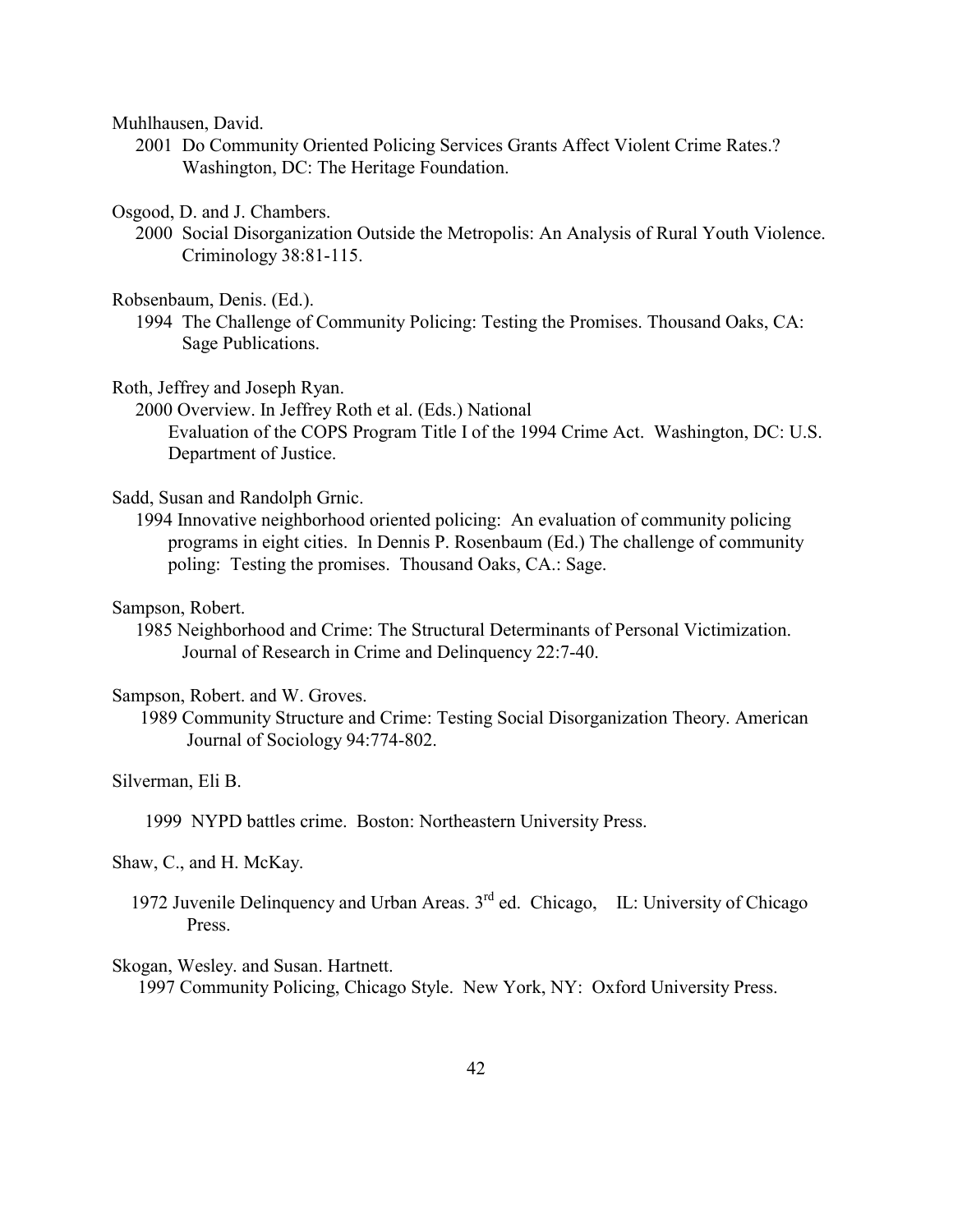Smith, D., and R. Jarjoura.

1989 Social Structure and Criminal Victimization. Journal of Research in Crime and Delinquency 25:27-52.

Spelman, William.

 2001 The limited importance of prison expansion. . In Alfred Blumstein and Joel Wallman (Eds.) The Crime Drop in America. New York: University of Cambridge Press.

Thurman, Quint. and Edward McGarrell.

1997 Community Policing in Rural Setting. Cincinnati, OH: Anderson Publishing Co.

Uniform Crime Reports.

1994 [to 1999]. Washington, DC: Federal Bureau of Investigation.

Weisburd, D. and L. Green.

 1995 Policing Drug Hot Spots: The Jersey City Drug Market Analysis Experiment." Justice Quarterly 12: 711-735

Weisheit, Ralph, E. Wells, and D. Falcone.

 1995 Crime and Policing in Rural and Small-Town America: An Overview of the Issues Washington, DC: National Institute of Justice.

Weisheit, Ralph., D. Falcone, and L. Wells.

 1999 Crime and Policing in Rural and Small-Town America. Prospect Heights, IL. Waveland Press, Inc.

Wooldridge, Jeffrey M.

2001 *Econometric Analysis of Cross Section and Panel Data*. Boston: MIT Press.

Zhao, Jihong, Nicholas Lovrich, and Quint Thurman.

1999 The Status of Community Policing in American Cities: Facilitators and Impediments Revisited. Policing: An International Journal of Police Strategies and Management 22: 74-92.

Zhao, Jihong and Quint Thurman.

2001 A National Evaluation of the Effect of COPS Grants on Crime from 1994 to 1999. University of Nebraska at Omaha.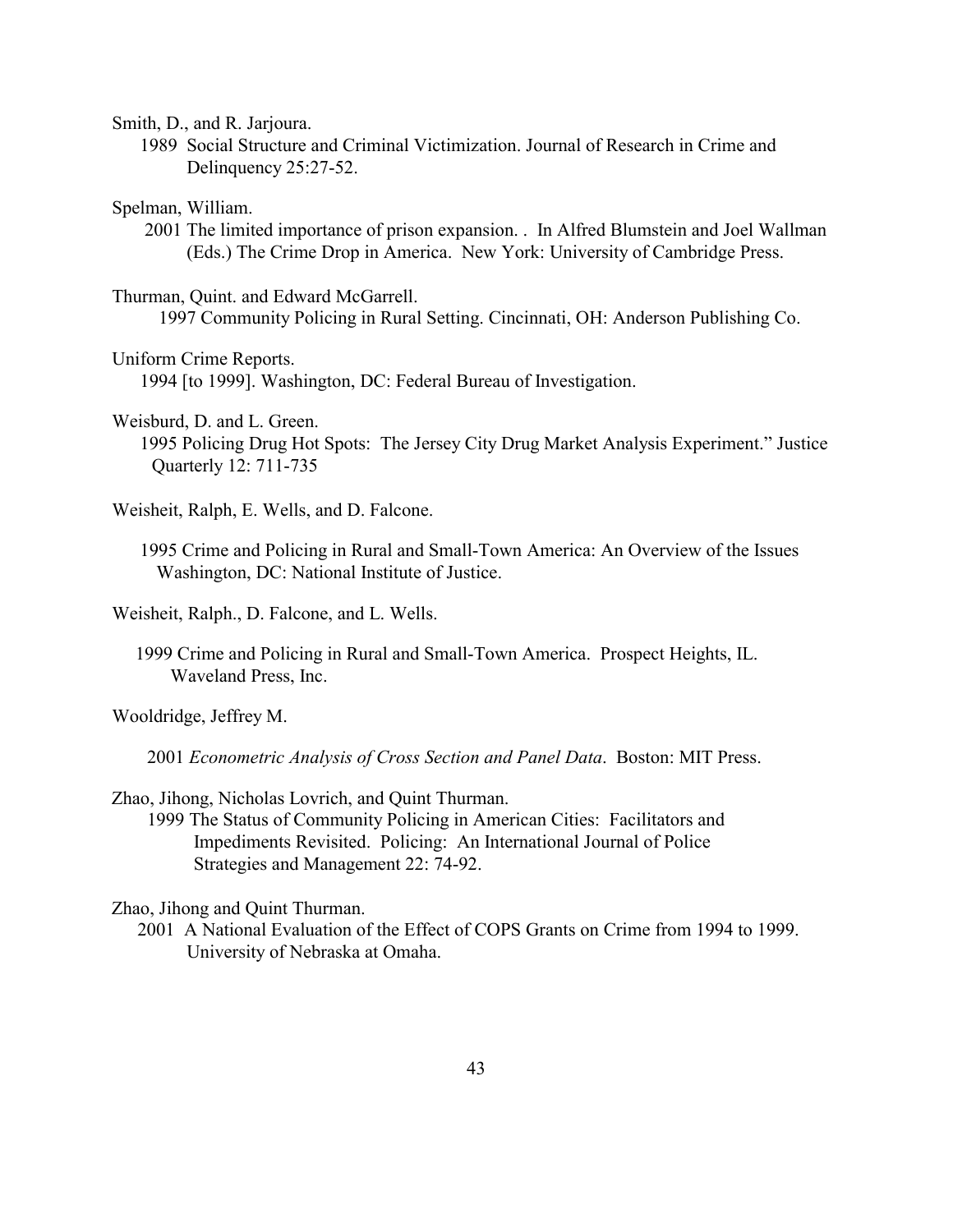#### **APPENDIX A: STATISTICAL MODEL SPECIFICATION**

The two-way fixed effect model has the following form:

$$
(1) \qquad y_{it} = \mu_i + \gamma_t + \alpha_1 HIRE_{it} + \alpha_2 MORE_{it} + \alpha_3 INOV_{it} + \beta' x_{it} + \varepsilon_{it}
$$

where  $y_{it}$  is the number of crime incidents per 100,000 resident for city *i* at year t.  $\mu_i$  is the fixed effect for city *i* to be estimated. γ*t* is the fixed effect for year *t*. *HIREit*, *MOREit* and *INOVit* are the three COPS funding variables hiring, MORE and innovative grants, measured as per resident in 1994 dollars, for city *i* at year *t*.  $\alpha_i$  ( $i=1,2,3$ ) are the associated coefficients to be estimated. Their values, together with the estimated standard errors, will determine whether COPS grants have measurable impact on crime reduction.  $x_{it}$  is a set of control variables (e.g., the city level unemployment rate) and  $\beta$  are the associated coefficients. Finally,  $\varepsilon$ <sub>*it*</sub> is the error term.

MacKinnon and White (1985 p. 309) propose a modified heteroskedascity-consistent covariance matrix estimator for the linear regression models on cross-sectional data. This estimator has better finite sample properties than what White suggested previously. Cao, Stromsdorfer and Weeks (1996, p. 215) extend the MacKinnon and White estimator to panel data, where as Cao *et al* note that there exists within-unit correlations in panel data, i.e.,

$$
E(\varepsilon_i \varepsilon_{jt}) \neq 0
$$
, for  $i \neq j$ .

Let Z be the design matrix containing all the right-hand-side variables in  $(1)$ ,  $T<sub>i</sub>$  be the number of repeated observations for *I*, *N* be the total number of observations across all *i*, and  $\hat{\epsilon}_{it} = \frac{\hat{\epsilon}_{it}}{(1 - k_{it})}$  $u_{tt}^* = \frac{\varepsilon_{tt}}{(1 - k_{tt})}$ , where  $k_{tt}$  is the *ixt<sup>th</sup>* diagonal element of the matrix *Z* (*Z' Z*)<sup>-1</sup> *Z'*, the panel data version of the MacKinnon and White estimator is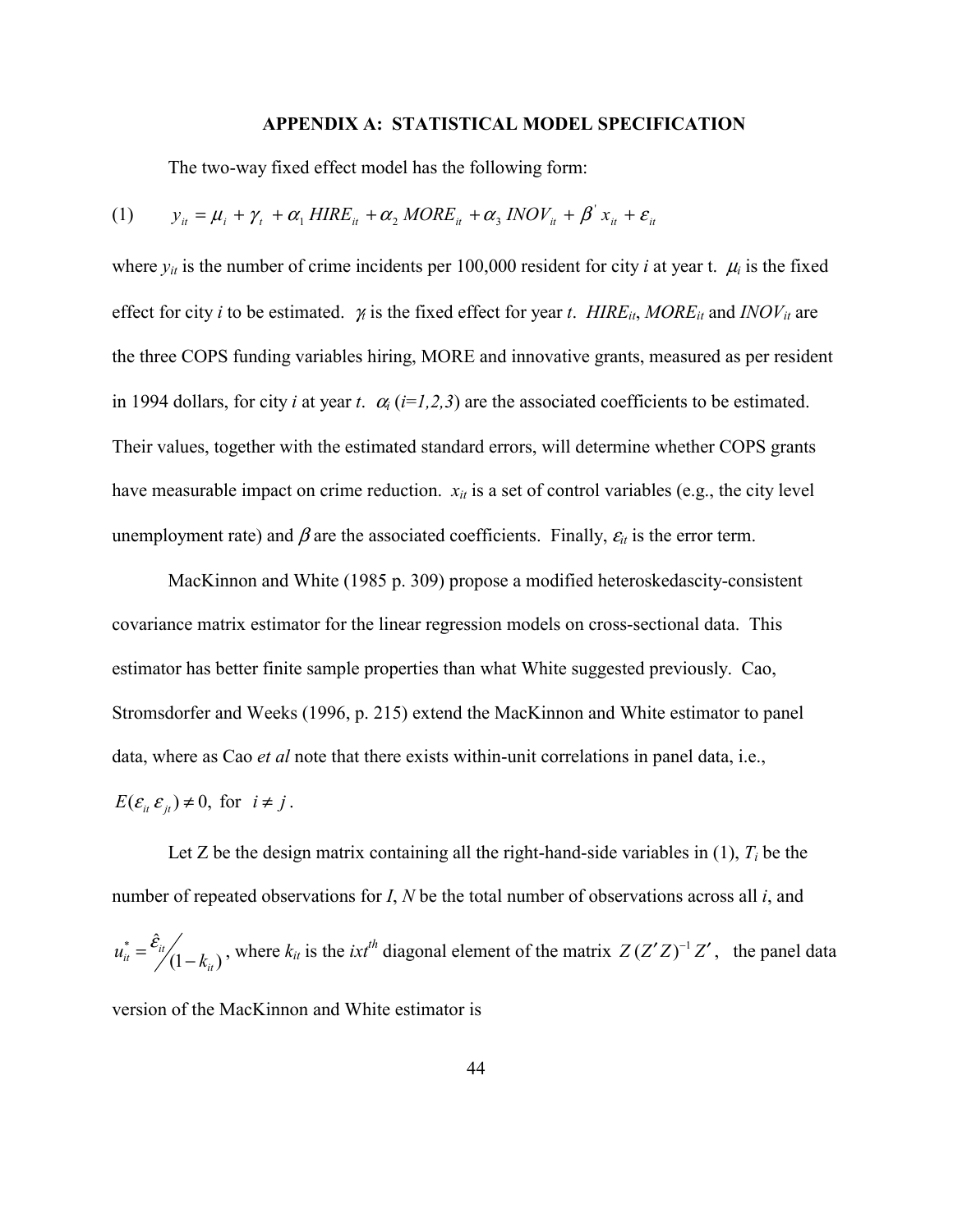(2) 
$$
(N-1/N)(Z'Z)^{-1}[Z'\Omega^*Z-(1/N)(Z'u^*u^*Z)](Z'Z)^{-1}
$$

where the  $k x m^{th}$  of the  $\Omega^*$  is

(3) 
$$
\sum_{i=1}^{N} \left( \left( \sum_{t=1}^{T_i} x_{itk} u_{it}^* \right) \left( \sum_{t=1}^{T_i} x_{itm} u_{it}^* \right) \right)
$$

Thus, (2) and (3) correct for not only the heteroskedasic errors across units, but also the correlated errors within units over different time periods. It also allows for the number of observations to be different by *i*. All our t-tests and F-tests in this report are based on the corrected variance and co-variance estimates.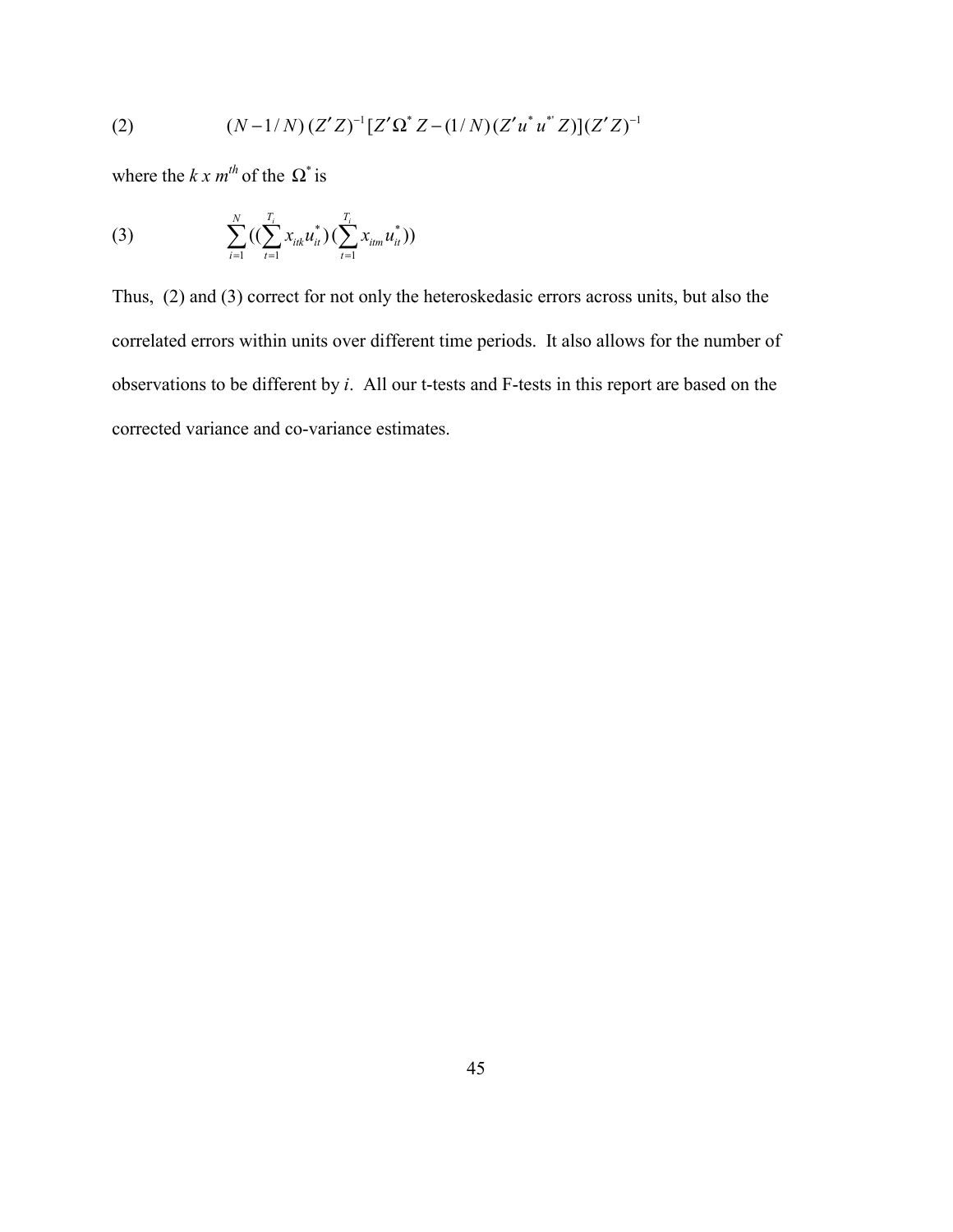#### **APPENDIX B: DIFFERENCING ISSUE**

There is little difference between the model used in the current report and using the differencing technique. In addition, using the differencing technique will lead to a loss of oneyear of observation in the analysis. The regression models that we estimated have the following general form:  $y_{it} = \beta' x_{it} + \varepsilon_{it}$ . This specification is equivalent to the double-differencing model:  $\Delta y_{it} = \beta' \Delta x_{it} + \Delta \varepsilon_{it}$ , where both the dependent variable and the explanatory variables are differenced. However, one observation per unit will be lost due to differencing. Note that in the above model specifications, the coefficients associated with three COPS funding variables are the same, although the models look different.

In addition, let's also consider another model specification in which the dependent variable is first-order differenced but not the explanatory variables. That is, the model looks like this:  $\Delta y_{it} = \beta' x_{it} + \mu_{it}$ . Since the change in crime rate,  $\Delta y_{it}$ , can be positive, zero or negative, and the funding variables are always non-negative, the interpretation of the coefficients on these funding variables cannot be made.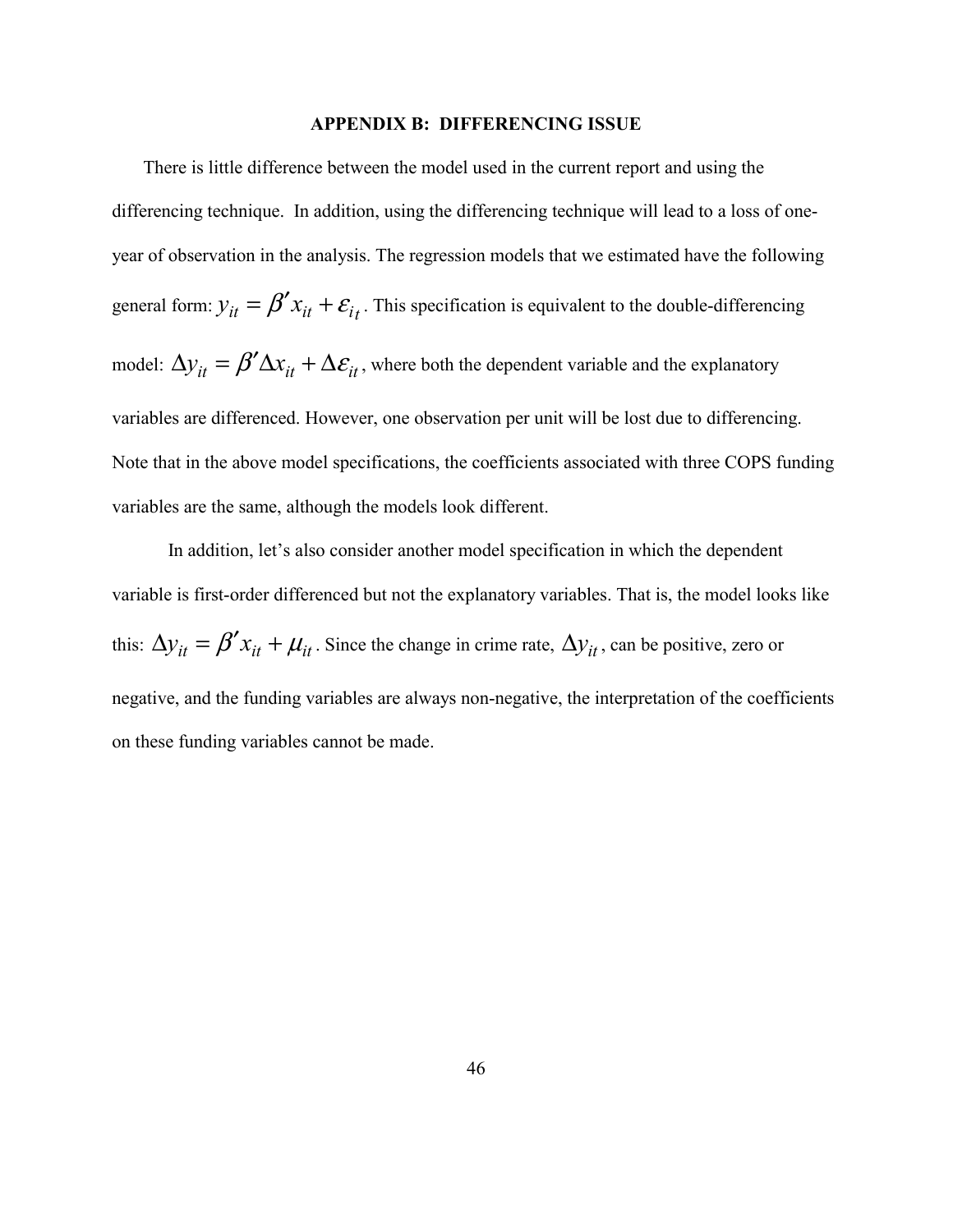## **APPENDIX C: ANALYSIS OF COPS FUNDED AGENCIES USING CITY DUMMY VARIABLES AND EXCLUDING % OF MALE AND PER CAPITA INCOME**

**Table C1: The Effect COPS Grants (1994-1999) on Violent Crime Rates (1995-2000) in Cities with Populations Greater than 10,000 (COPS Funded Cities Only): Two Factor Fixed Effect Panel Model (City Dummy Variables) a b**

| Variables                              | Coefficient | Robust<br><b>Standard Error</b> |  |
|----------------------------------------|-------------|---------------------------------|--|
| Hiring grants                          | $-11.40*$   | 3.10                            |  |
| Innovative grants                      | $-4.30*$    | 1.41                            |  |
| <b>MORE</b> grants                     | $-4.21$     | 3.41                            |  |
| 1994 Violent crime rate                | $0.49*$     | 0.16                            |  |
| Percentage of minority                 | $-16.27*$   | 3.13                            |  |
| Percentage of unemployment             | $-10.04*$   | 4.17                            |  |
| Percentage of single parent households | 49.58*      | 16.01                           |  |
| Percentage of young people             | $-8.79$     | 8.82                            |  |
| Percentage of home owners              | $-0.48$     | 8.12                            |  |
| Mobility                               | $10.71*$    | 4.61                            |  |
| Adjusted $R^2$<br>F Values= $67.5*$    | .93         |                                 |  |

\* p  $\le 0.05$ 

<sup>a</sup>COPS dollar amounts are per person and crime rates are per 100,000. 6 time-variance dummy variables and 2,305 city dummy variables are not reported.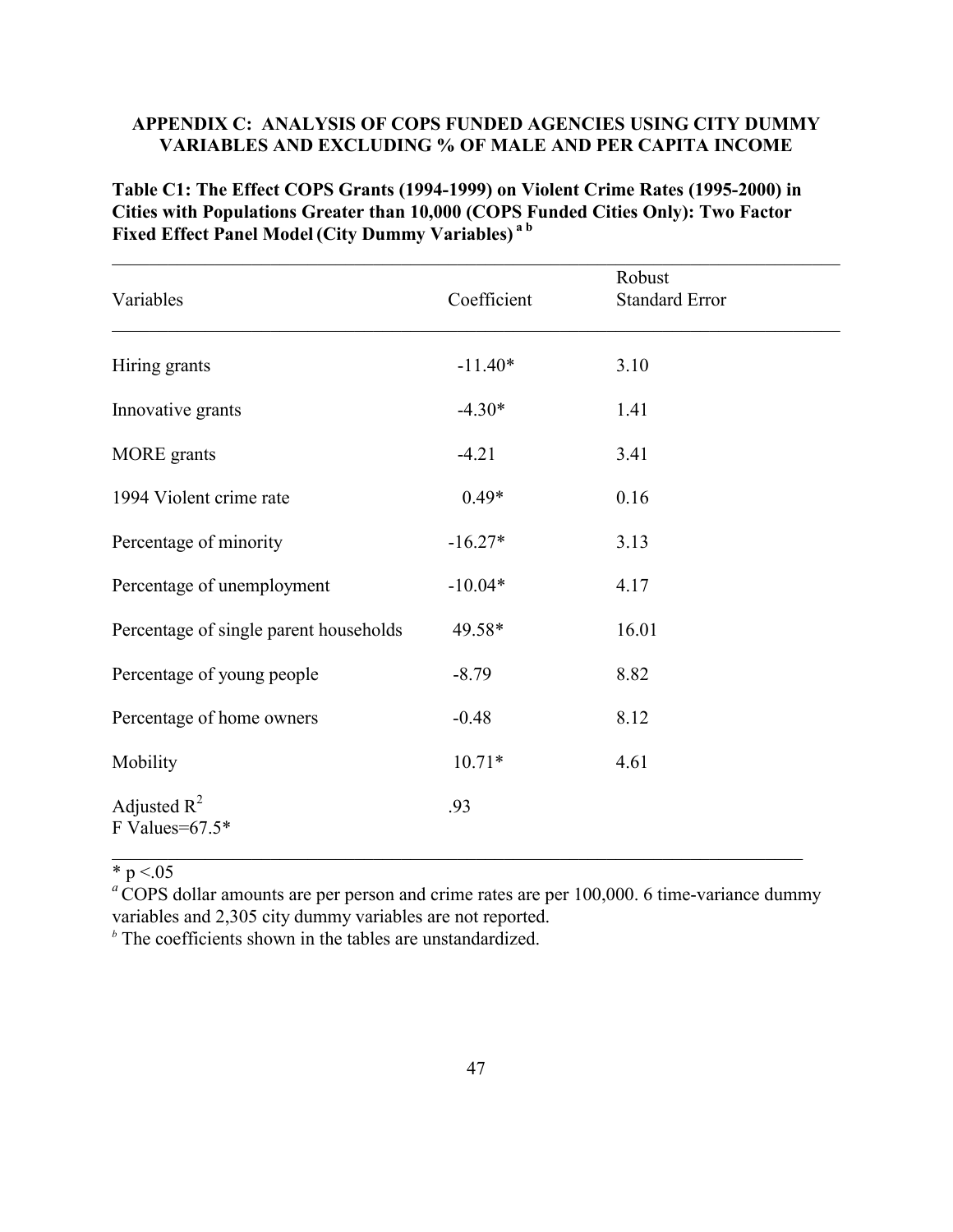| Variables                              | Coefficient | Robust<br><b>Standard Error</b> |
|----------------------------------------|-------------|---------------------------------|
| Hiring grants                          | $-27.90*$   | 7.88                            |
| Innovative grants                      | $-10.18*$   | 4.94                            |
| MORE grants                            | $-16.58*$   | 5.98                            |
| 1994 Property crime rate               | $-0.06$     | 0.17                            |
| Percentage of minority                 | $-121.70*$  | 11.65                           |
| Percentage of unemployment             | $-20.10*$   | 9.65                            |
| Percentage of single parent households | 297.87*     | 51.33                           |
| Percentage of young people             | $-94.15*$   | 29.36                           |
| Percentage of home owners              | $-98.14*$   | 21.83                           |
| Mobility                               | $-20.99*$   | 11.34                           |
| Adjusted $R^2$<br>F Value=76.05*       | .94         |                                 |

**Table C2: The Effect of COPS Grants (1994-1999) on Property Crime Rates (1995-2000) in Cities with Populations Greater than 10,000 (COPS Funded Cities Only): Two Factor Fixed Effect Panel Model (City Dummy Variables) a b**

\*  $p < 05$ 

<sup>*a*</sup> COPS dollar amounts are per person and crime rates are per 100,000. 6 time-variance dummy variables and 2,305 city dummy variables are not reported.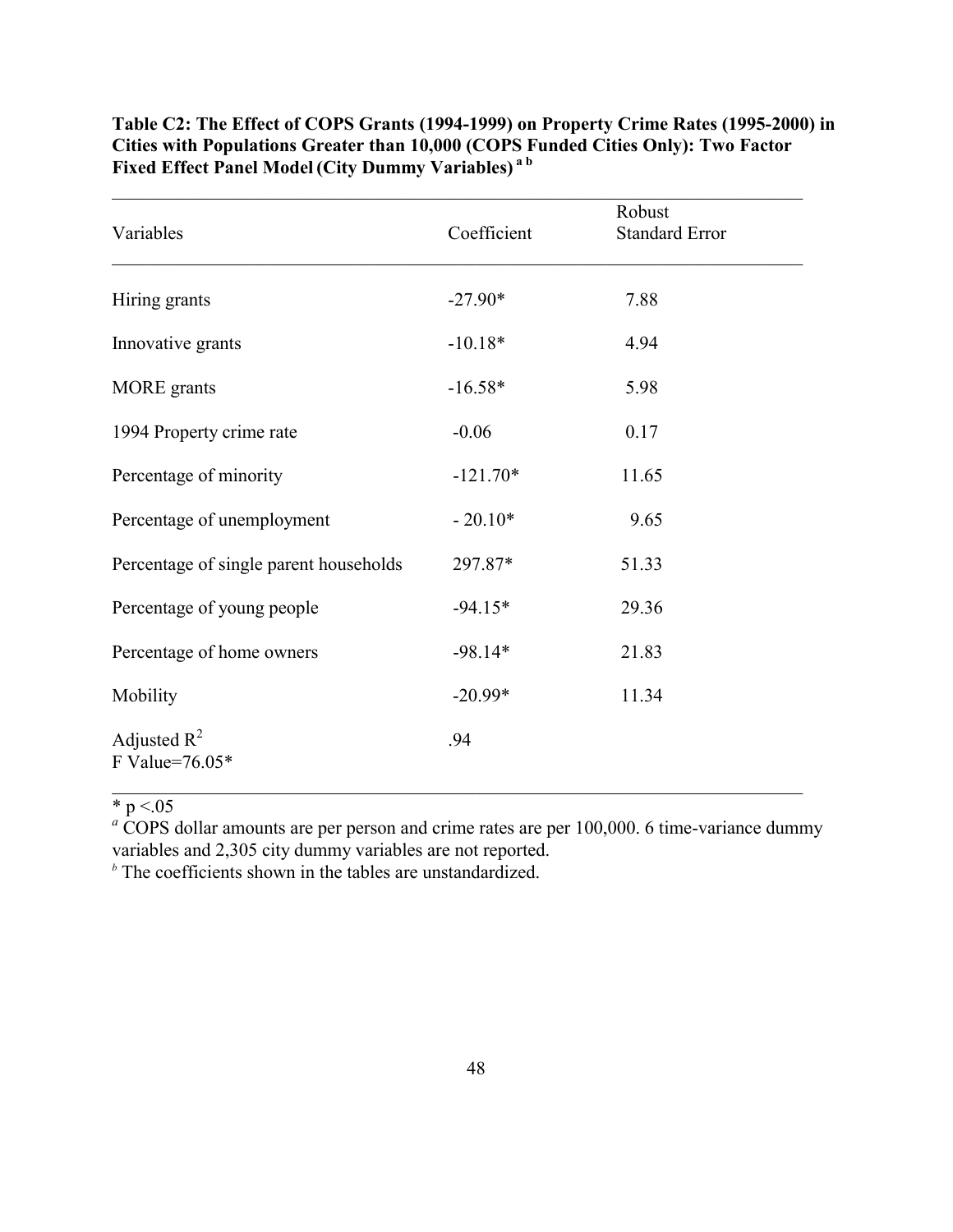| Variables                              | Coefficient | Robust<br><b>Standard Error</b> |
|----------------------------------------|-------------|---------------------------------|
| Hiring grants                          | $-17$       | 0.39                            |
| Innovative grants                      | $-0.44$     | 0.65                            |
| <b>MORE</b> grants                     | 0.28        | 1.71                            |
| 1994 Violent crime rate                | $-2.40*$    | 1.14                            |
| Percentage of minority                 | $-10.00*$   | 2.52                            |
| Percentage of unemployment             | $-2.89$     | 2.22                            |
| Percentage of single parent households | 17.84*      | 7.82                            |
| Percentage of young people             | $-12.85*$   | 3.79                            |
| Percentage of home owners              | $-3.34$     | 2.69                            |
| Mobility                               | $-3.50*$    | 1.48                            |
| Adjusted $R^2$<br>F Value= $16.9*$     | .77         |                                 |

**Table C3: The Effect of COPS Grants (1994-1999) on Violent Crime Rates (1995-2000) in Cities with Populations Between 1,000 and 10,000 (COPS Funded Cities Only): Two Factor Fixed Effect Panel Model (City Dummy Variables) a b**

\*  $p < 05$ 

<sup>a</sup>COPS dollar amounts are per person and crime rates are per 100,000. 6 time-variance dummy variables and 3,352 city dummy variables are not reported.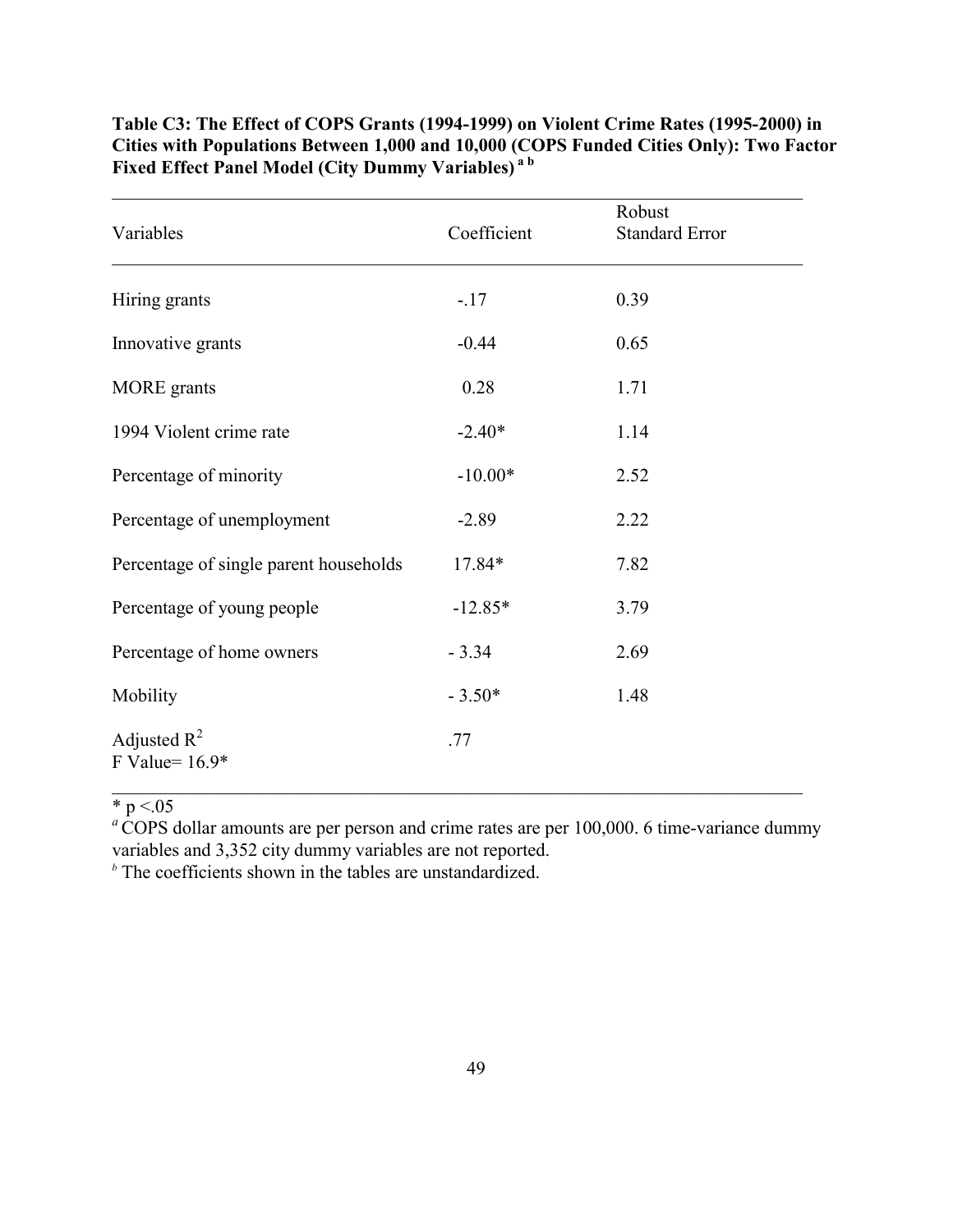| Variables                              | Coefficient | Robust<br><b>Standard Error</b> |
|----------------------------------------|-------------|---------------------------------|
| Hiring grants                          | 1.30        | 2.39                            |
| Innovative grants                      | $-1.04$     | 3.03                            |
| <b>MORE</b> grants                     | 7.35        | 16.93                           |
| 1994 Property crime rate               | $0.70*$     | 0.06                            |
| Percentage of minority                 | $-93.21*$   | 15.37                           |
| Percentage of unemployment             | 9.24        | 8.33                            |
| Percentage of single parent households | 207.40*     | 38.81                           |
| Percentage of young people             | $-132.20*$  | 20.53                           |
| Percentage of home owners              | $-76.55*$   | 14.91                           |
| Mobility                               | 2.89        | 8.01                            |
| Adjusted $R^2$<br>F Value= 32.60*      | .87         |                                 |

**Table C4: The Effect of COPS Grants (1994-1999) on Property Crime Rates (1995-2000) in Cities with Populations Between 1,000 and 10,000 (COPS Funded Cities Only): Two Factor Fixed Effect Panel Model (City Dummy Variables) a b**

\*  $p < 05$ 

<sup>*a*</sup> COPS dollar amounts are per person and crime rates are per 100,000. 6 time-variance dummy variables and 3,352 city dummy variables are not reported.

 $\_$  , and the set of the set of the set of the set of the set of the set of the set of the set of the set of the set of the set of the set of the set of the set of the set of the set of the set of the set of the set of th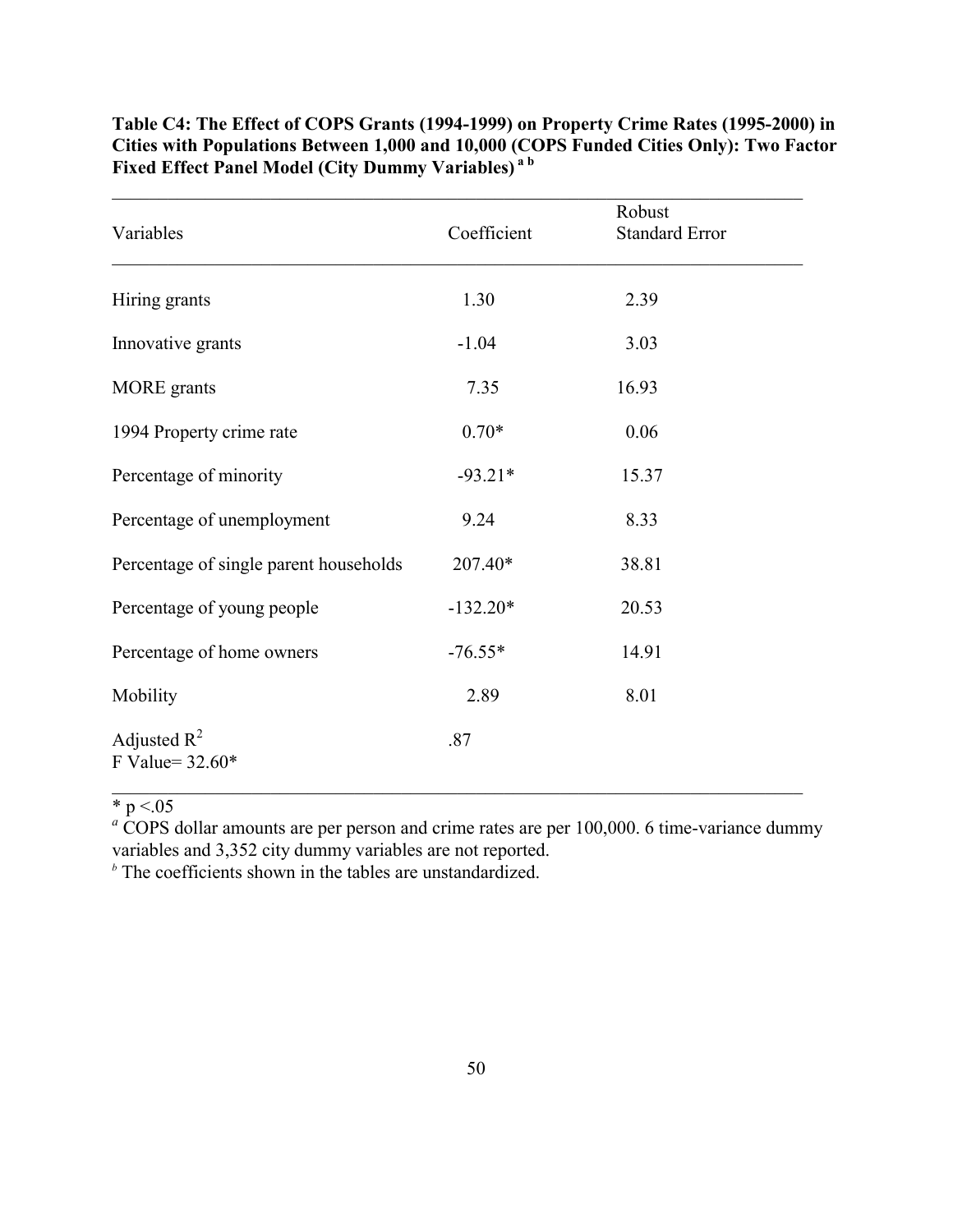| Variables                              | Coefficient | Robust<br><b>Standard Error</b> |
|----------------------------------------|-------------|---------------------------------|
| Hiring grants                          | $-7.64*$    | 2.38                            |
| Innovative grants                      | $-3.64*$    | 1.46                            |
| <b>MORE</b> grants                     | $-3.60$     | 3.81                            |
| 1994 Violent crime rate                | $-2.43*$    | 1.20                            |
| Percentage of minority                 | $-21.53*$   | 2.57                            |
| Percentage of unemployment             | $-8.70*$    | 3.90                            |
| Percentage of single parent households | 55.35*      | 13.36                           |
| Percentage of young people             | $-7.52$     | 7.85                            |
| Percentage of home owners              | $-3.12$     | 6.67                            |
| Mobility                               | $8.11*$     | 3.89                            |
| Adjusted $R^2$<br>F Value= $61.1*$     | .92         |                                 |

**Table C5: The Effect of COPS Grants (1994-1999) on Violent Crime Rates (1995-2000) in Cities with Populations Greater than 1,000(COPS Funded Cities Only): Two Factor Fixed Effect Panel Model (City Dummy Variables) a b**

 $\mathcal{L}_\text{max}$  , and the contribution of the contribution of the contribution of the contribution of the contribution of the contribution of the contribution of the contribution of the contribution of the contribution of t

\*  $p < 05$ 

<sup>*a*</sup> COPS dollar amounts are per person and crime rates are per 100,000. 6 time-variance dummy variables and 5,658 city dummy variables are not reported.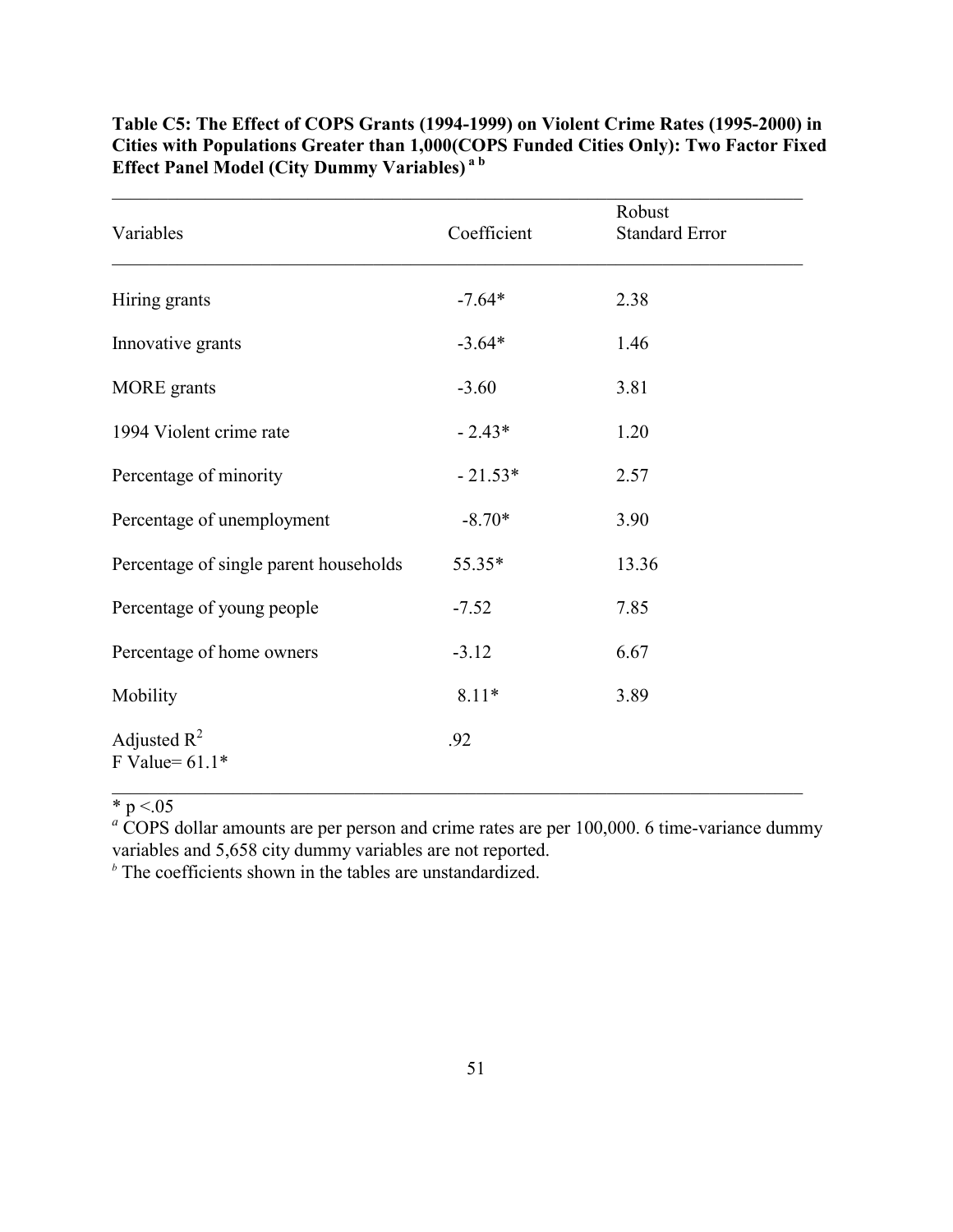| Variables                              | Coefficient | Robust<br><b>Standard Error</b> |
|----------------------------------------|-------------|---------------------------------|
| Hiring grants                          | $-18.32*$   | 5.90                            |
| Innovative grants                      | $-9.41*$    | 4.15                            |
| <b>MORE</b> grants                     | $-14.84*$   | 6.49                            |
| 1994 Property crime rate               | $0.70*$     | 0.06                            |
| Percentage of minority                 | $-135.60*$  | 9.84                            |
| Percentage of unemployment             | $-16.17$    | 8.84                            |
| Percentage of single parent households | 321.93*     | 42.93                           |
| Percentage of young people             | $-88.98*$   | 25.46                           |
| Percentage of home owners              | $-102.60*$  | 18.04                           |
| Mobility                               | $-13.71$    | 9.47                            |
| Adjusted $R^2$<br>F Value=84.7*        | .94         |                                 |

**Table C6: The Effect of COPS Grants (1994-1999) on Property Crime Rates (1995-2000) in Cities with Populations Greater than 1,000(COPS Funded Cities Only): Two Factor Fixed Effect Panel Model (City Dummy Variables) a b**

 $\sqrt{*}p < 0.05$ 

<sup>a</sup> COPS dollar amounts are per person and crime rates are per 100,000. 6 time-variance dummy

variables and 5,658 city dummy variables are not reported.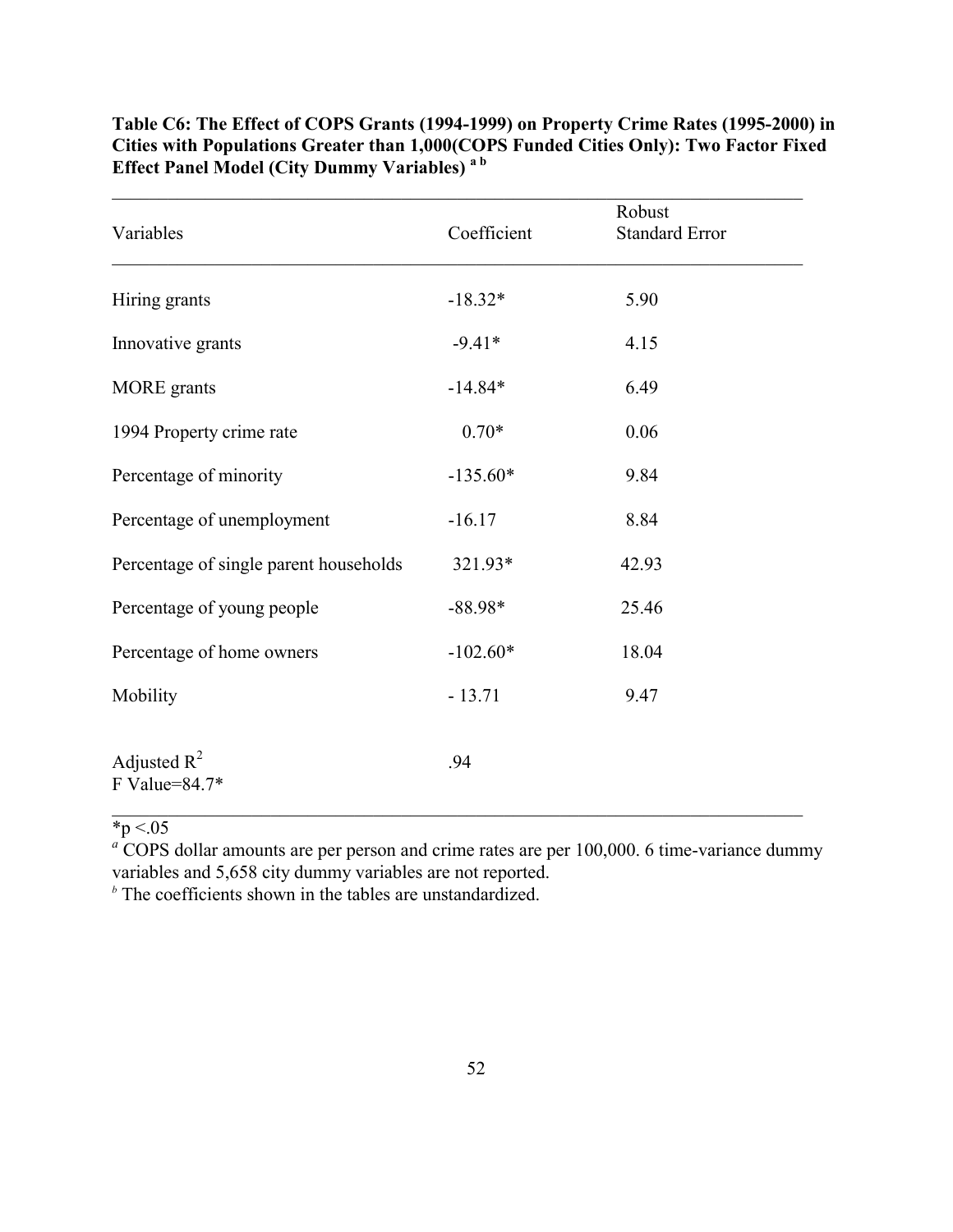## **APPENDIX D: ANALYSIS OF COPS FUNDED AGENCIES USING COUNTY DUMMY VARIABLES AND EXCLUDING % OF MALE AND PER CAPITA INCOME**

**Table D1: The Effect COPS Grants (1994-1999) on Violent Crime Rates (1995-2000) in Cities with Populations Greater than 10,000 (COPS Funded Cities Only): Two Factor Fixed Effect Panel Model (County Dummy Variables)a b**

| Variables                              | Coefficient | Robust<br><b>Standard Error</b> |  |
|----------------------------------------|-------------|---------------------------------|--|
| Hiring grants                          | $-5.49*$    | 2.10                            |  |
| Innovative grants                      | $-5.31*$    | 1.67                            |  |
| <b>MORE</b> grants                     | $-2.00$     | 3.24                            |  |
| 1994 Violent crime rate                | $0.59*$     | 0.02                            |  |
| Percentage of minority                 | $1.94*$     | 0.45                            |  |
| Percentage of unemployment             | 5.14        | 3.80                            |  |
| Percentage of single parent households | $11.76*$    | 2.44                            |  |
| Percentage of young people             | $-1.80$     | 0.73                            |  |
| Percentage of home owners              | $-4.75*$    | 0.39                            |  |
| Mobility                               | $1.94*$     | 0.45                            |  |
| Adjusted $R^2$<br>F Values=114.6*      | .89         |                                 |  |

\* p  $\le 0.05$ 

<sup>a</sup> COPS dollar amounts are per person and crime rates are per 100,000. A total of 970 county dummy variables and 6 time-variance dummy variables are not reported.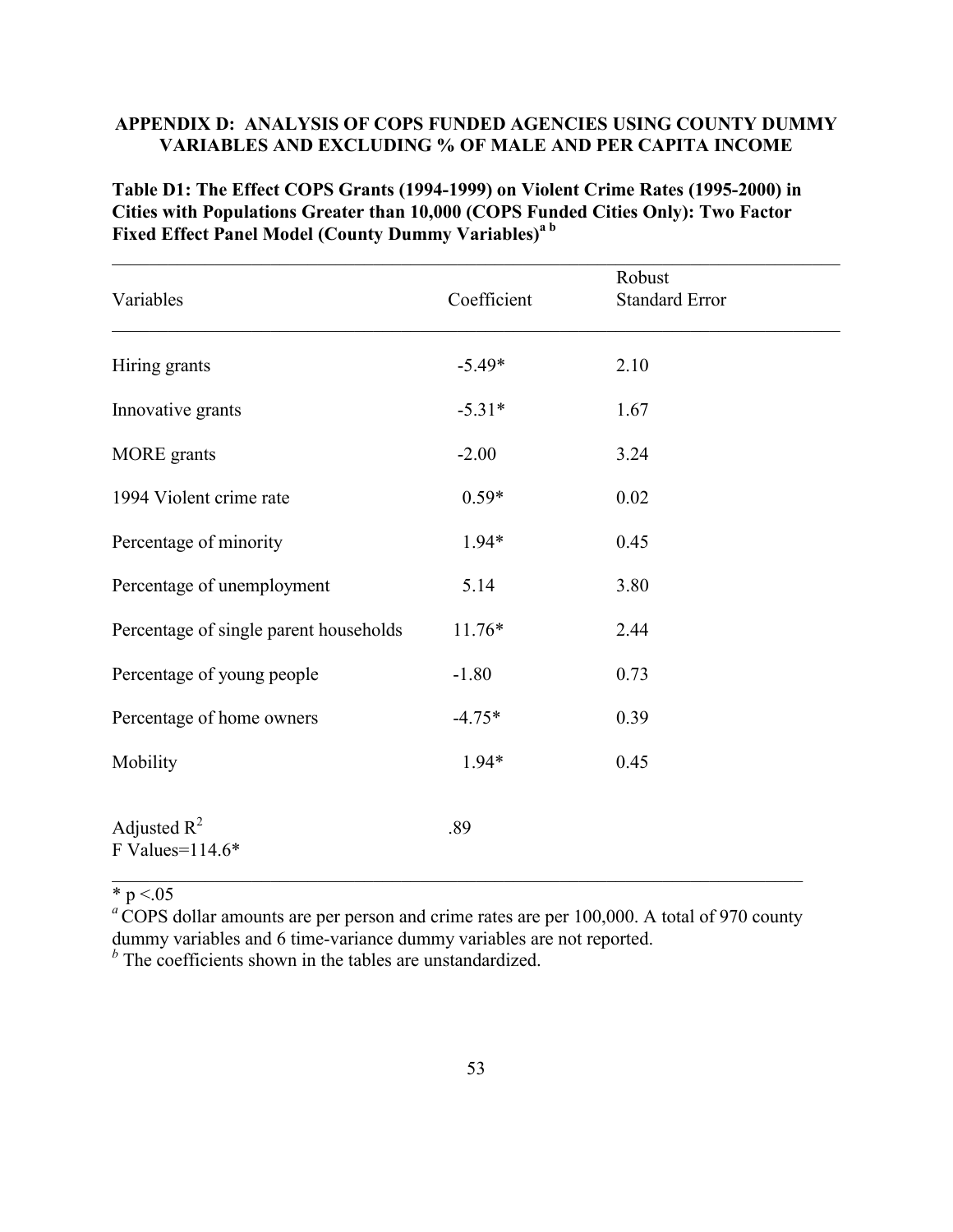| Variables                              | Coefficient | Robust<br><b>Standard Error</b> |
|----------------------------------------|-------------|---------------------------------|
| Hiring grants                          | $-25.22*$   | 6.01                            |
| Innovative grants                      | $-20.65*$   | 7.24                            |
| <b>MORE</b> grants                     | $-21.47*$   | 8.08                            |
| 1994 Property crime rate               | $0.44*$     | 0.04                            |
| Percentage of minority                 | $11.34*$    | 2.00                            |
| Percentage of unemployment             | $32.93*$    | 11.14                           |
| Percentage of single parent households | 18.52*      | 7.18                            |
| Percentage of young people             | $-12.02*$   | 3.96                            |
| Percentage of home owners              | $-40.91*$   | 4.26                            |
| Mobility                               | 22.81*      | 3.78                            |
| Adjusted $R^2$<br>F Value=87.82*       | .87         |                                 |

**Table D2: The Effect of COPS Grants (1994-1999) on Property Crime Rates (1995-2000) in Cities with Populations Greater than 10,000(COPS Funded Cities Only): Two Factor Fixed Effect Panel Model (County Dummy Variables) a b**

 $* p < 05$ 

<sup>a</sup> COPS dollar amounts are per person and crime rates are per 100,000. A total of 970 county dummy variables and 6 time-variance dummy variables are not reported.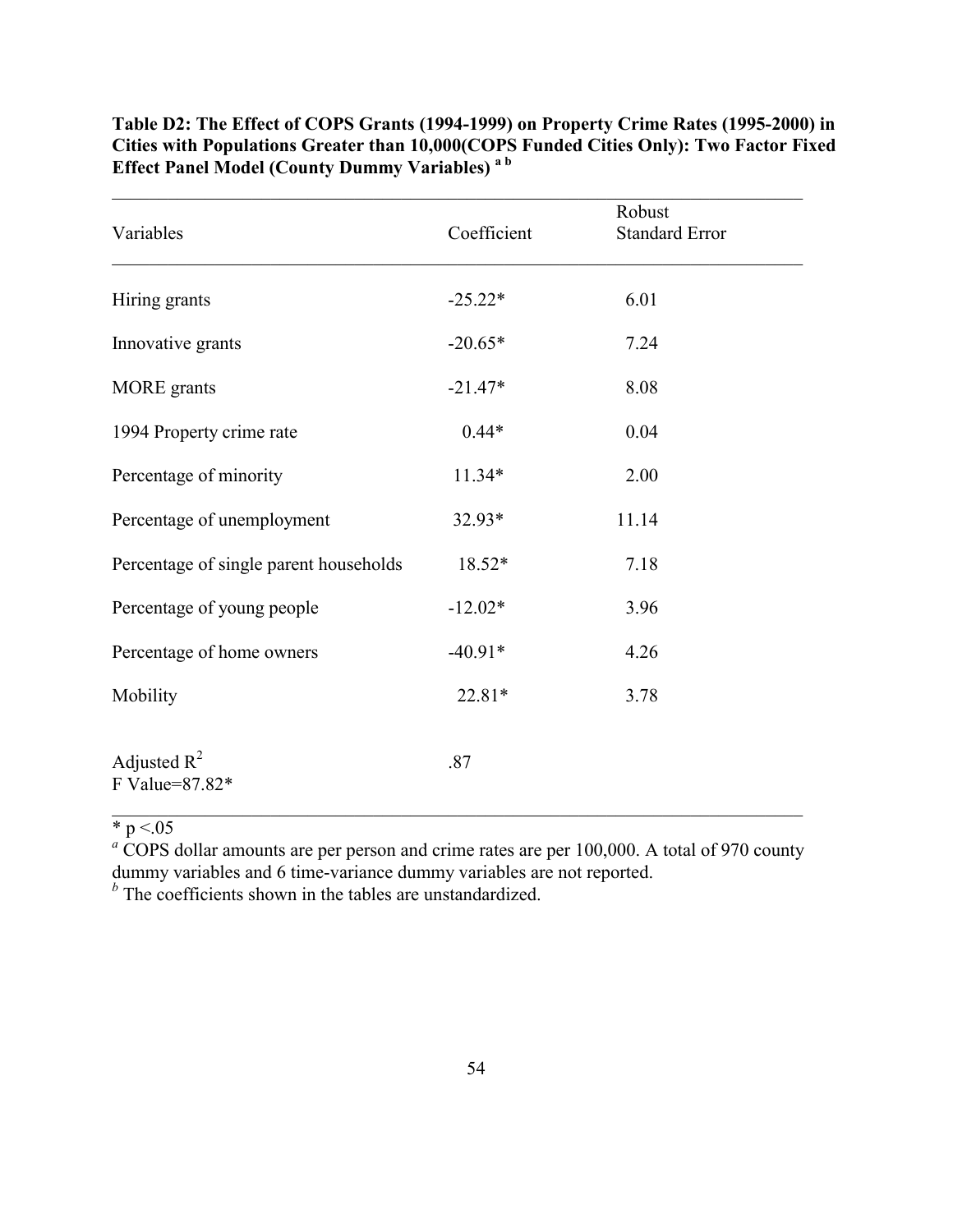| Variables                              | Coefficient | Robust<br><b>Standard Error</b> |
|----------------------------------------|-------------|---------------------------------|
| Hiring grants                          | 1.47*       | 0.42                            |
| Innovative grants                      | 0.60        | 0.85                            |
| <b>MORE</b> grants                     | 2.92        | 1.46                            |
| 1994 Violent crime rate                | $0.43*$     | 0.02                            |
| Percentage of minority                 | 1.57        | 0.42                            |
| Percentage of unemployment             | $-0.73$     | 2.25                            |
| Percentage of single parent households | 13.55*      | 1.51                            |
| Percentage of young people             | $-1.30*$    | 0.55                            |
| Percentage of home owners              | $-2.41*$    | 0.33                            |
| Mobility                               | $-0.15$     | 0.53                            |
| Adjusted $R^2$<br>F Value= $23.10*$    | .68         |                                 |

**Table D3: The Effect of COPS Grants (1994-1999) on Violent Crime Rates (1995-2000) in Cities with Populations Between 1,000 and 10,000 (COPS Funded Cities Only): Two Factor Fixed Effect Panel Model (County Dummy Variables) a b**

 $* p < 05$ 

<sup>*a*</sup> COPS dollar amounts are per person and crime rates are per 100,000. A total of 1,532 county dummy variables and 6 time-variance dummy variables are not reported.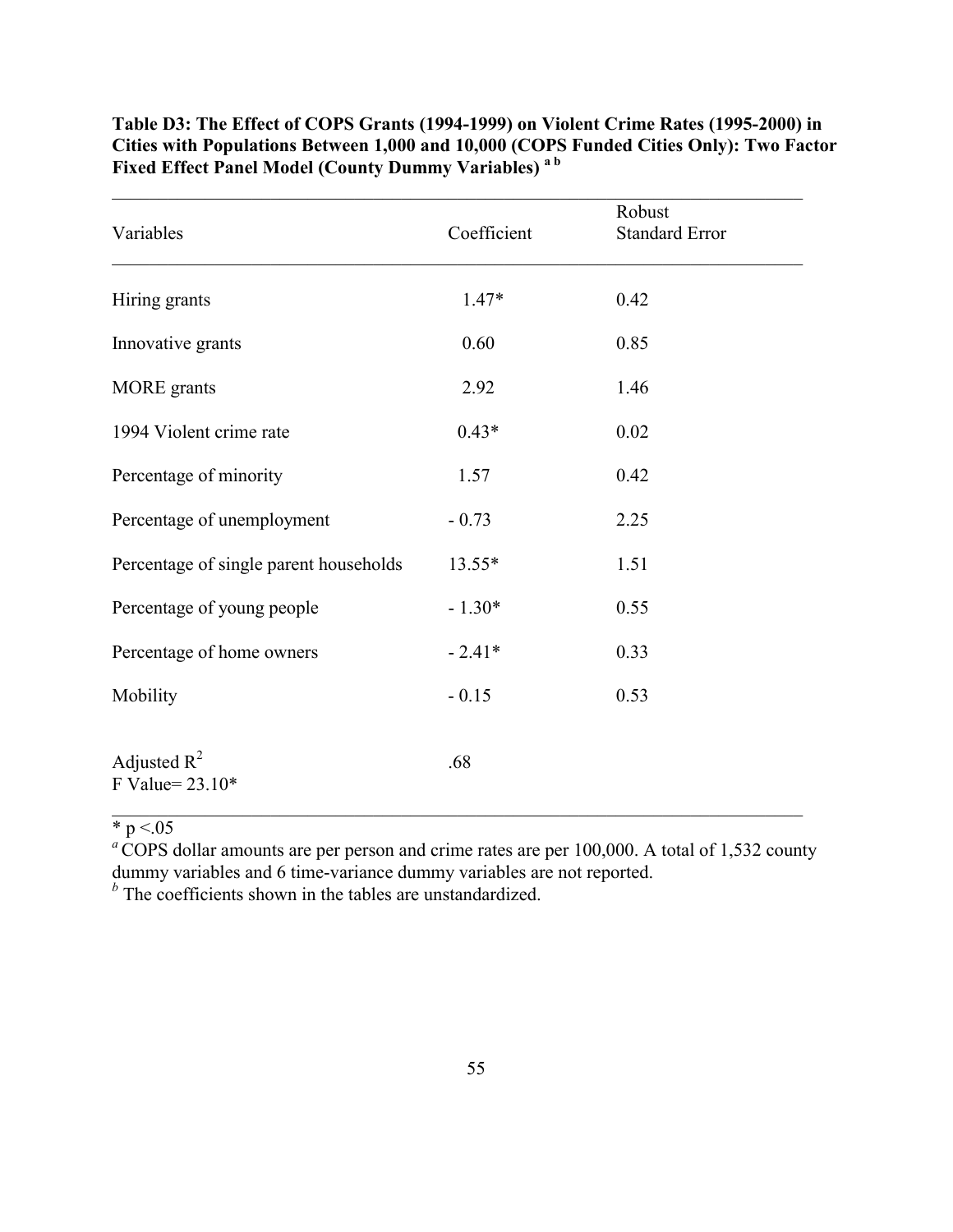| Variables                              | Coefficient | Robust<br><b>Standard Error</b> |
|----------------------------------------|-------------|---------------------------------|
| Hiring grants                          | $7.91*$     | 2.58                            |
| Innovative grants                      | 1.30        | 3.57                            |
| <b>MORE</b> grants                     | $30.51*$    | 15.24                           |
| 1994 Property crime rate               | $0.70*$     | 0.02                            |
| Percentage of minority                 | $8.00*$     | 2.15                            |
| Percentage of unemployment             | 3.51        | 9.26                            |
| Percentage of single parent households | 12.69       | 7.87                            |
| Percentage of young people             | $-20.18*$   | 3.12                            |
| Percentage of home owners              | $-19.69*$   | 2.44                            |
| Mobility                               | $-3.55$     | 2.26                            |
| Adjusted $R^2$<br>F Value= 41.38*      | .79         |                                 |

**Table D4: The Effect of COPS Grants (1994-1999) on Property Crime Rates (1995-2000) in Cities with Populations Between 1,000 and 10,000 (COPS Funded Cities Only): Two Factor Fixed Effect Panel Model (County Dummy Variables) a b**

 $* p < 05$ 

<sup>a</sup> COPS dollar amounts are per person and crime rates are per 100,000. A total of 1,532 county dummy variables and 6 time-variance dummy variables are not reported.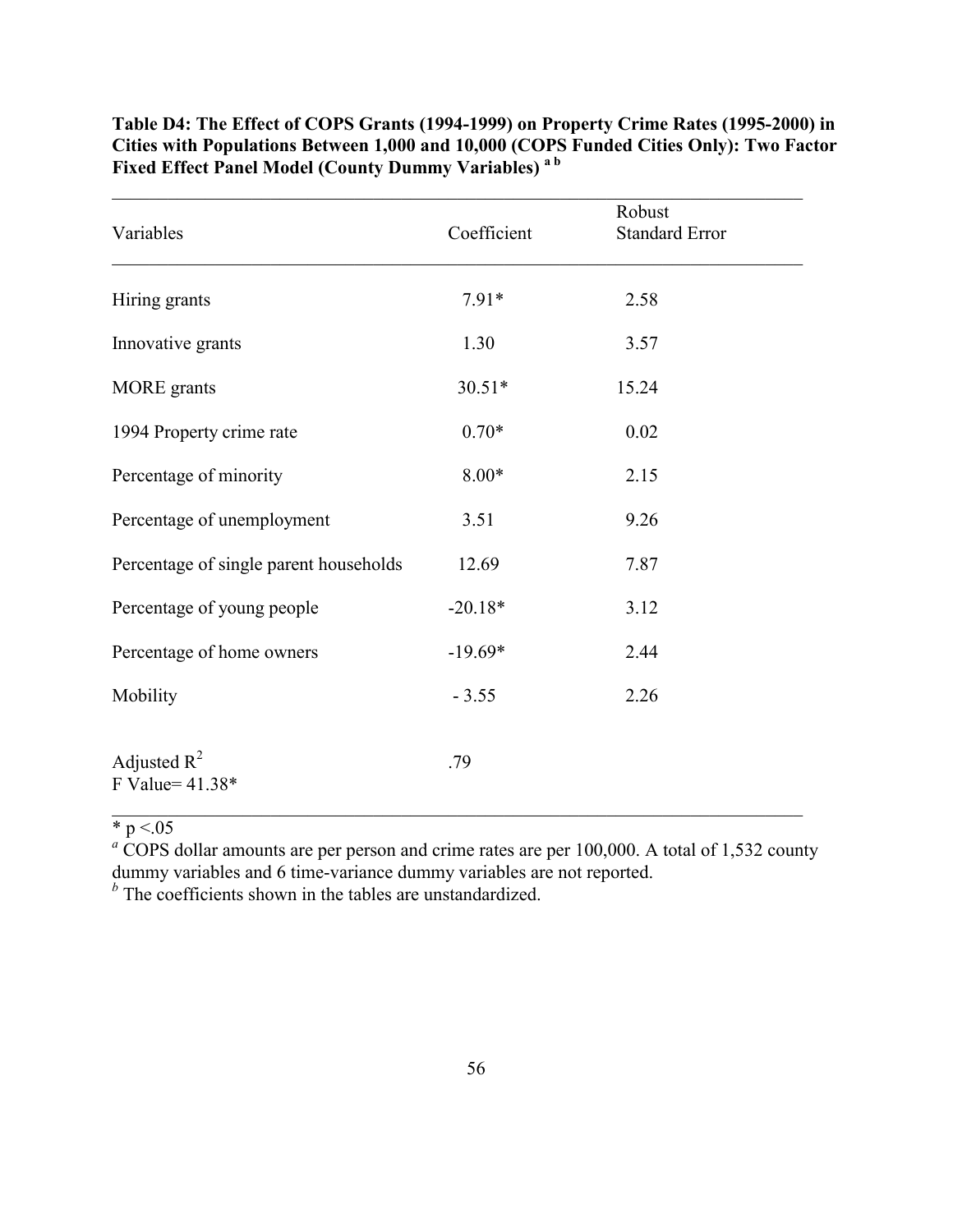| Variables                              | Coefficient | Robust<br><b>Standard Error</b> |
|----------------------------------------|-------------|---------------------------------|
| Hiring grants                          | $-2.51$     | 1.43                            |
| Innovative grants                      | $-4.20*$    | 1.74                            |
| <b>MORE</b> grants                     | $-1.37$     | 3.46                            |
| 1994 Violent crime rate                | $0.57*$     | 0.02                            |
| Percentage of minority                 | $2.13*$     | 0.39                            |
| Percentage of unemployment             | 6.06        | 3.65                            |
| Percentage of single parent households | $11.50*$    | 2.06                            |
| Percentage of young people             | $-1.82*$    | 0.56                            |
| Percentage of home owners              | $-4.41*$    | 0.32                            |
| Mobility                               | $3.63*$     | 0.55                            |
| Adjusted $R^2$<br>F Value= 116.16*     | .88         |                                 |

**Table D5: The Effect of COPS Grants (1994-1999) on Violent Crime Rates (1995-2000) in Cities with Populations Greater than 1,000(COPS Funded Cities Only): Two Factor Fixed Effect Panel Model (County Dummy Variables) a b**

 $* p < 05$ 

<sup>a</sup> COPS dollar amounts are per person and crime rates are per 100,000. A total of 1,884 county dummy variables and 6 time-variance dummy variables are not reported.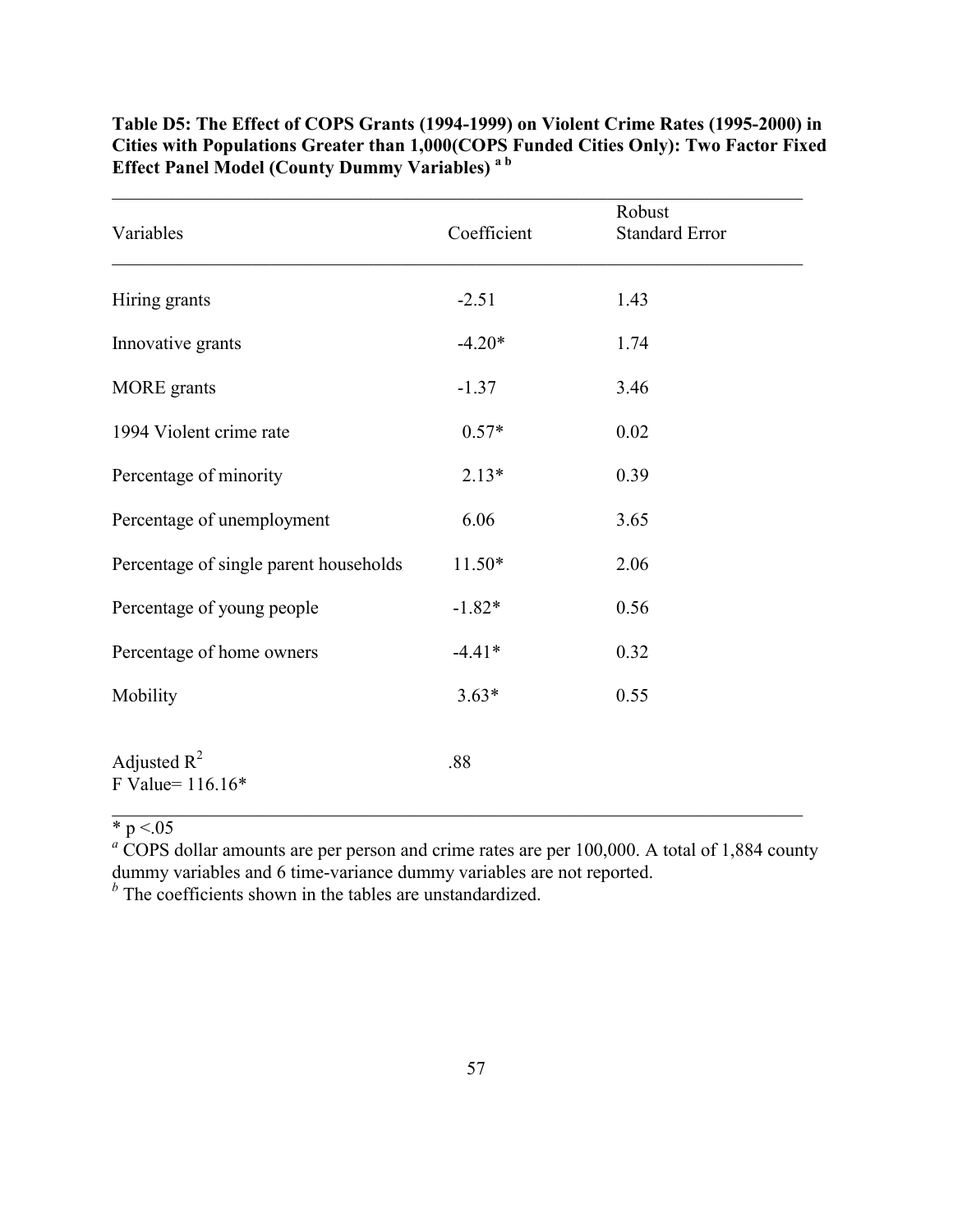| Variables                              | Coefficient | Robust<br><b>Standard Error</b> |  |
|----------------------------------------|-------------|---------------------------------|--|
| Hiring grants                          | $-14.67*$   | 4.46                            |  |
| Innovative grants                      | $-19.30*$   | 7.54                            |  |
| <b>MORE</b> grants                     | $-19.01*$   | 9.03                            |  |
| 1994 Property crime rate               | $0.50*$     | 0.04                            |  |
| Percentage of minority                 | $11.22*$    | 1.89                            |  |
| Percentage of unemployment             | 32.00*      | 10.44                           |  |
| Percentage of single parent households | 9.49        | 6.16                            |  |
| Percentage of young people             | $-16.73*$   | 3.00                            |  |
| Percentage of home owners              | $-35.10*$   | 3.67                            |  |
| Mobility                               | $12.31*$    | 2.82                            |  |
| Adjusted $R^2$<br>F Value=88.72*       | .84         |                                 |  |

**Table D6: The Effect of COPS Grants (1994-1999) on Property Crime Rates (1995-2000) in Cities with Populations Greater than 1,000(COPS Funded Cities Only): Two Factor Fixed Effect Panel Model (County Dummy Variables)a b**

 $\mathcal{L}_\text{max}$  , and the contribution of the contribution of the contribution of the contribution of the contribution of the contribution of the contribution of the contribution of the contribution of the contribution of t

 $\sqrt{*}p < 0.05$ 

<sup>a</sup> COPS dollar amounts are per person and crime rates are per 100,000. A total of 1,884 county dummy variables and 6 time-variance dummy variables are not reported.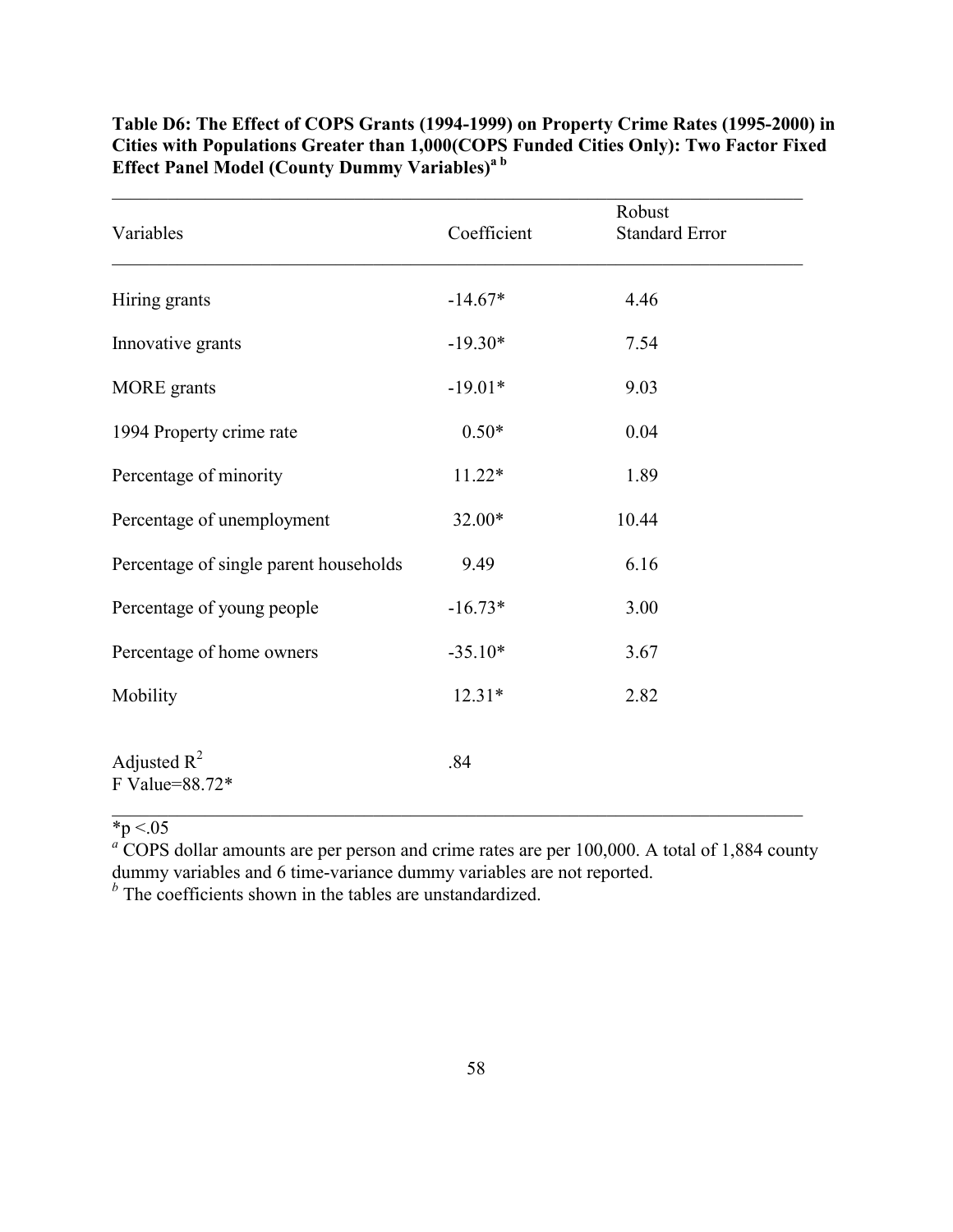## **APPENDIX E. THE POSSIBLE INFLUENCE OF THE EFFECT OF POLICE EXPENDITURES ON THE EFFECT OF COPS GRANTS ON CRIME RATES FROM 1994-2000**

One possibly important omitted variable in this analysis is an indicator of police expenditures minus COPS funding. Other studies (the Heritage Foundation) attempted to control for this variable by including budgetary figures for law enforcement expenditures at the county level. This is inaccurate for two reasons. First, it does not account for agencies in a county that did not report crime data (the dependent variable) for all of the study years in question. Secondly, it does not explicitly exclude COPS funding from these estimates. This is important to avoid issues of multicollinearity and to ensure relative independence between the independent variable of interest and the control variables. However, because there may be some negative relationship between police expenditure and crime rate in cities and their willingness to pursue COPS funding it is an important variable to consider. Since it is impossible to collect information on police expenditures (minus COPS funding) in the over 7,500 agencies examined between 1994 and 1999, this analysis used 1994 crime rates to measure the level of crime rate in a city prior to the inception of COPS grants, thus standardizing for budgetary funding at this point in time. After 1994, minor increases (or decreases) in budgetary funding may have occurred in individual agencies, but it is very unlikely that these changes could account for a large amount of the variation in crime rates in the cities in question. In addition, because of the panel nature of this design, this study was able to include city dummy variables to account for such unobserved factors as police expenditures.

To address this issue further, in the spring of 2002, we conducted a survey of the 70 largest municipal police agencies in the country. The purpose of the survey was to collect the annual budgetary expenditure information of these law enforcement departments (minus COPS funding) from 1990 to 2000. 55 police agencies completed and returned the survey.

With the information on police annual expenditure in these 55 largest departments, we are able to test the effect of police expenditure on crime rates, controlling for COPS hiring, innovative, and MORE grants. The same dependent, independent, and controlled variables are used to estimate the relationship among police expenditure, COPS grants, and crime rates between 1994 and 2000. Our results indicate that COPS grants are independent of the departmental annual expenditure. That is, the magnitudes of coefficients of COPS grants remain relatively stable with or without police annual expenditure variable.

COPS funding variables are relatively independent of police expenditure and city demographics (comparison between city dummy results and county dummy results). We make this case because it is reasonable to postulate that the funding decisions made by COPS Office were free from considering police expenditure in a particular department between 1994 and 1999. There is no evidence to suggest that COPS officials made funding decision based on the increase or decrease of annual expenditure in a municipal police agency, and the vast majority of agencies